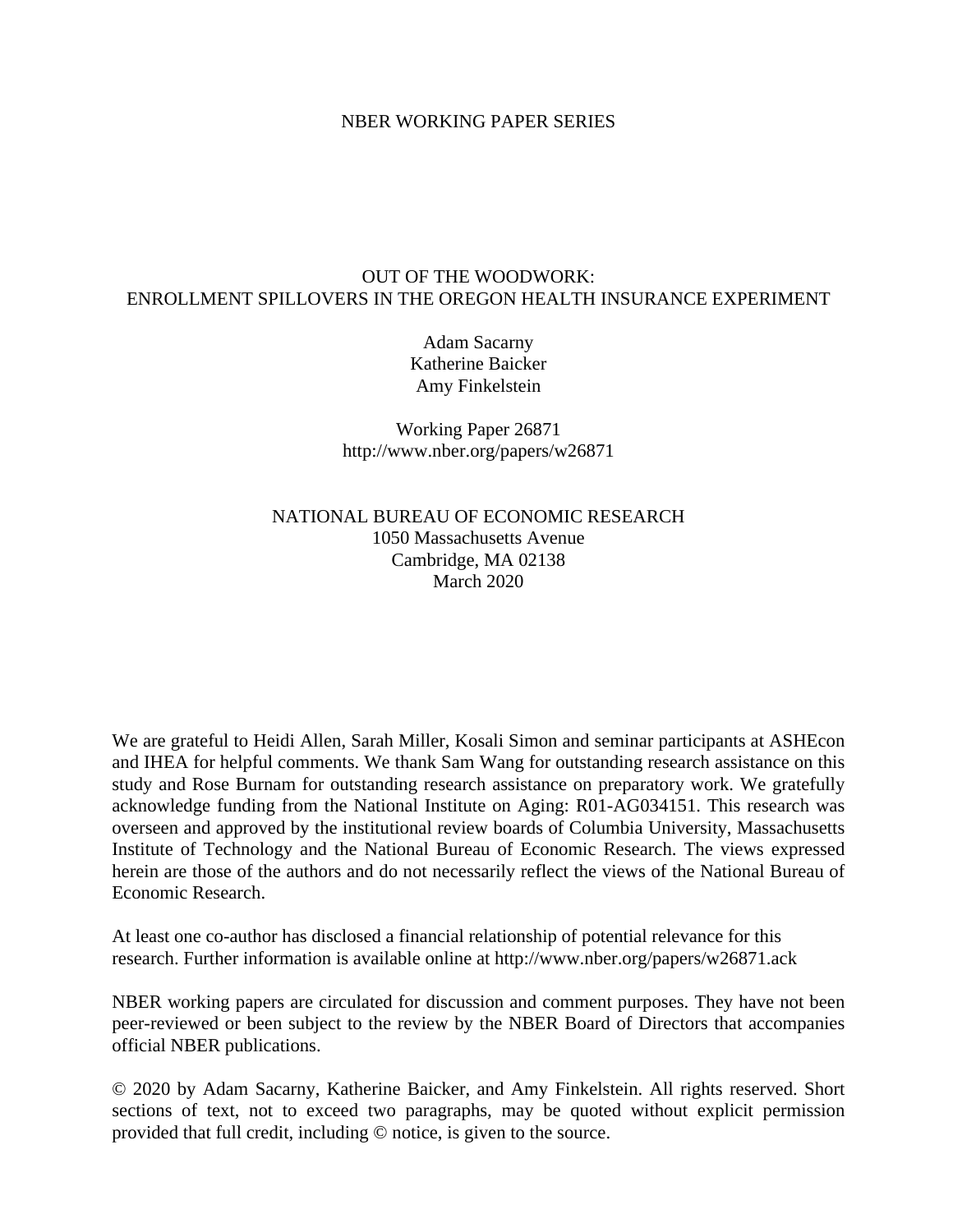Out of the Woodwork: Enrollment Spillovers in the Oregon Health Insurance Experiment Adam Sacarny, Katherine Baicker, and Amy Finkelstein NBER Working Paper No. 26871 March 2020 JEL No. H53,I13,I38

## **ABSTRACT**

We analyze the impact of expanded adult Medicaid eligibility on the Medicaid enrollment of already-eligible children. To do so, we exploit the 2008 Oregon Medicaid lottery, in which some low-income uninsured adults were randomly selected for the chance to apply for Medicaid. Children in these households were eligible for Medicaid irrespective of whether the household won the lottery. We estimate statistically significant but transitory impacts of adult lottery selection on children's Medicaid enrollment: for every 9 adults who enroll in Medicaid due to the lottery, one additional child also enrolls at the same time. Our results shed light on the existence, magnitude, and nature of so-called "woodwork effects".

Adam Sacarny Mailman School of Public Health Columbia University 722 West 168th Street New York, NY 10032 and NBER ajs2102@columbia.edu

Katherine Baicker Harris School of Public Policy University of Chicago 1307 E. 60th Street Chicago, IL 60637 and NBER kbaicker@uchicago.edu

Amy Finkelstein Department of Economics, E52-442 **MIT** 50 Memorial Drive Cambridge, MA 02142 and NBER afink@mit.edu

Additional information on the Oregon Health Insurance Experiment is available at http://www.nber.org/oregon/1.home.html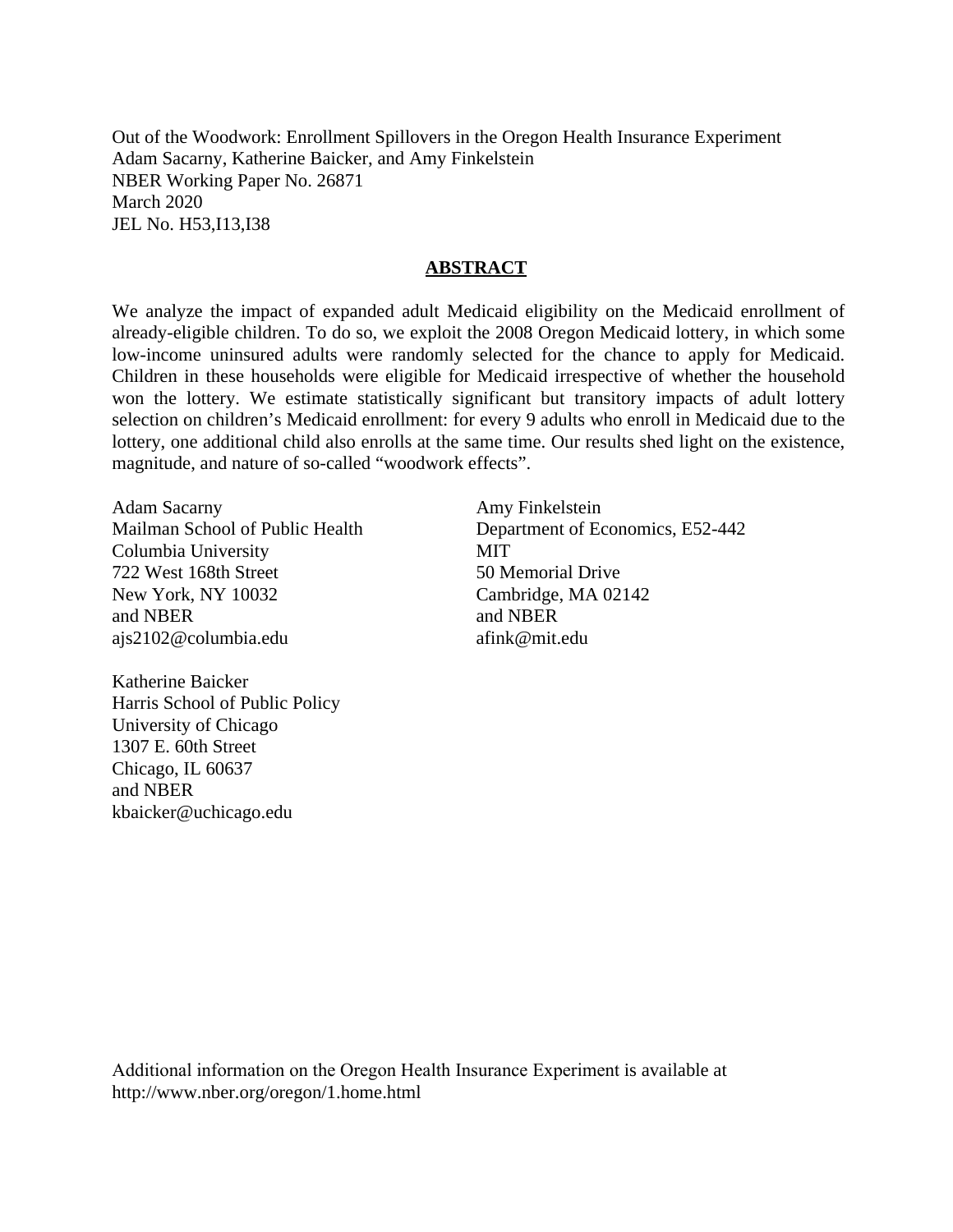#### **1. Introduction**

With the 2010 passage of the Affordable Care Act (ACA), the United States has moved closer to universal health insurance *eligibility*, but universal health insurance *enrollment* remains more elusive. Incomplete enrollment is particularly pronounced in the Medicaid population, where 14.3 percent of eligible adults and 7.2 percent of eligible children remain uninsured in spite of access to free or heavily subsidized coverage (Blumberg et al., 2018). To shed light on barriers to enrollment, we examine the impact of expanded Medicaid eligibility for adults on the Medicaid enrollment of their already-eligible children. Estimation of this so-called "woodwork" or "welcome-mat" effect also has implications for the total costs and benefits of expanded Medicaid eligibility; indeed, states cited potential woodwork effects to explain their reluctance to expand Medicaid under the ACA despite substantially enhanced federal subsidies, since the enhanced subsidies did not apply to the previously-eligible (Sommers and Epstein, 2011).

Credibly estimating woodwork effects, or any spillover effects of a policy, is challenging. Where the researcher may see a spillover effect from a policy change for group A on the behavior of group B, the skeptical seminar participant or referee may see a failed placebo test. Moreover, if one expects spillovers to be smaller than direct effects, plausible spillovers may be too small to be reliably detected. For good reason, therefore, the empirical bar for credibly identifying spillovers, or the lack thereof, is high.

Given these concerns, the 2008 Oregon Health Insurance Experiment provides an excellent opportunity to examine enrollment spillovers. A lottery randomly assigned some low-income adults and not others the ability to apply for Medicaid. The vast majority of children of these low-income adults were already eligible for Medicaid, and Medicaid eligibility for children did not depend on whether their parents won the lottery. The lottery only determined eligibility for adults.

2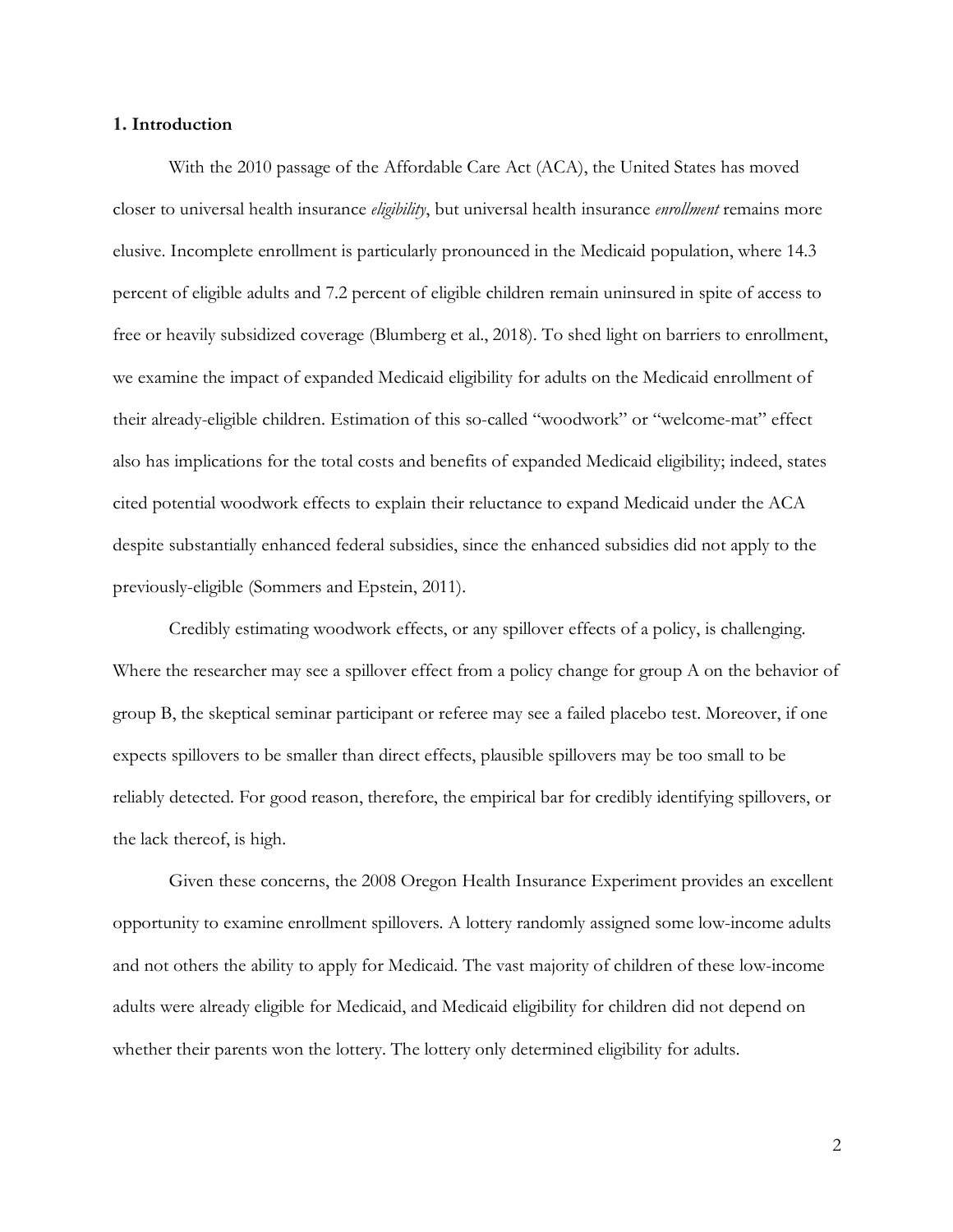We link existing Oregon Health Insurance Experiment data on the households that signed up for the lottery – including whether they were selected and whether and when they enrolled in Medicaid – to newly obtained data on Medicaid enrollment for all Oregon Medicaid beneficiaries. Prior work found that, in the year after random assignment, adults selected by the lottery to be able to apply for Medicaid were 25 percentage points more likely to enroll in Medicaid than adults who signed up for the lottery but were not selected (Finkelstein et al., 2012). Here, we use the lottery to study the impact of this expanded adult eligibility on the enrollment of their previously-eligible children.

Figures 1 and 2 summarize our key finding: a statistically significant impact of expanded adult Medicaid eligibility on children's Medicaid enrollment, with a spillover effect that is about an order of magnitude smaller than the direct effect. Specifically, we estimate that for every 9 adults who enroll in Medicaid due to the lottery, one additional child also enrolls. This impact of lottery selection on child enrollment occurs at the same time as the impact of lottery selection on adult enrollment. Both the direct effect of winning the lottery on adult enrollment and the spillover effect on child enrollment attenuate over time as some households not selected in the lottery gradually enroll in Medicaid through other mechanisms and some selected households that did enroll following the lottery do not re-enroll. As a result, one year after the lottery, the effect on child enrollment has declined from the initial, statistically significant increase of 0.024 children (compared to 0.22 adults) to a statistically insignificant increase of 0.008 children (compared to 0.14 adults). We estimate that the initial woodwork effect of 0.024 children newly enrolled represents about 5 percent of the total number of Medicaid-eligible children that could have enrolled in these households.

These results suggest that woodwork effects may be quantitatively less important than previously conjectured. Claims of potentially large woodwork effects – in excess of half of the direct effects – were prominent in discussions of the likely impact of the adult Medicaid expansion under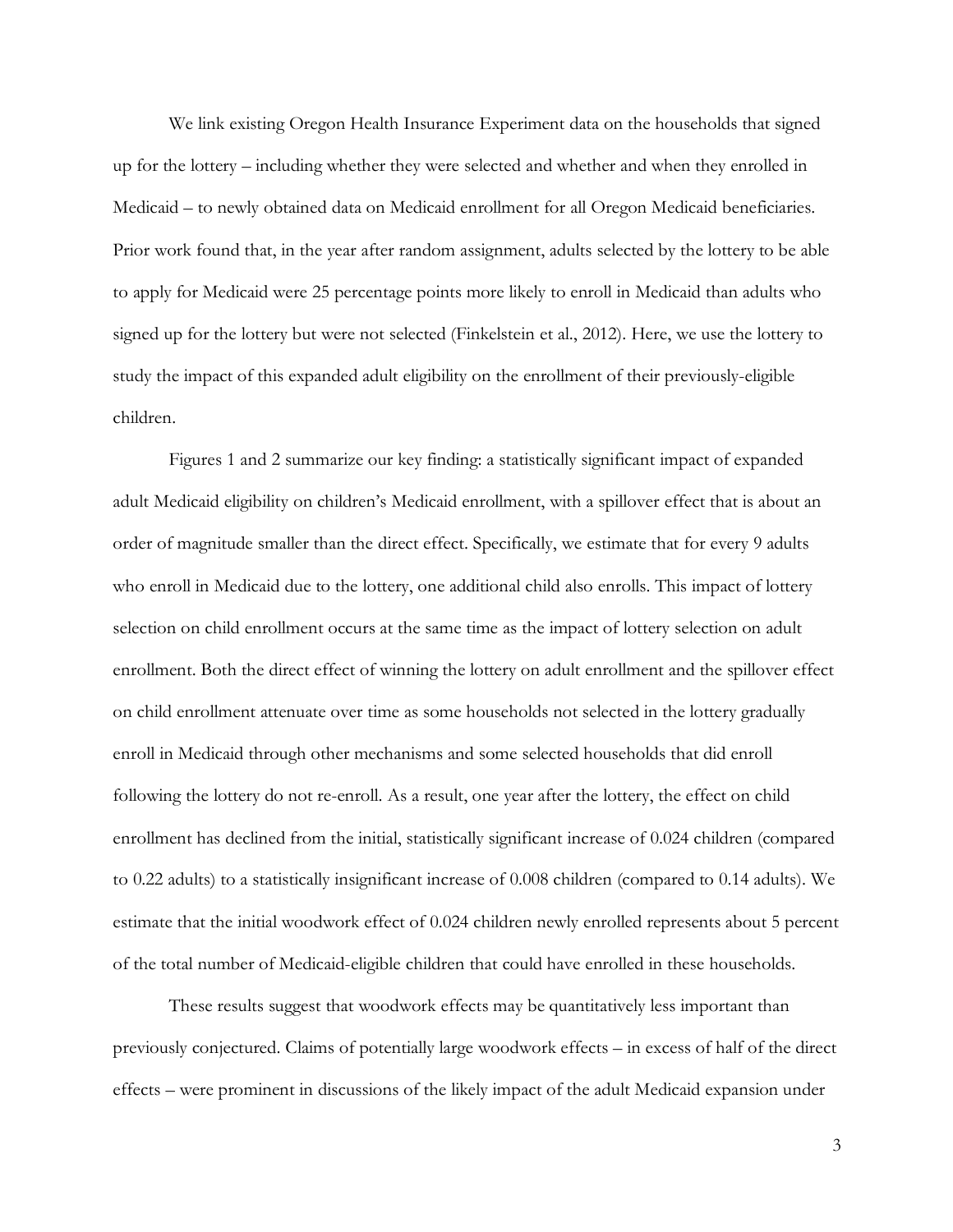the ACA (Murray, 2009; Norman and Ferguson, 2009). The existing literature is primarily based on difference-in-difference analyses of state Medicaid expansions in the 1990s and 2000s and of the ACA Medicaid expansions of the 2010s (Aizer and Grogger, 2003; Dubay and Kenney, 2003; Frean et al., 2017; Hamersma et al., 2019; Hudson and Moriya, 2017; Sommers et al., 2016; Sonier et al., 2013). Studies of pre-ACA adult Medicaid expansions have tended to find fairly large child enrollment spillovers; for example, Dubay and Kenney (2003) find that Massachusetts's adult Medicaid expansion raised child coverage rates by 15 percentage points. However, analyses of the ACA Medicaid expansions have tended to find more modest effects, with child Medicaid coverage rates rising by roughly 3 percentage points due to expanded parental eligibility (Hudson and Moriya, 2017; Sommers et al., 2016); this is roughly comparable to our estimate of an increase in 0.024 children enrolled per winning household relative to the average 0.85 children living in each household according to survey data. Of course, spillover effects may differ across contexts, and particularly between the large-scale expansions studied by most of the prior literature and a smallscale expansion such as the one we study in Oregon. The Medicaid enrollment of the children of adults participating in the Oregon lottery has also been the subject of prior study (DeVoe et al., 2015a), however the matching of children to parents was based on data that itself was directly affected by the lottery outcome, raising concerns about inference.<sup>1</sup>

More broadly, our findings contribute to the growing empirical literature on the pervasive phenomenon of incomplete take-up of social safety net programs. Commonly hypothesized barriers

 <sup>1</sup> The cohort construction is described in Angier et. al. (2014); adults on the lottery list were matched to their children using data on adult and child Medicaid enrollment within the same household and also on adult and child use of the OCHIN community health center network. Adults were linked to their children if both adult and child enrolled in Medicaid and/or if both used a community health center in the network. Unfortunately, these family linkages were made using data from both pre (2002-2007) and post (2008-2010) lottery, which creates challenges for identifying the impact of winning the lottery on children's enrollment, since adult Medicaid enrollment and adult community health center use were significantly higher among lottery winners (DeVoe et al., 2015b; Finkelstein et al., 2012). Thus, for example, if children of lottery winners and losers were equally likely to enroll in Medicaid post lottery, children of winners might be more likely to be matched to their parents since the lottery increased the chance the parents themselves would be enrolled in Medicaid.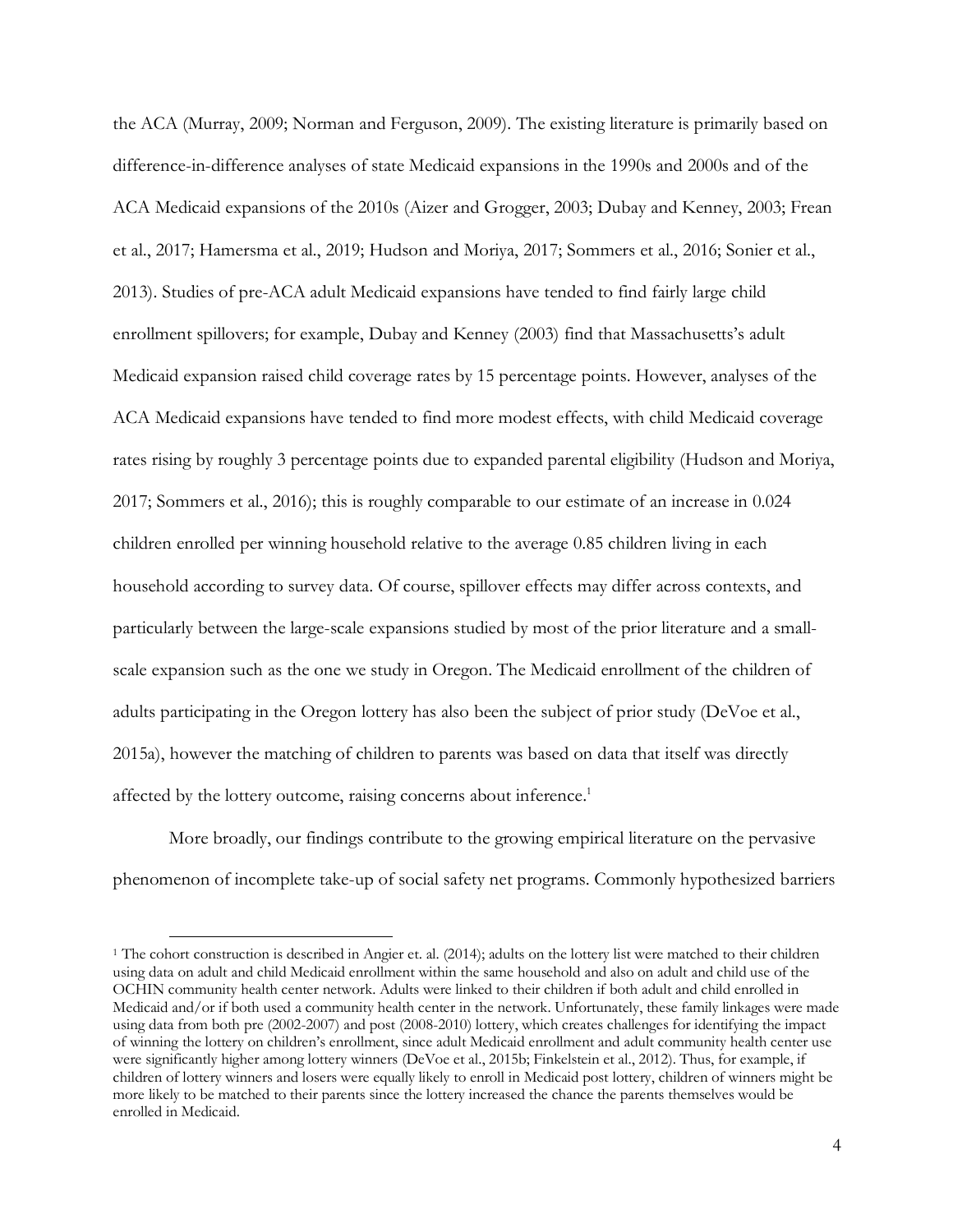to take up include lack of information about eligibility, transaction costs associated with enrollment, or stigma from program participation (Currie, 2006). In the specific context of Medicaid, the ability of eligible individuals to wait and enroll when needed – so called conditional coverage – is another potential factor contributing to incomplete formal enrollment at any given point in time (Cutler and Gruber, 1996). Recent work has identified informational and transactional barriers to take up for Medicaid (Aizer, 2003; Wright et al., 2017), the Supplemental Nutrition Assistance Program (Finkelstein and Notowidigdo, 2019; Homonoff and Somerville, 2019), the Earned Income Tax Credit (Bhargava and Manoli, 2015), and Disability Insurance (Deshpande and Li, 2019). Our empirical finding of a contemporaneous increase in adult and child enrollment due to winning the lottery is likewise consistent with both limited information on eligibility and the transaction costs of enrolling as barriers to children's Medicaid take up.

Finally, our findings also contribute to the literature that has used the random assignment of adult Medicaid eligibility from the Oregon Health Insurance Experiment to study the impact of expanding Medicaid eligibility. Prior work has examined effects on adult health care use, health, financial outcomes, and voter participation over the first two years. (Baicker et al., 2014, 2013; Baicker and Finkelstein, 2019; Finkelstein et al., 2012, 2016; Taubman et al., 2014). It found that, for the adult lottery participants, Medicaid increased health care use across a wide range of settings, reduced out-of-pocket medical spending and the prevalence of unpaid medical debt, reduced depression and improved self-reported health, had no detectable impact on employment, earnings or several measures of physical health, and had a short-lived impact on increased voter turnout. The current paper expands the scope of the analysis of the Oregon Health Insurance Experiment to consider potential indirect effects on individuals not directly subject to the experiment, namely the children of participating adults.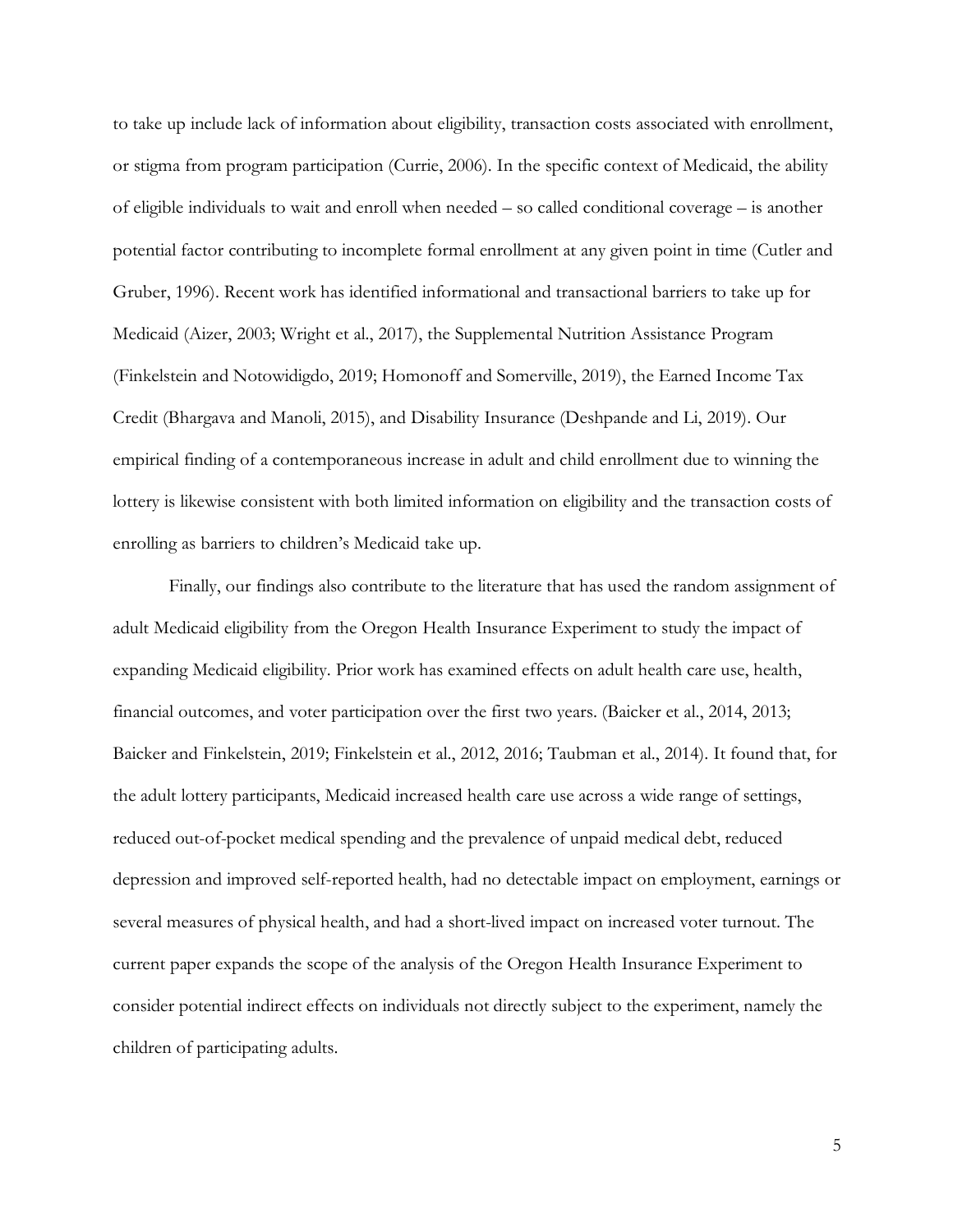The rest of the paper proceeds as follows. Section 2 describes the institutional setting and the possible mechanisms by which winning the lottery for adult Medicaid eligibility might affect already-eligible children's Medicaid enrollment. Section 3 describes the empirical framework and data. Section 4 presents the results. A final section concludes.

## **2. Setting**

#### *2.1 Medicaid in Oregon*

Oregon's Medicaid program – the Oregon Health Plan (OHP) – consists of two distinct programs: OHP Plus and OHP Standard. The Oregon Health Insurance Experiment was a lottery for adults for coverage through OHP Standard; children of lottery participants were eligible for Medicaid coverage through OHP Plus and remained eligible regardless of whether their parents won.

At the time of the Oregon experiment, OHP Plus served the categorically eligible Medicaid population, including older adults, adults with disabilities, pregnant women, people eligible for TANF, and foster children, with coverage in each category available up to certain income limits. Children age 0-5 below 133% of the federal poverty line and children age 6-18 below 100% of the poverty line were eligible for OHP Plus; children between these limits and 185% of the federal poverty line were eligible for health coverage through the Children's Health Insurance Program or CHIP (Kaiser Family Foundation, 2019; National Academy for State Health Policy, n.d.).

OHP Standard, the program subject to the 2008 lottery, covered uninsured adults age 19-64 under the federal poverty line who did not otherwise qualify for OHP Plus. By construction therefore, the child of any adult eligible via lottery for OHP Standard (i.e. below 100% of the federal poverty line) would be eligible for OHP Plus. OHP Standard and Plus both provided comprehensive insurance benefit packages without cost-sharing, though OHP Plus's package was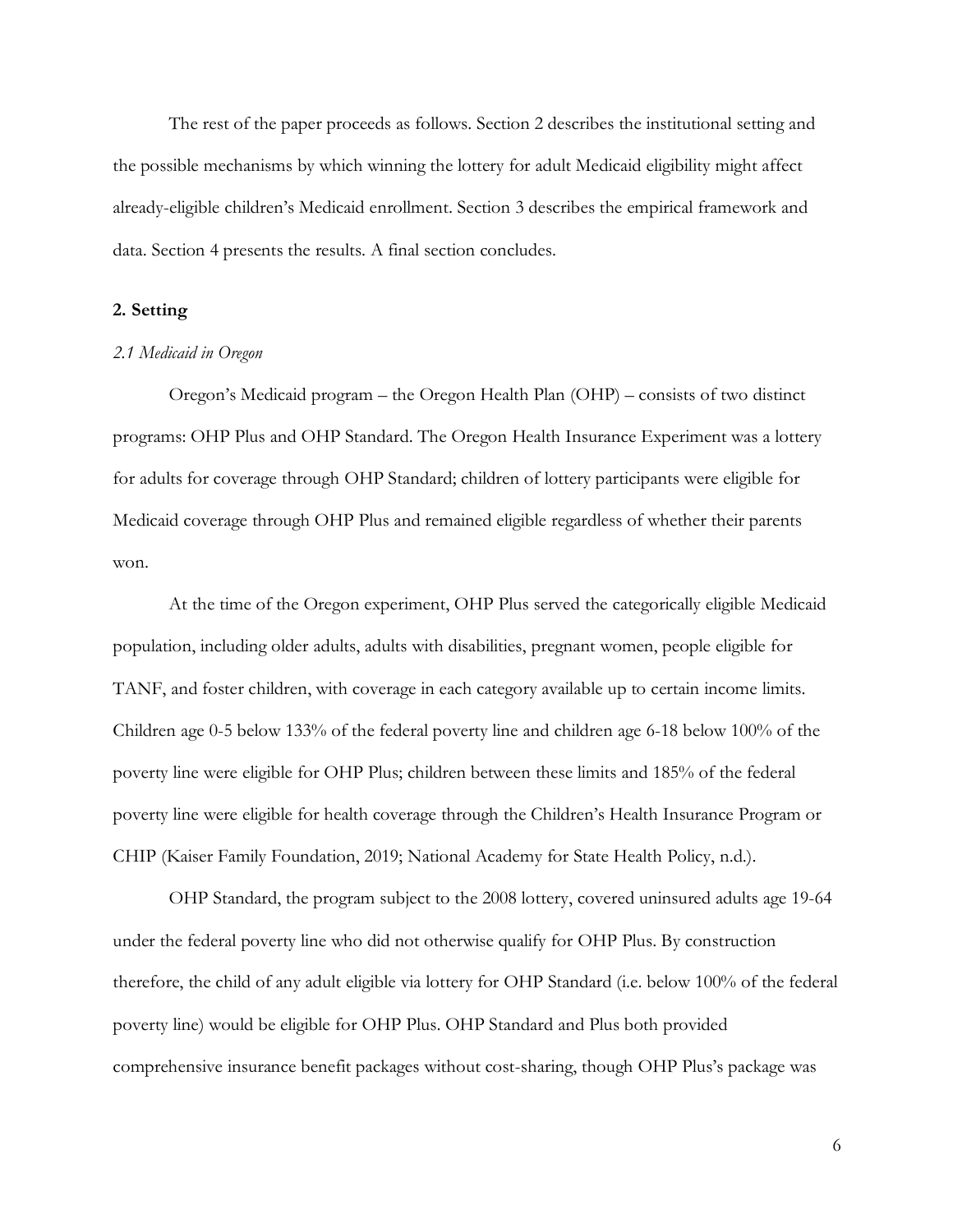broader and had no premiums for children while OHP Standard charged a premium of up to \$20 per month (Berkobien, 2008; Oregon Department of Human Services, 2008a).

## *2.2 Lotteried Eligibility for OHP Standard*

Enrollment in OHP Plus was continuously open and so children of adults eligible for OHP Standard were continuously eligible to enroll in OHP Plus. However, enrollment in OHP Standard had been closed to new enrollment since 2004 due to limited state budgets. In 2008, with a budget sufficient to cover an estimated 10,000 additional individuals and anticipating significant excess demand if enrollment were re-opened without restriction, the state received permission from federal regulators to conduct a lottery.

For a five week period in January-February 2008, the state allowed anyone to sign up for the list from which lottery draws would be taken, which was called the reservation list. When individuals signed up for the lottery, they were told to list members of their household over the age of 19 whom they wanted to add to the reservation list, and all these individuals were included on the list. Extensive measures were taken to encourage sign-up: individuals could enroll by multiple means (telephone, fax, in-person, snail mail, and online) and the form was only one page long to simplify joining (see Appendix Figure A1). The state ran an intensive outreach campaign to solicit submissions, including mailing all recipients of state programs for low-income beneficiaries. No efforts were made to verify information contained in submissions, and 89,824 individuals joined the reservation list.

Following the sign-up period, the state began conducting lottery draws from the reservation list. Eight draws in total were conducted – roughly one a month – from the first draw on March 10, 2008 to the last draw on September 11, 2008. Although draws were conducted at the individual level, the state considered all adults in the individual's household to be selected by the lottery.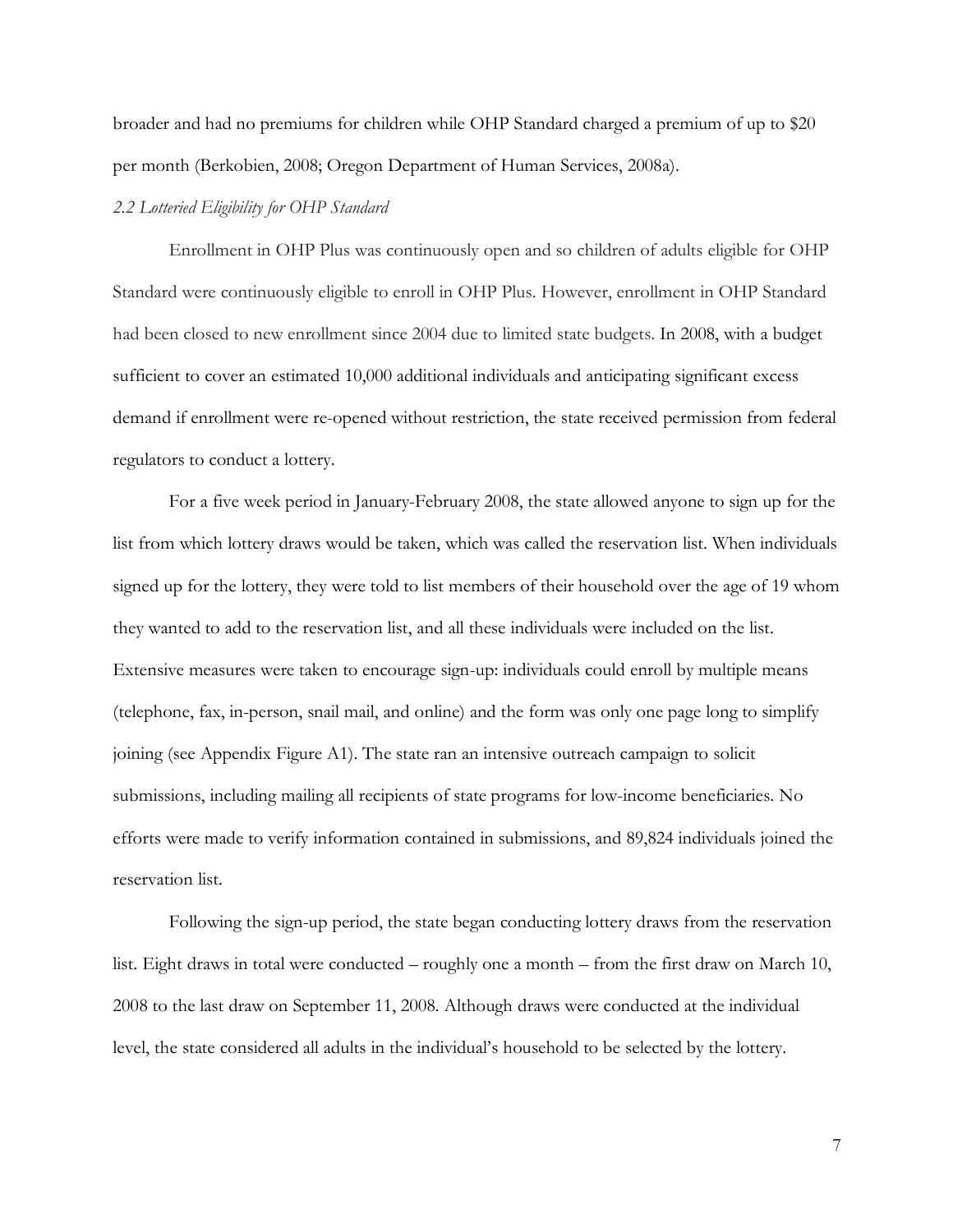Ultimately, 35,169 individuals were selected in order to enroll 10,000 additional people in OHP Standard.

Lottery selection conferred eligibility to apply for OHP Standard. Upon selection, the state mailed the selected household an OHP enrollment form. From the date of mailing, the household had 45 days to submit the relevant documentation to the state. The state sought to encourage selected households to submit their forms by mailing them a reminder and calling them to offer assistance. Upon receipt of the OHP enrollment form, the state verified eligibility for an OHP plan and enrolled the participant with coverage retroactive to the weekday after the enrollment form was mailed. We call this date the "adult eligibility date".

Among those selected, about 60% applied for coverage. The incomplete rate of applying could reflect inattention to the paperwork that was mailed, the burden of filling out the application and providing supporting documentation, and/or a realization that they were unlikely to be eligible. About half of those who applied were deemed eligible and enrolled in Medicaid. The main reason for a rejected application was failure to meet the income requirement, which required the last quarter's income to correspond to an annual income below the poverty line.<sup>2</sup> For more details on the lottery and application process, see Finkelstein et al. (2012) and Finkelstein et al. (2010).

## *2.3 Enrolling in OHP Plus*

At the time of the lottery, the state was continuously accepting new applications for OHP Plus. To initiate an application, anyone could make a request online, by phone, by mail, or in person. Those applying for OHP, whether they were selected off the reservation list or they requested an application from the state, were sent the same 46-page packet. At a minimum, applicants were required to fill out a 4-page section that requested information about themselves and their

 <sup>2</sup> As noted, income limits for children extended higher, to 185% of the poverty line, mostly due to CHIP eligibility. Thus, spillovers could occur even for lottery list adults who were or would have been rejected due to high income. In practice, as discussed below, we found no evidence of spillovers onto CHIP enrollment.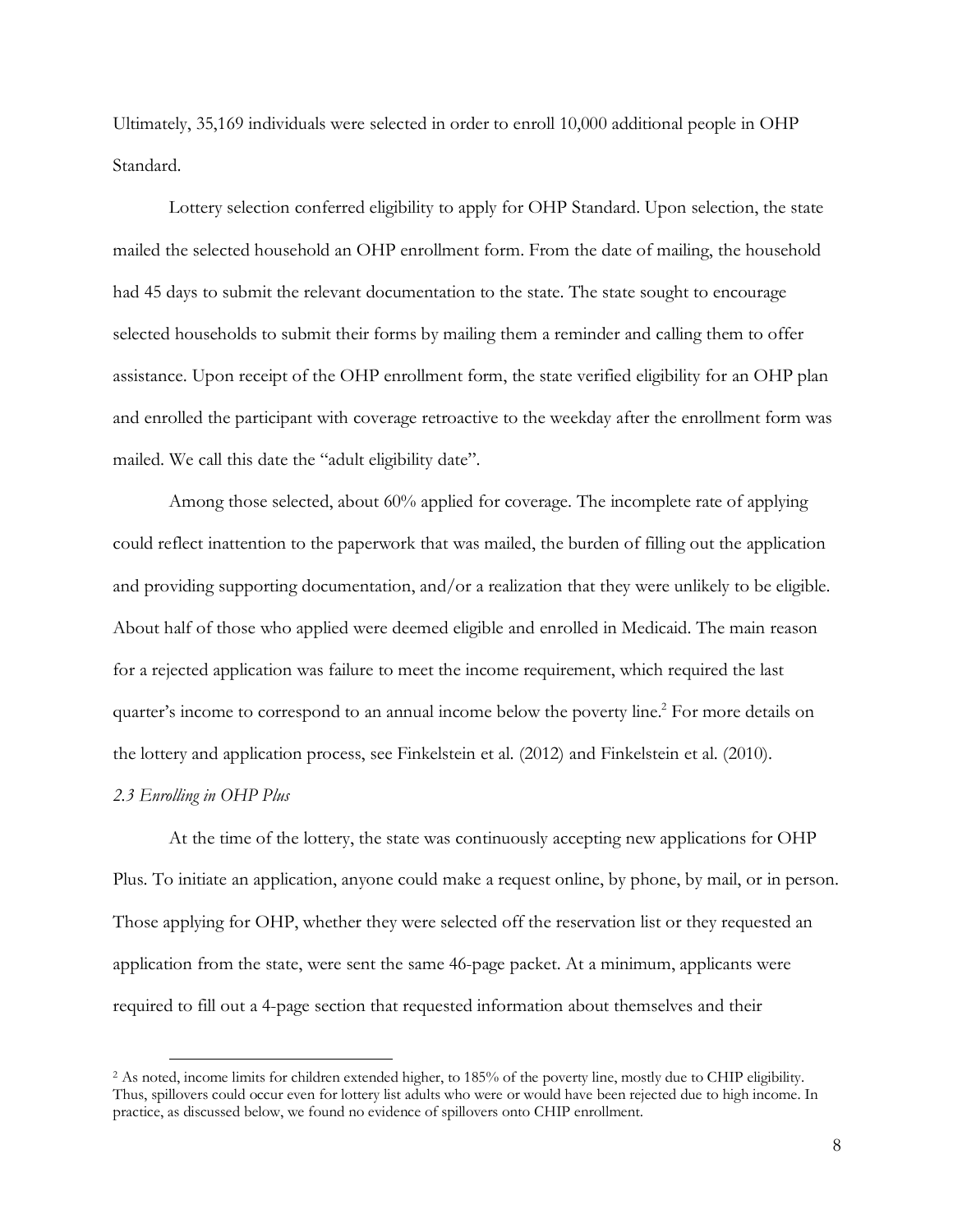household. Applicants were all also required to provide proof of address, citizenship (if they were U.S. citizens), and income. Depending on the household's circumstances vis-à-vis eligibility, an applicant could be required to fill out any of an additional nine sections in the packet, typically 1-2 pages each.

While all children of adults eligible for OHP Standard were eligible for OHP Plus regardless of the lottery outcome, a parent's winning the lottery might increase the chances of their children enrolling in OHP Plus by reducing the transaction costs of enrolling them or addressing information barriers about their eligibility. The OHP Standard application form asked the applicant to "list yourself and everyone living with you" and included a checkbox next to each name to request benefits for that person (see Appendix Figure A2). The form therefore gave parents an opportunity to request benefits even if they were not aware of the eligibility rules. In addition, staff who validated OHP Standard applications were instructed to "check to see if the applicant qualifie[d] for any other medical programs" (Oregon Department of Human Services, 2008b). Staff may have interpreted this directive as encouraging them to check on the eligibility of children in the same households as applicants. Finally, when participants applied in-person, case workers may have encouraged them to check the box on the application to enroll their children in coverage.

#### **3. Empirical Framework and Data.**

#### *3.1. Empirical Framework*

Our analytic framework closely follows the standard approach used in prior analyses of the Oregon Health Insurance Experiment (see e.g. Finkelstein et al., 2012). However, unlike the prior studies, our unit of analysis is the household rather than the individual. As we describe above, the household is the level of treatment (i.e. lottery selection conferred eligibility for all household adults). We compare Medicaid enrollment for households selected by the lottery (the treatment group) to households who signed up for the lottery but were not selected (the control group). We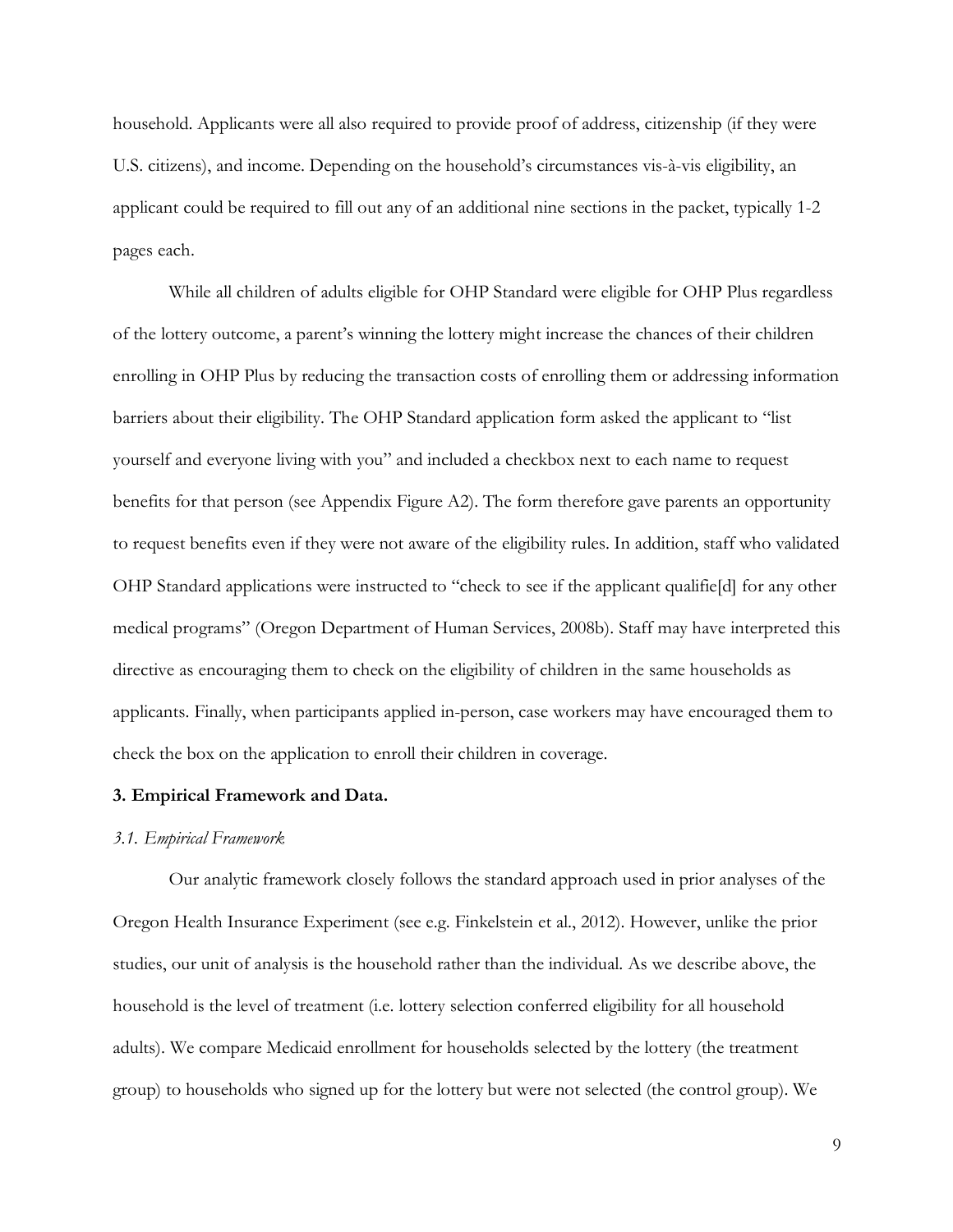look separately at adult Medicaid enrollment (which in prior work was considered the "first stage" of the experiment) and children's Medicaid enrollment, the focus of our current analysis.

The basic estimating equation is:

$$
y_h = \beta_0 + \beta_1 LOTTERY_h + X_h \beta_2 + V_h \beta_3 + \varepsilon_h \tag{1}
$$

The outcomes  $(y_h)$  vary across analyses but are always some measure of household  $h$ 's Medicaid enrollment. We examine Medicaid enrollment for children and adults separately and at various time periods after the lottery. Our main outcome variable is the number of children (or adults) enrolled at a given point in time relative to the adult eligibility date for the lottery draw – the weekday after the enrollment form was sent to winners of that lottery draw. We also examine indicator variables for whether any children (or any adults) in the household are enrolled, as well as the number of child (or adult) member-months enrolled over a given time period.

The indicator variable  $LOTTERY_h$  takes the value of 1 if the household was selected by the lottery and 0 if the household was on the reservation list but not selected by the lottery. The key coefficient of interest is  $\beta_1$ , which measures the impact of the household's lottery selection on enrollment.

We denote by  $X_h$  the set of covariates that are correlated with treatment probability and thus must be controlled for so that  $\beta_1$  produces an unbiased estimate of the impact of winning the lottery. Specifically, probability of treatment (i.e. winning the lottery) varied based on the number of adults in the household that were listed on the lottery sign-up form (hereafter "household size"). Although the state randomly sampled from individuals on the list, the entire household of any selected individual was considered selected and eligible to apply for insurance. As a result, selected (treatment) individuals are disproportionately drawn from households of larger household size. We therefore include indicator variables for the household size; 87% of households listed 1 member on the reservation list, 13% had 2 members, and less than 0.1% had 3 members. Lottery selection was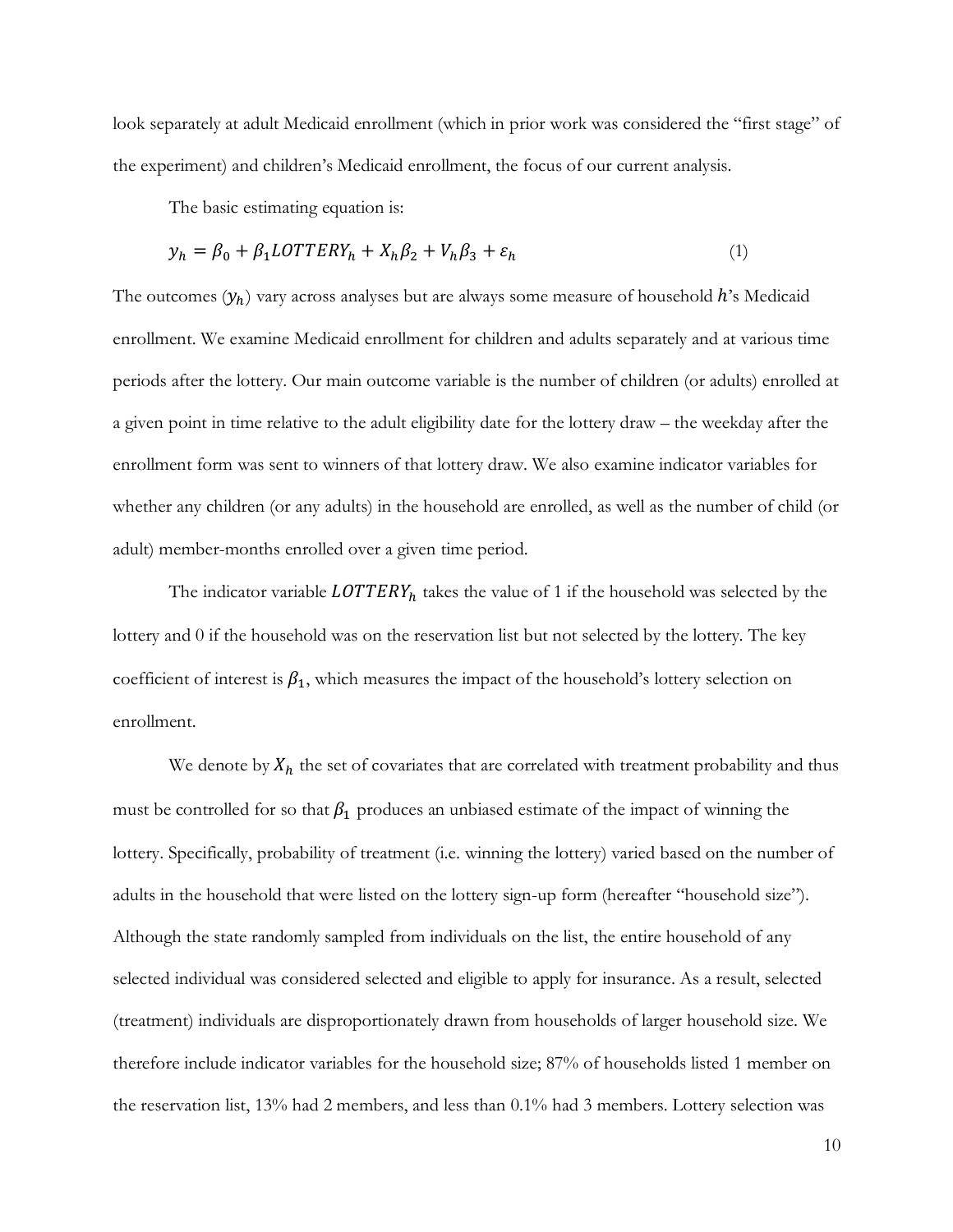random conditional on household size. For more detail on how the lottery was conducted – as well as verification that randomization was conducted as described – see Finkelstein et al. (2012).

We denote by  $V_h$  a second set of covariates that can be included to potentially raise statistical power because they are predictive of outcomes. These covariates are not needed for  $\beta_1$  to give an unbiased causal estimate of the effect of lottery selection as they are independent of treatment status due to randomization, but they may improve the precision of the estimates. In our baseline analyses, we include indicators for lottery draw as well as four pre-lottery Medicaid enrollment measures (from January 15, 2008): number of reservation list adults enrolled, any reservation list adult enrolled, number of children enrolled, and any child enrolled. We show in robustness analyses below that results are similar but, as expected, less precise when pre-lottery enrollment measures are omitted.

For control households, we follow the approach of Finkelstein et al., (2012) and randomly assign each household a lottery draw, stratified by household size; specifically, for each household size, lottery draw assignment was randomly assigned to controls in proportion to the distribution of treatment households of that household size across lottery draws. This approach allows us to measure outcomes relative to each household's "lottery draw" adult eligibility date and to control for "lottery draw" for both treatment and control households.

#### *3.2. Data sources and variable construction*

We analyze two primary data sets, both of which we obtained from the State of Oregon. First, we use the state-provided reservation list, which includes the information each individual provided at sign-up, as well as whether they were selected by the lottery, and if so, in which lottery draw. The self-reported sign-up information consists of name, address, sex, and birthdate of the individual signing up as well as anyone else in the household 19 or older whom the individual wanted to add to the reservation list. All individuals on the reservation list are 19-64; there are no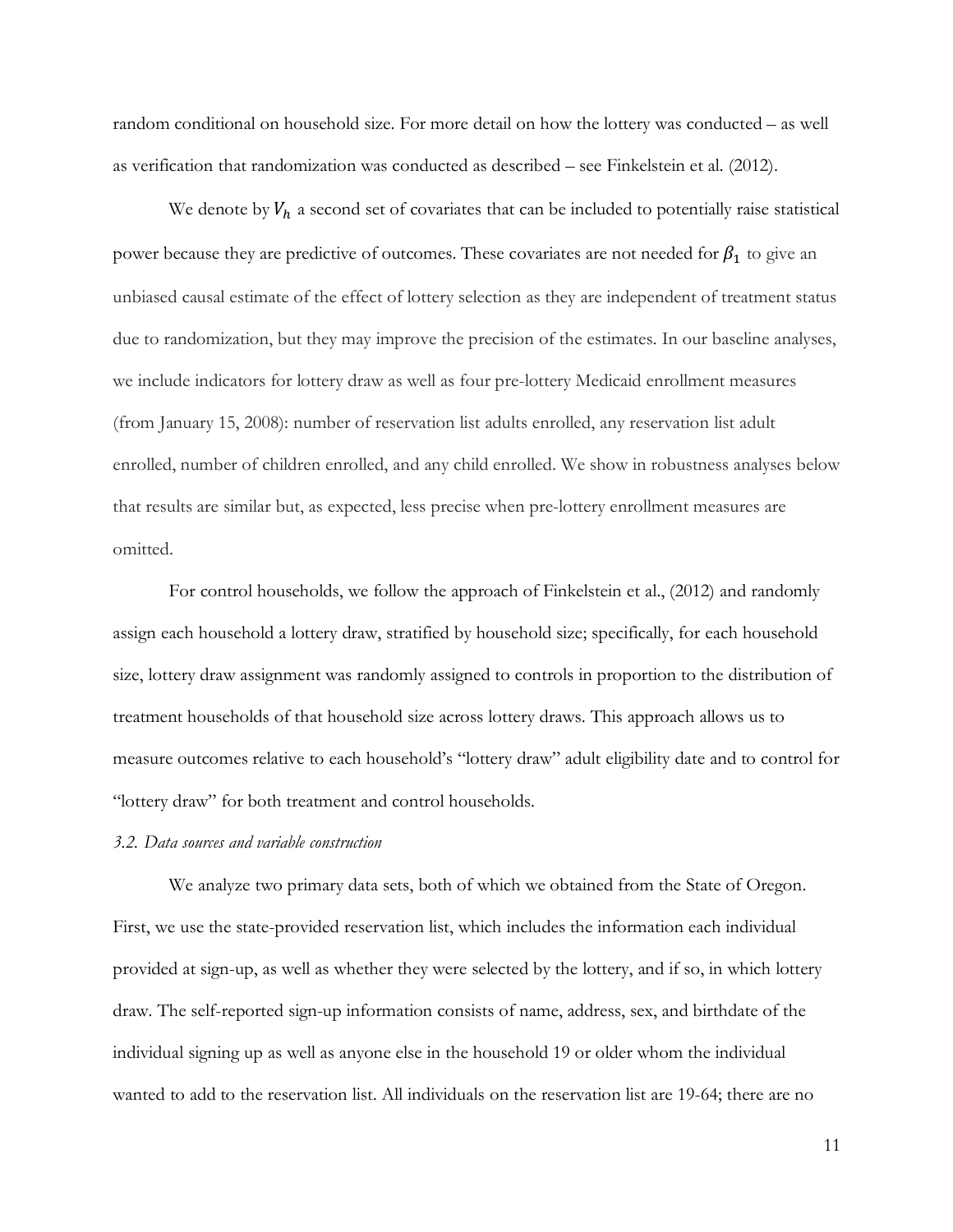children on the reservation list. To test treatment-control balance, we additionally use prerandomization measures of hospitalizations derived from a linkage to hospital discharge data (see Finkelstein et al. 2012 for more details).

Second, we use data on Medicaid enrollment for all Oregon Medicaid enrollees in 2008, 2009, and 2010. These are spell-level data which include the beginning and end date (if any) of the spell, the enrollee's name, date of birth and sex; the data also include address information with start and end dates for each location during the enrollment spell. We use these data to construct our outcome variables (Medicaid enrollment over particular periods of time). Our main analyses focus on enrollment within the first year post-lottery; in supplemental analyses, we show outcomes up to 720 days, the longest time period we can study before a new lottery for OHP Standard essentially treats the entire control group (see Finkelstein et al., 2016). The data contain both Medicaid and CHIP enrollment records. For our analysis, we count CHIP enrollment as a form of Medicaid enrollment.3

We use the address information to match the reservation list to the Medicaid enrollment data in order to measure the number of children and adults in each household who were enrolled in Medicaid at various points in time. Appendix A provides more detail on this matching exercise. Briefly, we use ArcGIS to geocode addresses in both data sets; this returns a latitude-longitude coordinate pair for each address (accurate to 1.1 meters). We are able to geocode 80 percent of all addresses on the reservation list (or 91 percent once we removed the 12 percent of addresses that listed a PO Box and therefore could not be geocoded) and 87 percent of the addresses in the

 <sup>3</sup> Because everyone who was eligible for the OHP Standard expansion had family income below 100% FPL, we expect reservation list children of 'complier' adults (who gain, or would gain, coverage due to winning the lottery) to all be eligible for traditional Medicaid and not CHIP. And in practice, we did not detect changes in CHIP enrollment due to winning the lottery. However, we included CHIP in the analysis because the state did not verify eligibility of reservation list households unless they won the lottery and applied for coverage. Thus, higher income households could have entered and won the lottery; households may also have experienced income shocks between entering the lottery and winning. These households would not be able to enroll adults in OHP Standard, but could end up having children covered under OHP Plus or CHIP.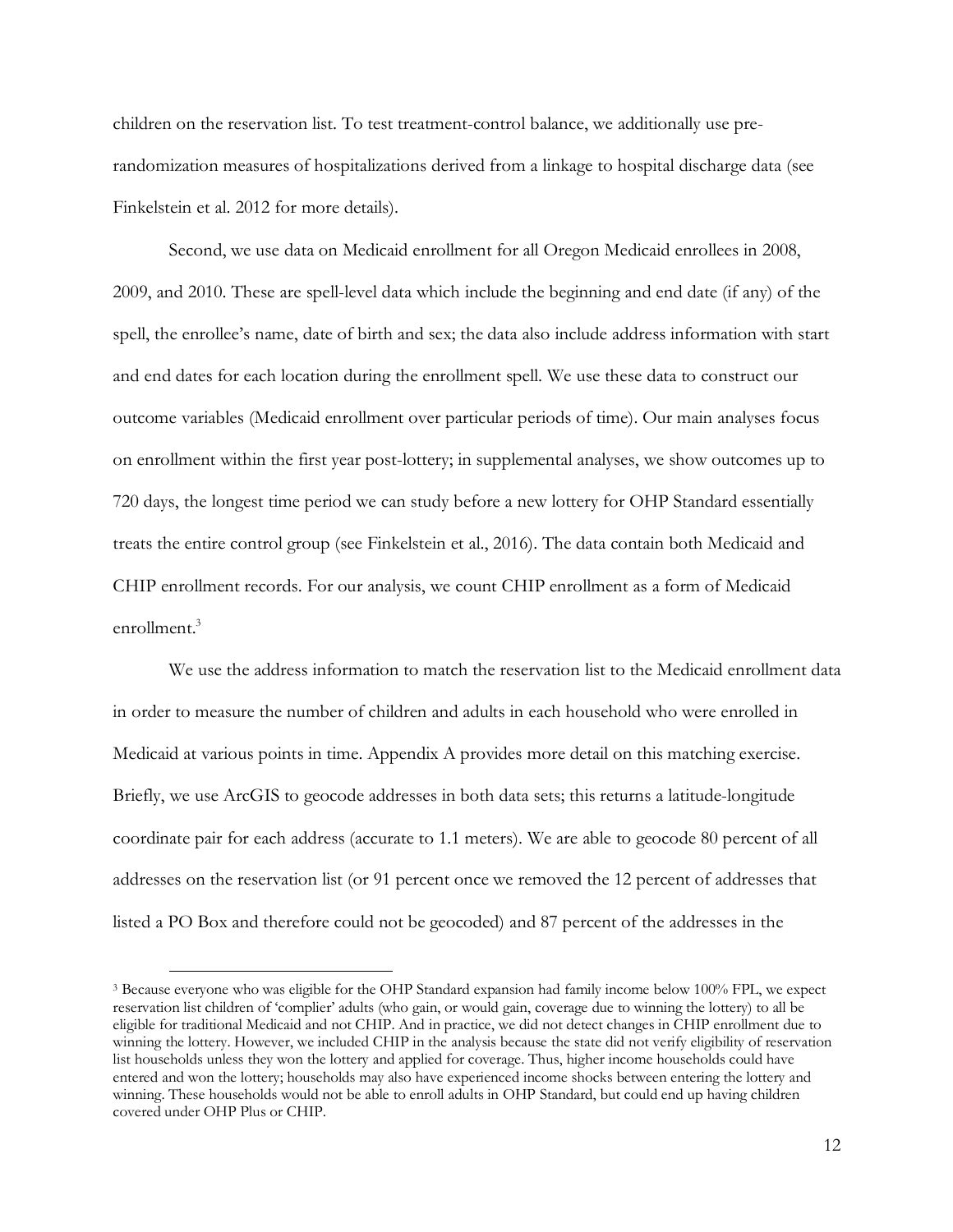Medicaid enrollment data. We also extract and standardize apartment and unit numbers when they are available. We then match the geocoded addresses in the two data sets. For each reservation list household, we define the number of children enrolled in Medicaid as the number of individuals under age 19 enrolled at the address the household provided when signing up for the reservation list. We require that children be under 19 one year after the adult eligibility date for the last lottery draw (October 8, 2009) to ensure that they are children under Medicaid rules for the entire analysis period. We define the number of adults enrolled in Medicaid as the number of reservation list members in the household who were enrolled at the address; to count as a reservation list match, the record must have the same birthdate and sex in both datasets.

Addresses on the lottery list were self-reported by households at the time of lottery sign-up, while addresses in the Medicaid data reflect the most recent address that Medicaid has on file. These addresses may differ. A potential threat to our research design would occur if the addresses of previously enrolled children were updated as a result of their parents winning the lottery, enrolling in Medicaid, and updating the addresses on file for the entire family. This scenario could spuriously lead us to find more children enrolled in Medicaid among lottery winners than lottery losers even if there was no woodwork effect. To alleviate this concern, if a Medicaid enrollee has multiple addresses, we define the baseline address in the enrollment data as the first address on file starting from January 1, 2008, and only use this baseline address for matching the reservation list households to Medicaid enrollment. We later show in robustness analyses that our findings are similar if we instead use contemporaneous addresses.

We expect our outcome variables – counts of children and adults enrolled at reservation list households – to have measurement error arising from the imperfect matching of Medicaid enrollees to households on the reservation list using the address information in each data set. This measurement error may include both false positives (the reservation list household matches to

13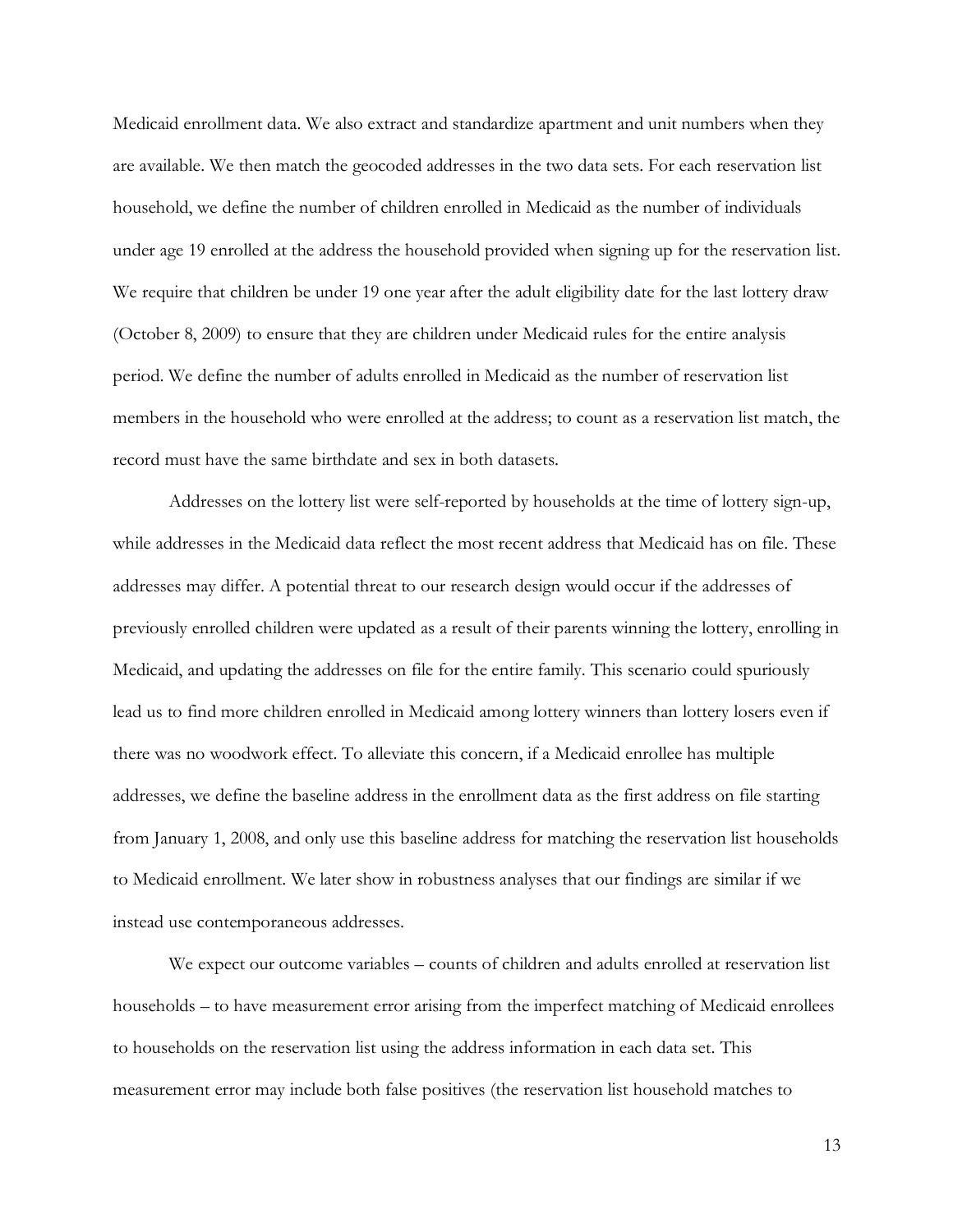enrollment of other households) and false negatives (the reservation list household has some members enrolled in Medicaid that we fail to match). Under the null hypothesis that winning the lottery has no spillover effect on child enrollment, false positives and false negatives are expected to be balanced between treatment and control households due to random assignment of treatment status. However, under the alternative hypothesis that Medicaid eligibility for adults does have (positive) spillover effects onto the enrollment of children, false negative matches will disproportionately occur in treatment households because we will fail to match some of the marginal enrollees. We thus expect attenuation bias in  $\beta_1$ , the estimated impact of lottery selection on enrollment, for our primary outcome, the number of children enrolled in Medicaid in the household.<sup>4</sup> Below, we use an alternative and arguably more precise measure of adult enrollment to estimate the extent of measurement error in our adult enrollment measures; under the assumption that the extent of mis-measurement is the same for children and adult enrollment, we show that adjusting for this measurement error has little quantitative impact.

### *3.3. Sample Definition and Summary Statistics.*

We define our study sample based on households on the reservation list. Following Finkelstein et al. (2012), we exclude individuals and households that were not eligible for OHP Standard because they gave an address outside of Oregon, were not in the right age range, died prior to the lottery, had institutional addresses, were signed up by third parties, would have been eligible for Medicare by the end of our study period, or were inadvertently included on the original list multiple times by the state. This leaves us with the 74,922 individuals that formed the analysis sample of Finkelstein et al. (2012). These individuals represent 66,210 households, our unit of analysis.

 <sup>4</sup> We study two other enrollment measures. The first is member-months of enrollment, where we expect attenuation bias under woodwork effects for the same reason as described above. The other is a binary indicator for any child enrollment; with this nonlinear transformation of the enrollment count, the bias in  $\beta_1$  is of indeterminate sign.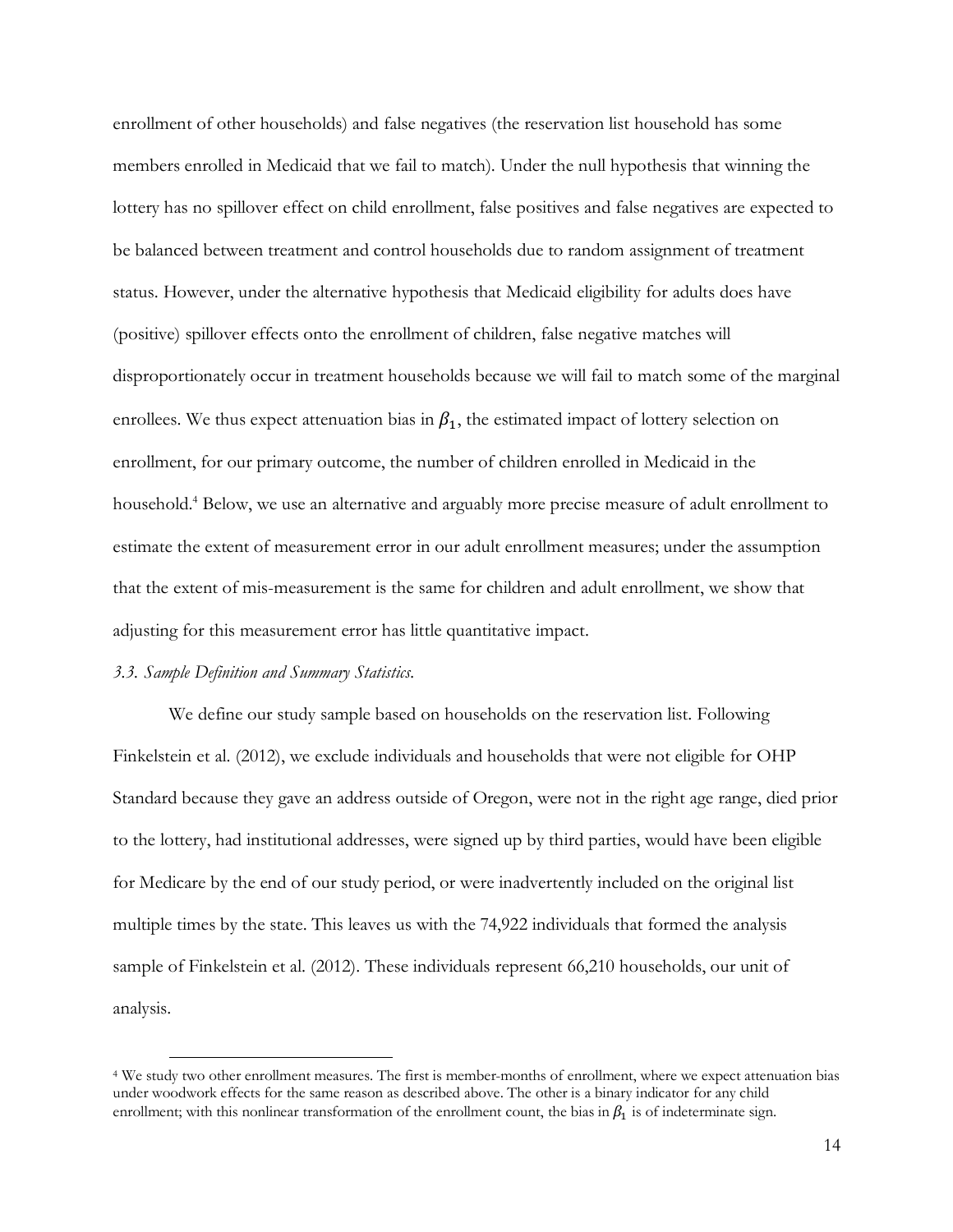We further restrict to the 53,147 (80.3%) of these households that have reservation list addresses that we successfully geocoded. Finally, to remove outlier observations for which enrollment is likely measured with substantial error, we exclude the  $274$  households above the  $99<sup>th</sup>$ percentile of pre-lottery number of children enrolled in Medicaid (measured on January 15, 2008). The 99<sup>th</sup> percentile among households with a successfully geocoded address is five children enrolled. This exclusion is designed to alleviate the concern that a reservation list household inadvertently matched to a large number of children outside that household; for example, a household in an apartment complex that failed to provide a unit number on the reservation list would match to all children in the building without a unit number in their Medicaid addresses. We explore robustness to our handling of outliers below.

These criteria result in a final analysis sample size of 52,873 households. Table 2 shows descriptive statistics of variables measured pre-randomized for control group households, as well as treatment-control differences. Panel A shows variables derived from the self-reported information provided on the reservation list and Panel B shows four measures of baseline Medicaid enrollment (as of January 15, 2008). Column 1 indicates that in our analysis sample, the average age of the household member who signed up was 40, 58% were women, and 93% listed English as their preferred language; the median income in the household's ZIP code was, on average, \$39,774. Prior to randomization, 22 percent of households in our sample had at least one child enrolled in Medicaid and, conditional on enrollment, 1.9 children were enrolled. Consistent with prior work (Finkelstein et al. 2012), only a small fraction (3%) of households had a reservation list adult enrolled before randomization. Columns 2 and 3 look at the treatment-control balance of these variables. Only one of the 11 measures – sex – is imbalanced between treatment and control (as it was in the sample analyzed in Finkelstein et al. 2012). The fact that baseline Medicaid enrollment is statistically indistinguishable between treatment and control (panel B) helps to verify that children gaining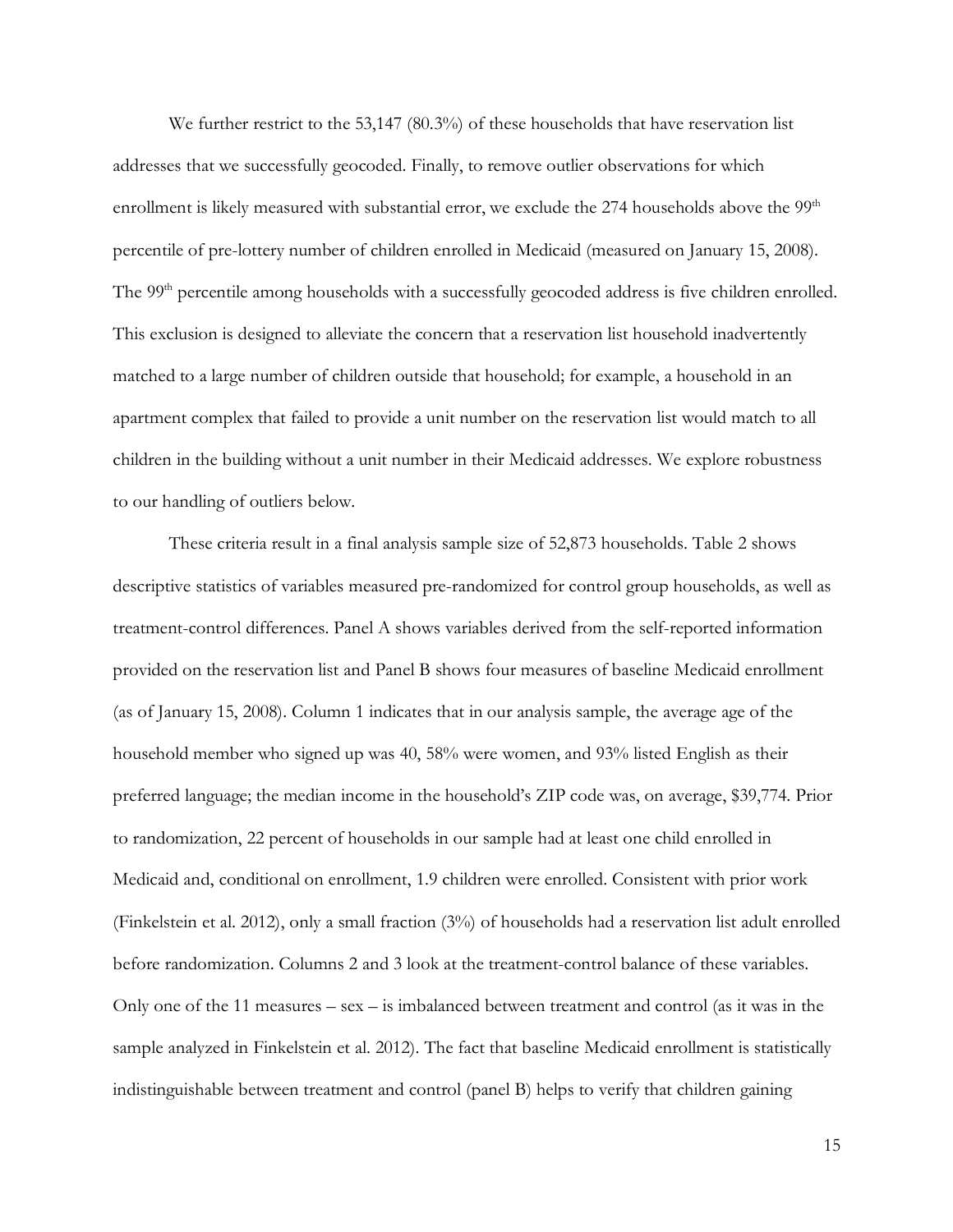coverage did not receive it retroactive to before the date on which we measure baseline enrollment. This is consistent with documentation from the state that coverage for adults was retroactive to a later date – the weekday after the enrollment form was sent to the household, which we have called the adult eligibility date in this manuscript – and supports our use of these covariates to raise statistical power, although we will also show robustness to omitting them.<sup>5</sup>

Finally, to estimate the number of children "at risk" of gaining coverage through the woodwork effect, we draw on additional data from a mail survey administered around the time of the lottery drawings to a random 75 percent of our analysis subsample of 52,873 households; Section VC of Finkelstein et al. (2012) provides more detail on this survey. In our analysis subsample, the survey had a response rate of 46%. Among respondents, the average number of children per household was 0.85. Using the Medicaid enrollment data prior to the lottery, we estimate that on average, control group lottery participants had 0.42 children enrolled in Medicaid. While these numbers come from different sources (survey responses among the subsample of responders vs. matched administrative data for everyone)<sup>6</sup> and cover slightly different time periods, together they allow us to form a rough estimate of the size of the risk set: we estimate that there were about 0.4 children who could potentially have come out of the woodwork per lottery household.

<sup>&</sup>lt;sup>5</sup> The sample analyzed here differs from the one analyzed in Finkelstein et al. (2012) in two respects. First, it is limited to households with addresses we could geocode; this meant, in particular, that we omitted the 12% of households on the reservation list that provided P.O. boxes for their address because they could not be geocoded. Second, we analyze outcomes at the household level rather than the individual level. For completeness, Appendix Table A1 shows all of the variables in Table 1 – as well as pre-randomization measures of hospital utilization – for our household-level analysis sample (column 1), the full household-level analysis sample based on the analysis sample in Finkelstein et al. (2012) (column 2), and the individual-level analysis sample analyzed in Finkelstein et al. (2012) (column 3). Appendix Table A2 then shows balance tests for each of these three samples and for each of the three sets of variables (where feasible) as well as omnibus tests of balance across all the available sets of variables. We are unable to reject the null hypothesis that the covariates are balanced across treatment and control for all 10 of these tests.

<sup>6</sup> We suspect non-respondents have similar average numbers of children because, prior to the lottery, we estimate the average number of children enrolled in Medicaid to be 0.42 for control households who responded to the survey and 0.41 for control households who did not.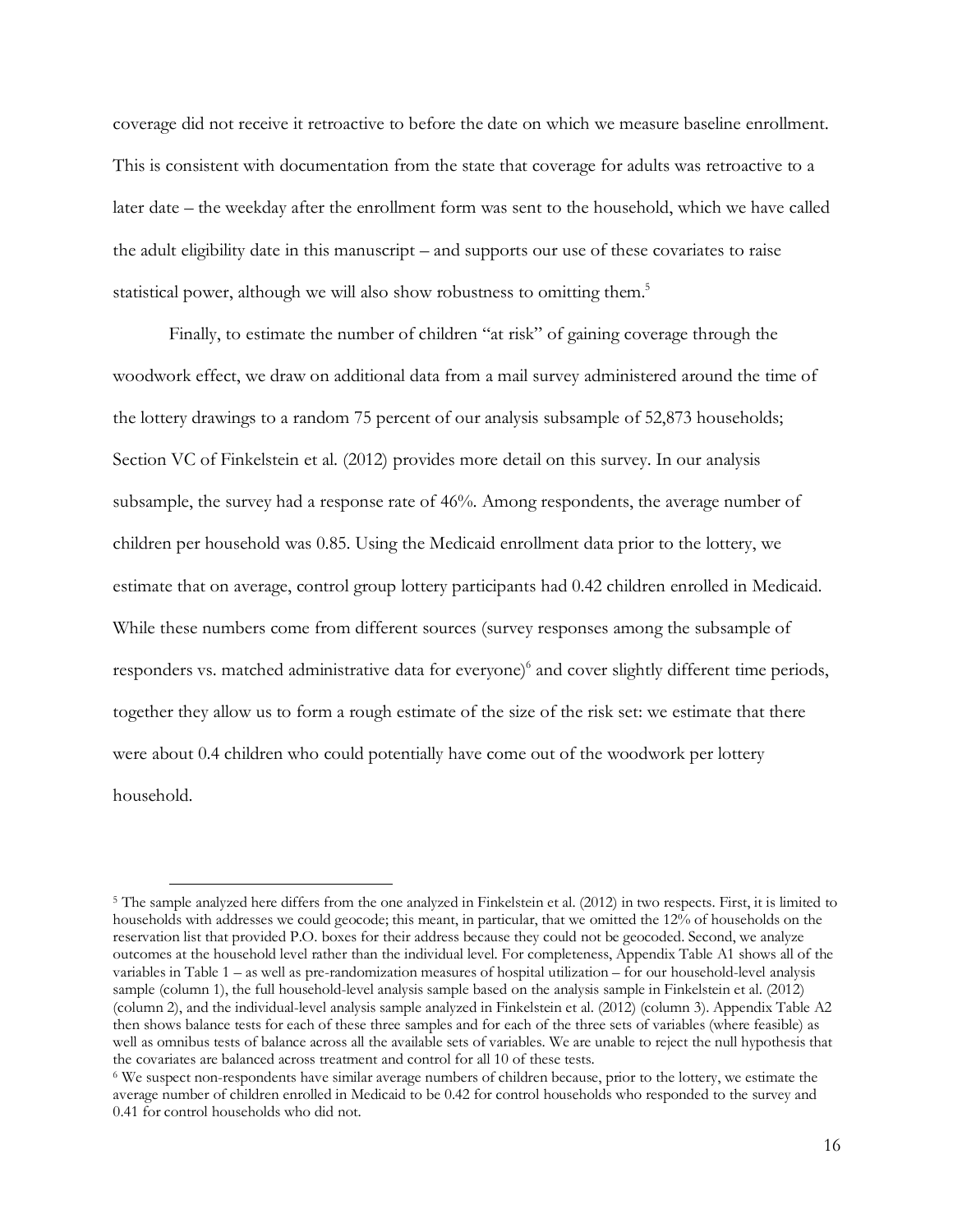#### **4. Results**

#### *4.1. Spillover estimates*

Figures 1 and 2 illustrate the time path of effects of winning the lottery on children's enrollment and on adult enrollment. Both graphs plot treatment effects on the number of children or adults enrolled at varying times relative to the date of adult eligibility – the date that coverage would begin for adults who enrolled due to the lottery draw; the adult eligibility date is denoted with a dashed vertical line. We plot the estimated effects every 30 days, from 30 days prior to adult eligibility to 360 days after, which corresponds to our analysis period of 1 year post adult eligibility.

Figure 1 shows the impact of lottery selection on the enrollment of the household's children. As expected, the estimates of effects prior to the adult eligibility date are statistically insignificant. There is a large, concentrated increase in children's coverage immediately after adult eligibility. Figure 2 shows that the timing of the increase in children's enrollment mirrors the timing of the increase in enrollment for adults; this is consistent with children and adults applying for OHP together and the state enrolling them with roughly the same start dates. Both the child and adult enrollment effects peak around 90 days and decline after that.

Table 2 presents point estimates of the coverage effects measured at 90 days after adult eligibility. Winning the lottery increases the expected number of children enrolled by 0.024. This represents about one child for every 41 winning households, or about a 3 percentage point increase relative to the 0.85 children per household that we estimated from the survey data. We find a significant effect on the extensive margin of any child enrollment: winning the lottery increases the probability a household enrolls at least one child by 1.3 percentage points. We also consider member-months, i.e. the total months of enrollment for all children in the household during the 90 days following adult eligibility. Winning the lottery raises child member-months by 0.07. All of these effects are statistically significant at the <0.01% level.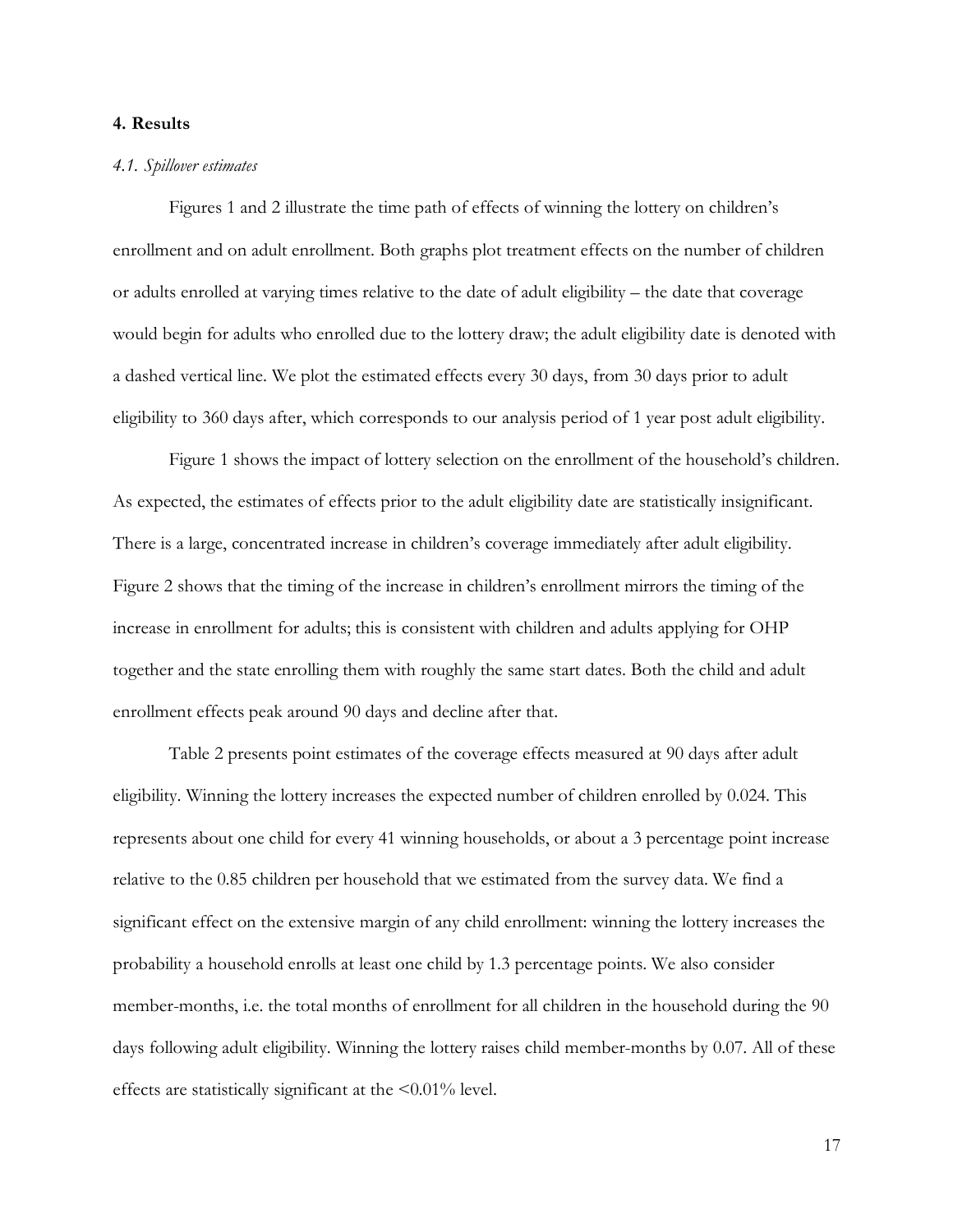We provide several ways to benchmark our baseline estimate of an increase in children's enrollment of 0.024 per winning household. One is to contrast it with the estimate in Table 2 of the 0.22 increase from winning the lottery on the number of enrolled adults. The ratio of the spillover effect on children to the direct effect on adults is 0.11, indicating that one child was enrolled in Medicaid for every 9 adults who took up coverage due to the lottery. Another informative benchmark is to note that the woodwork effect of 0.024 children gaining coverage represents only about 5 percent of the approximately 0.4 average number of children not enrolled in Medicaid prelottery in reservation list households – our estimate in Section 3.3 of the number that could potentially have gained coverage when adults applied. Thus the woodwork effect we estimate, while statistically significant, is only a fraction of its potential size.

The initial Medicaid coverage period for children (or adults) was the 6 months after enrollment began, excluding the first calendar month. To retain coverage past this point, the state required both adults and children to reapply and demonstrate that they were still eligible (Oregon Department of Human Services, 2008c). Figure 1 shows that a decline in the treatment effects on the number of children covered occurs roughly 180-210 days after adult eligibility. The timing suggests that some of the children who gained coverage through woodwork effects did not recertify their eligibility.

Table 3 quantifies how the woodwork and direct effects decline over time. At one year, woodwork effects are one-third the magnitude of the 90 day estimate and are no longer statistically significant. Effects for adults also decline, but at a somewhat slower rate. As a result, whereas at 90 days nine adults gain coverage for every child, at one year the ratio rises to 17 covered adults per covered child.

To better understand the sources of attenuating treatment effects, Figure 3 plots the predicted mean number of children enrolled in the treatment and control groups from the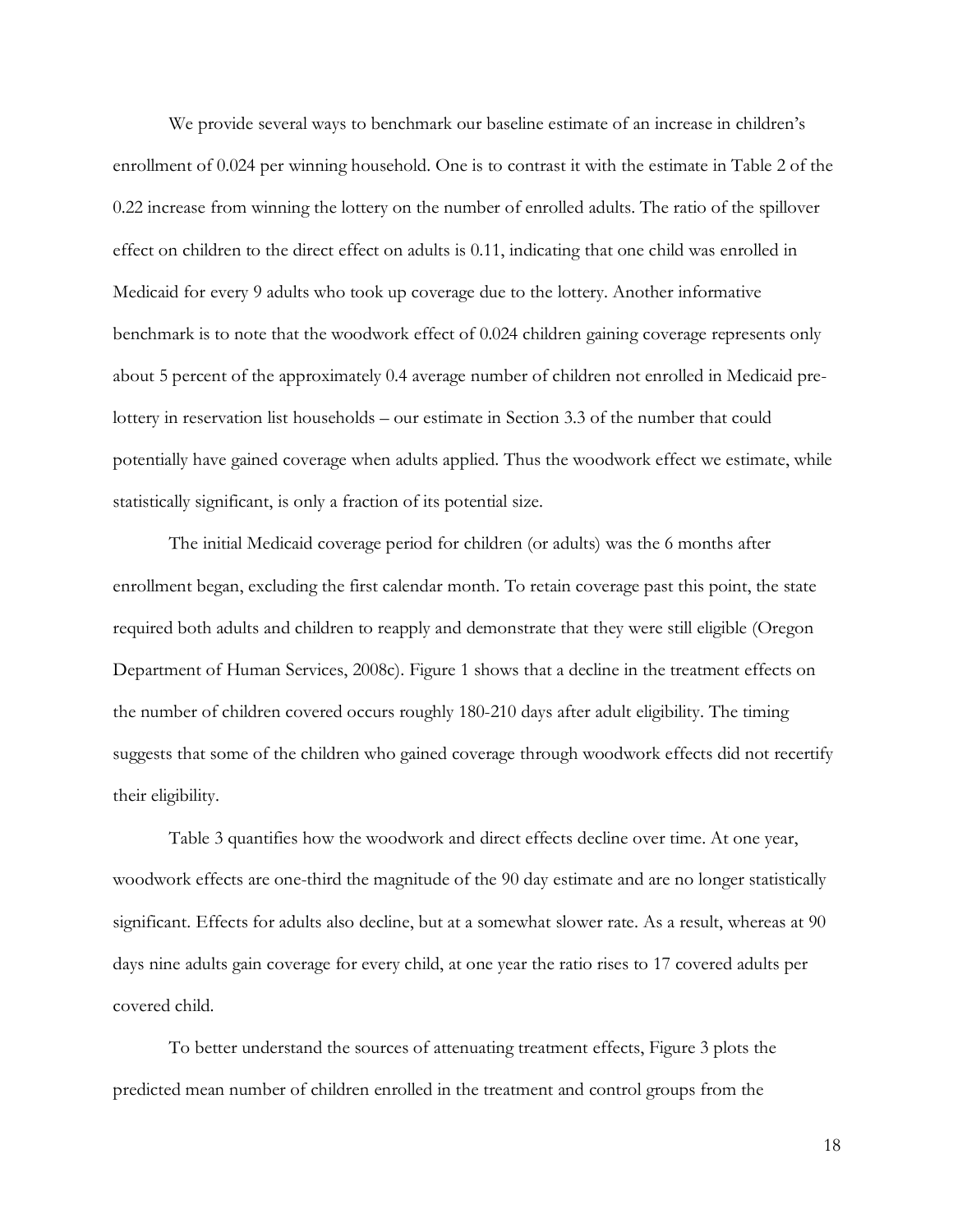regression in equation (1) at various 30 day intervals from the adult eligibility date; for comparison, Figure 4 plots the analogous estimates for adult enrollment. For both groups, the figures show that two factors contribute to the attenuation of the treatment effects: a drop off in the enrollment of the treatment group when recertification is required (180-210 days from adult eligibility), and a secular increase in enrollment in the control group. For children (Figure 3), the latter effect appears quantitatively much more important, suggesting that the woodwork effect often acts to hasten the enrollment of eligible children who would otherwise have gained coverage within the year. For adults (Figure 4), the decline in treatment group enrollment around the recertification period appears to be the main driver of the attenuation; the only way control group adults (who lost the lottery) could enroll in Medicaid is if they became categorically eligible for OHP Plus.

In the appendix, we extend the analysis of the treatment effects out to 720 days for both children and adults (Appendix Figures A3 and A4). The estimates become somewhat noisier as they extend past the one year mark because we must increasingly up-weight a portion of the study population to adjust for a new lottery for OHP Standard that the state conducted beginning in fall 2009 (see Baicker et al., 2013 and Finkelstein et al., 2016 for more detail). Regardless, our finding of economically small and statistically insignificant woodwork effects at one year continues to hold over this longer horizon; adult enrollment effects continue to decline in this period.

## *4.2. Heterogeneity in spillover effects*

Table 4 explores two dimensions of potential heterogeneity in spillover effects. Panel A examines the extent to which the spillover effects reflect previously unenrolled children gaining coverage rather than previously enrolled children being more likely to retain their coverage. Specifically, we redefine the outcome to either only count children who were not enrolled in Medicaid prior to randomization (left side) or to only count children who were enrolled previously (right side). Effects are statistically significant on both outcomes, but the gains are concentrated in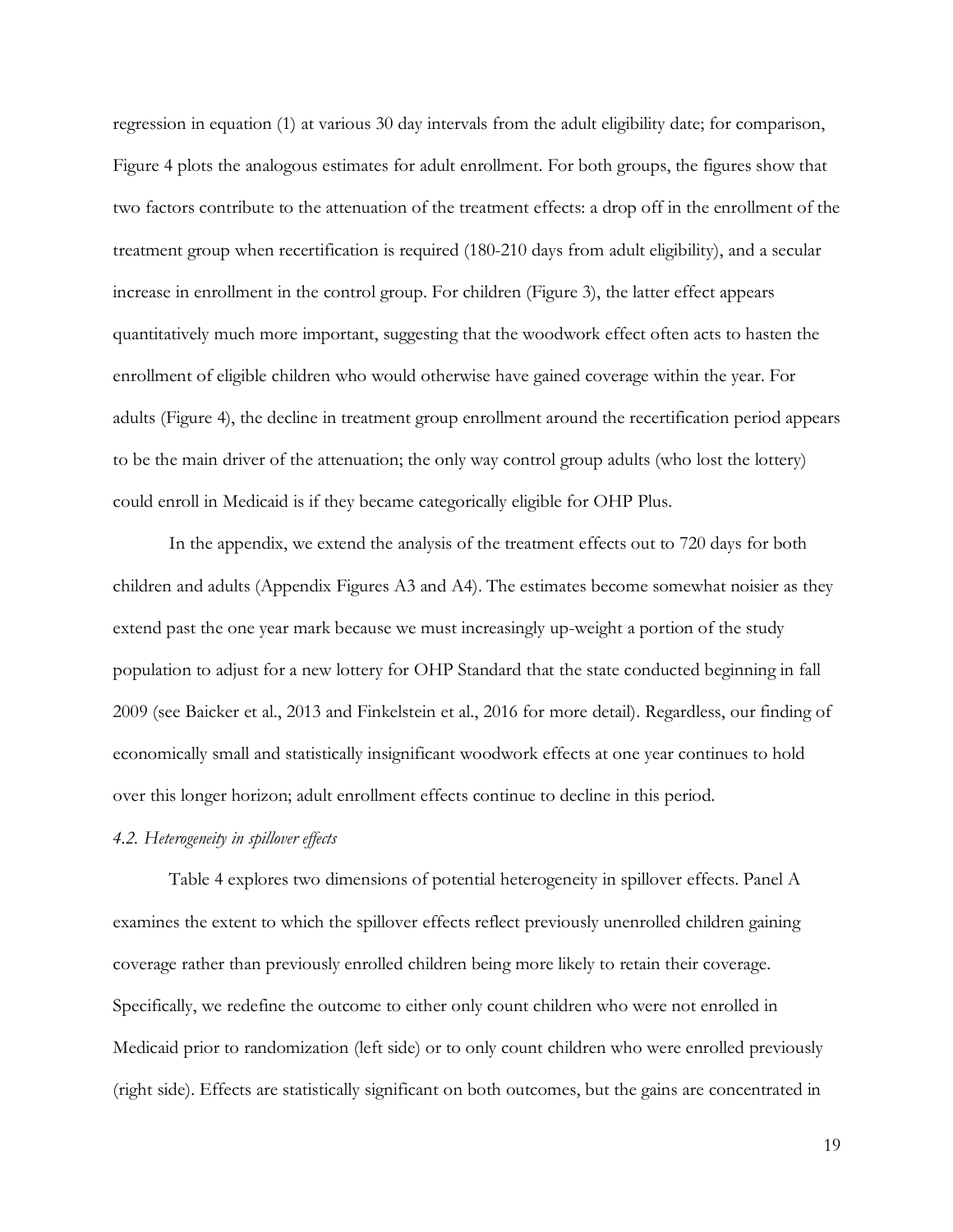previously unenrolled children, where the point estimate amounts to about three-fourths of the total enrollment effect. This result suggests that woodwork effects mostly operate by bringing new children into coverage, with smaller effects on the retention of the previously enrolled.

Panel B explores the extent to which the woodwork effect is concentrated in the threequarters of households that did not already have a child enrolled in Medicaid as compared to the one quarter that had some *ex ante* child enrollment. For households without prior enrollment, effects are similar in magnitude to the full sample and highly statistically significant. Effects for households with prior enrollment are also similar in magnitude but are measured more imprecisely, at least partly reflecting the smaller sample. The estimates suggest that effects may be similar for both household types.

#### *4.3. Sensitivity analysis*

As noted earlier, mismeasurement of addresses – specifically false negatives – may attenuate our estimates of woodwork effects. To gauge the potential magnitude of this attention bias, we make use of an alternative – and arguably more accurate – measure of adult Medicaid enrollment produced by the state Division of Medical Assistance Programs (DMAP) and used in prior Oregon study analyses.<sup>7</sup> We estimate a "correction factor"  $(c)$  as the ratio of treatment effects on adult enrollment (i.e.  $\beta_1$ ) estimated using the address-based measure of adult enrollment and the DMAPbased measure. Appendix Table A3 presents these two estimates as well as the correction factor (i.e. their ratio), which ranges from about 0.71 to 0.73 depending on the time frame; in other words, the address-based matching yields estimated treatment effects for adult enrollment that are 27 to 29

 <sup>7</sup> To examine the two different measures of adult Medicaid enrollment, we studied their agreement for the 52,873 reservation list household heads in the analysis sample in December 2008. The results are consistent with a lower rate of false negatives for the DMAP measure. Specifically, both yielded the same enrollment status for the vast majority of adults (92%), but when they disagreed, it was largely because the DMAP measure detected enrollment when the addressbased measure did not (7%) rather than vice versa (1%).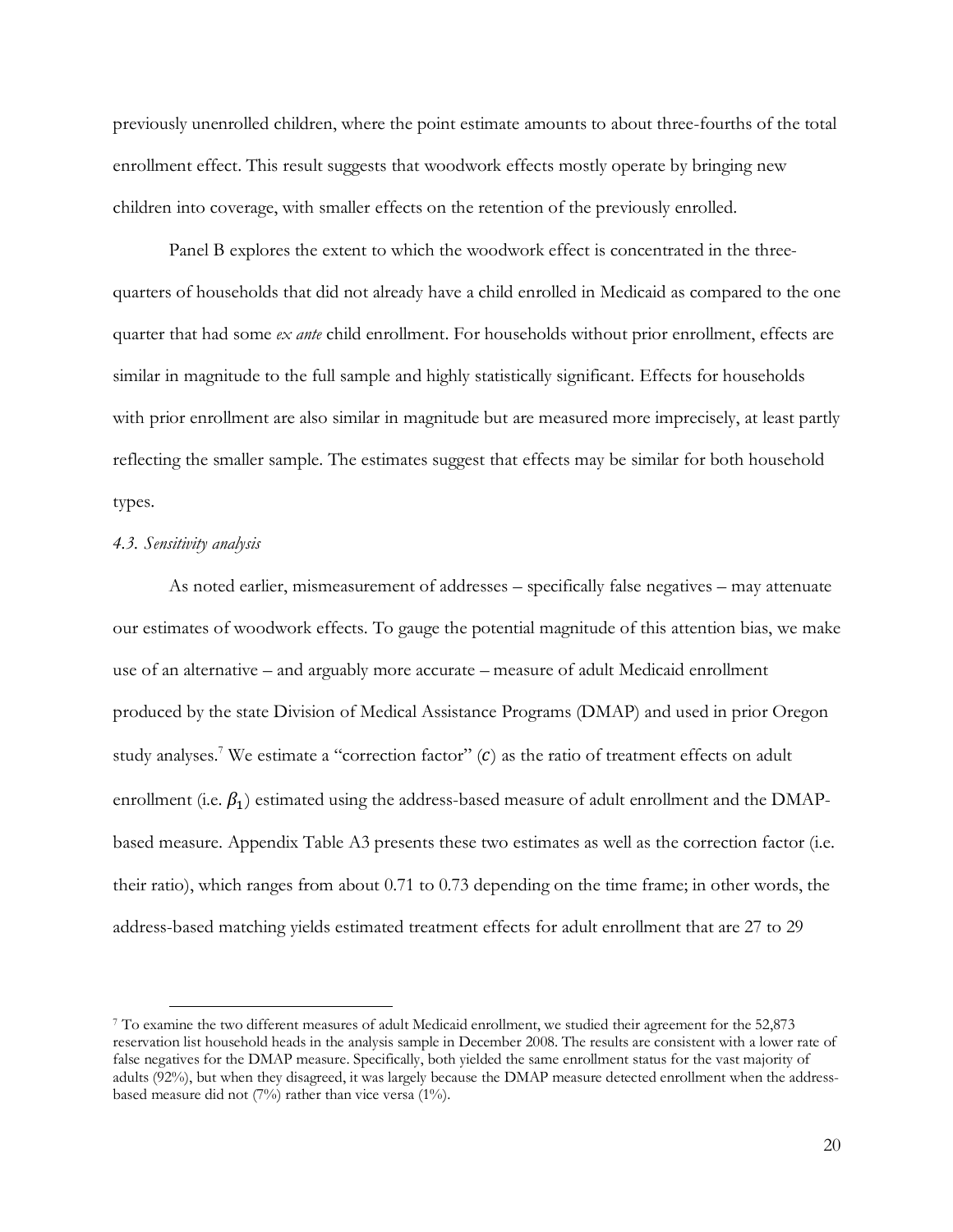percent lower than the DMAP-based matching approach. Under the assumption that the rate at which we fail to capture Medicaid enrollment is the same for reservation list adults and for their children, we can then apply the same correction factor to the estimated treatment effects for children. The last column of Table A3 shows the results. The estimated impact on the number of children enrolled at 90 days increases from 0.024 to 0.034. Of course, to the extent that even the DMAP-based matching has measurement error, the correction factor (for both adults and children) may be itself an under-estimate.

Appendix Table A4 explores additional robustness exercises. Column 1 replicates the baseline results from Table 2. Subsequent columns show sensitivity to specific alternatives, with results that are generally similar to baseline. Column 2 omits controls for pre-randomization Medicaid enrollment – we control only for household size and lottery draw. As expected given the use of these controls to raise power, treatment effects are similar but measured more imprecisely. Column 3 uses contemporaneous addresses rather than the first observed address to match reservation list households to Medicaid enrollment data. Using contemporaneous addresses is appealing because it is possible that the initial addresses in the enrollment data could be out of date, leading to mis-measurement when we match the reservation list to enrollment. However, this approach could lead to upwardly biased estimates if, for example, the state updates children's addresses when their parents enroll in Medicaid. Compared to the baseline specification, effects are slightly larger using the contemporaneous address approach.

Columns 4 and 5 explore alternative approaches to handling outliers. In column 4, we take a more draconian approach, further omitting households above the  $95<sup>th</sup>$  percentile (more than 3 enrolled children) rather than our baseline approach of omitting households above the  $99<sup>th</sup>$ percentile (more than 5 enrolled children); the estimates are quite similar, showing that lesser outliers do not drive our findings. In column 5, we make no outlier exclusion, adding back the 275 outlier

21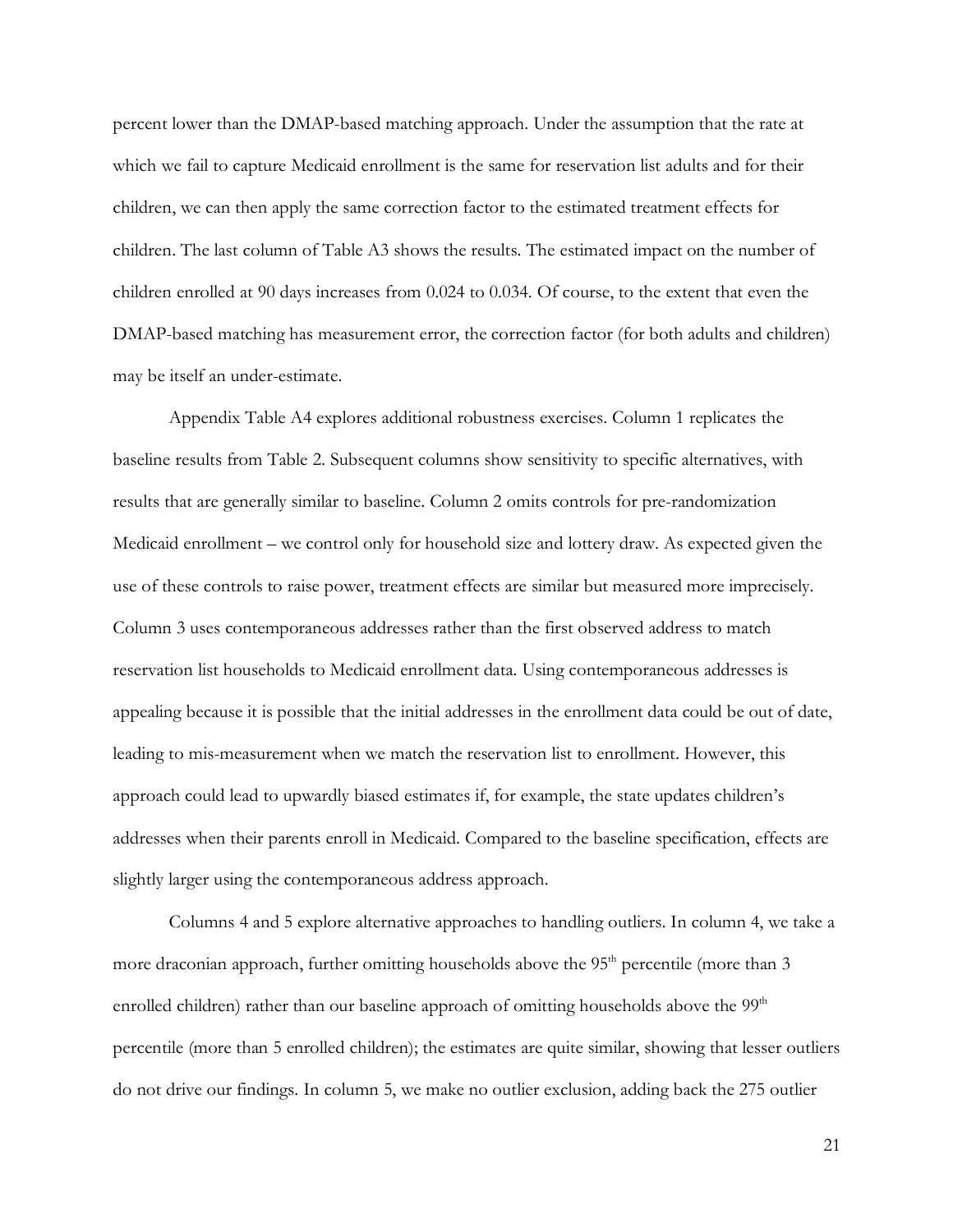households representing just 0.5% of the overall sample. This change shrinks estimates of the effect on the number children enrolled by about 40 percent and more than doubles the standard error, so that the woodwork effect is no longer statistically significant. We suspect that results including outliers are substantially contaminated by measurement error: the outlier households have a median pre-randomization enrollment of 7 children and a mean of 11; some are (implausibly) matched to hundreds of enrolled children. Not surprisingly, the estimates of the woodwork effect on whether a household has any children enrolled are essentially unaffected by the treatment of outliers.

#### **5. Conclusion**

We use the 2008 randomized expansion of adult Medicaid eligibility in Oregon to better understand the magnitude and duration of woodwork, or spillover, effects of Medicaid eligibility expansions onto populations that were already Medicaid-eligible. We find clear evidence of woodwork effects: for every 9 adults who gained coverage from the expansion, so did one alreadyeligible child. While statistically significant, the increase in the number of eligible children who enrolled in Medicaid represents only about 5 percent of our estimated number of children of lottery list adults who could have enrolled. Both the direct effect on adult enrollment and the spillover effect on children's enrollment fade over the subsequent year. While the decline in direct effects is mostly driven by disenrollment of adults due to recertification rules, the decline in spillover effects is largely the result of children in control households enrolling in Medicaid; this pattern is consistent with adult Medicaid eligibility driving earlier enrollment of already-eligible children who otherwise would have enrolled soon thereafter.

In the last decade, the U.S. has moved closer to universal insurance eligibility by making both Medicaid and subsidized private health insurance available to a much broader population. Our findings, estimated from an earlier and smaller Medicaid eligibility expansion to a group similar to those covered by more recent Medicaid expansions, shed light on the determinants of incomplete

22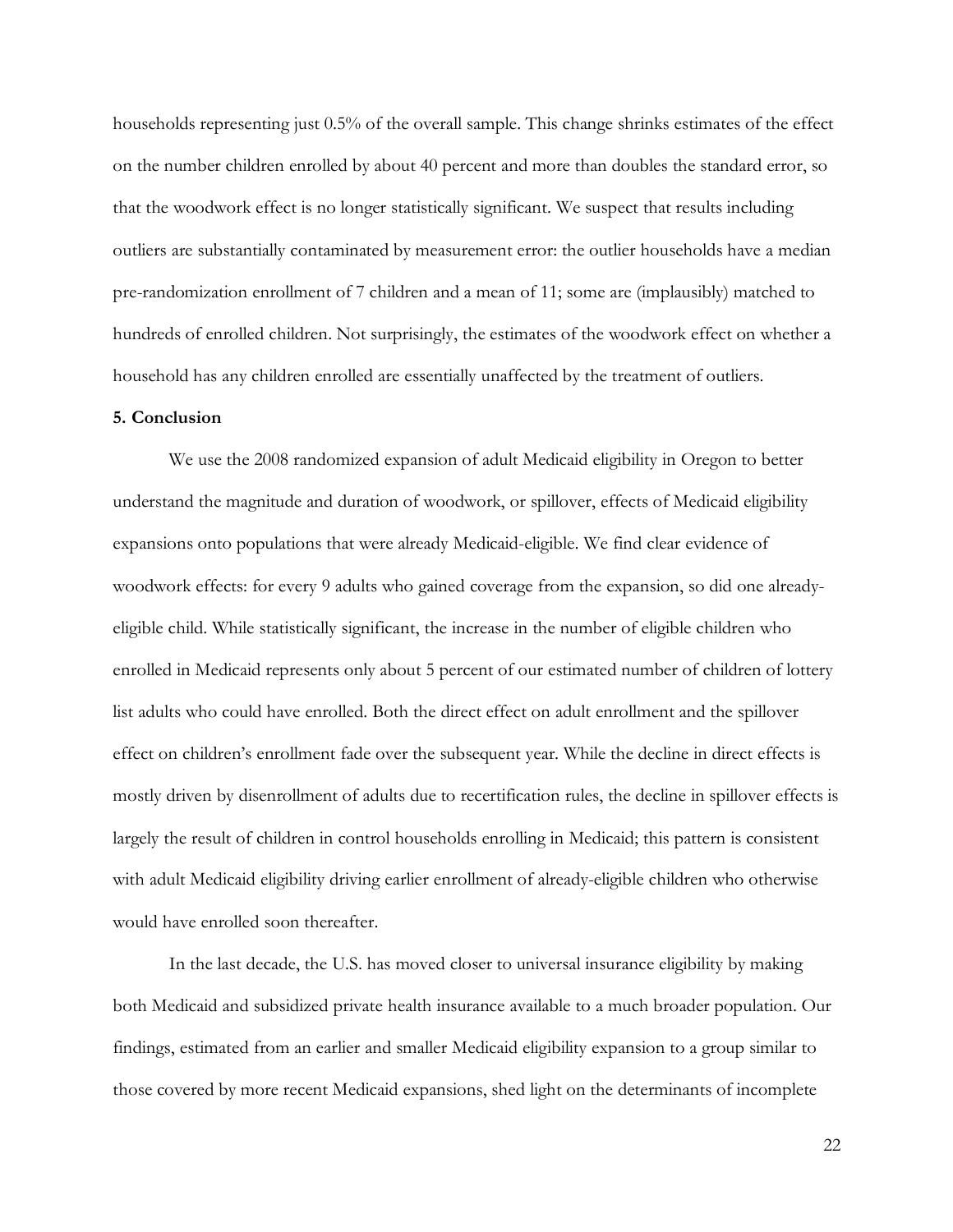take-up of Medicaid. The time pattern of the spillover effects – occurring contemporaneously with the direct enrollment effects – is consistent with both information frictions and application costs limiting take-up. That said, the magnitude of the effects we estimate cast some doubt on the potential for large spillovers from expanding Medicaid eligibility for adults on Medicaid enrollment of their already-eligible children. Taken together, the findings highlight the continuing challenges that policymakers will face in translating increases in Medicaid eligibility into increases in Medicaid enrollment.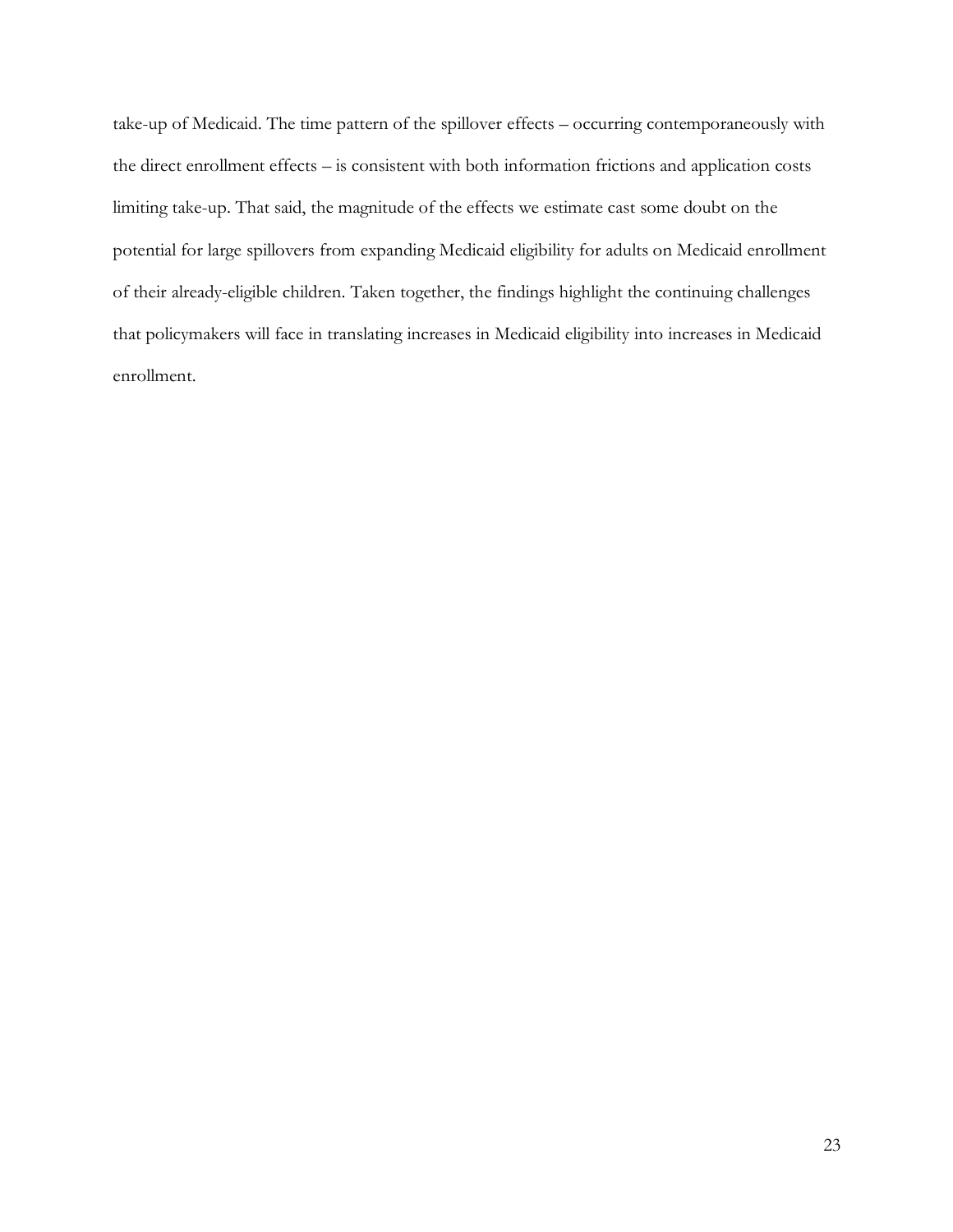## **References**

- Aizer, A., 2003. Low Take-Up in Medicaid: Does Outreach Matter and for Whom? American Economic Review 93, 238–241. https://doi.org/10.1257/000282803321947119
- Aizer, A., Grogger, J., 2003. Parental Medicaid Expansions and Health Insurance Coverage (No. w9907). National Bureau of Economic Research, Cambridge, MA. https://doi.org/10.3386/w9907
- Angier, H., Gold, R., Crawford, C., P. O'Malley, J., J. Tillotson, C., Marino, M., DeVoe, J.E., 2014. Linkage Methods for Connecting Children with Parents in Electronic Health Record and State Public Health Insurance Data. Matern Child Health J 18, 2025–2033. https://doi.org/10.1007/s10995-014-1453-8
- Baicker, K., Finkelstein, A., 2019. The Impact of Medicaid Expansion on Voter Participation: Evidence from the Oregon Health Insurance Experiment 14, 383–400. https://doi.org/10.1561/100.00019026
- Baicker, K., Finkelstein, A., Song, J., Taubman, S., 2014. The Impact of Medicaid on Labor Market Activity and Program Participation: Evidence from the Oregon Health Insurance Experiment. American Economic Review 104, 322–328. https://doi.org/10.1257/aer.104.5.322
- Baicker, K., Taubman, S.L., Allen, H.L., Bernstein, M., Gruber, J.H., Newhouse, J.P., Schneider, E.C., Wright, B.J., Zaslavsky, A.M., Finkelstein, A.N., 2013. The Oregon Experiment — Effects of Medicaid on Clinical Outcomes. N Engl J Med 368, 1713–1722. https://doi.org/10.1056/NEJMsa1212321
- Berkobien, R., 2008. Background Brief on Oregon Health Plan, Background Brief Legislative Committee Services.
- Bhargava, S., Manoli, D., 2015. Psychological Frictions and the Incomplete Take-Up of Social Benefits: Evidence from an IRS Field Experiment. American Economic Review 105, 3489– 3529. https://doi.org/10.1257/aer.20121493
- Blumberg, L.J., Holahan, J., Karpman, M., Elmendorf, C., 2018. Characteristics of the Remaining Uninsured: An Update, U.S. Health Reform—Monitoring and Impact.
- Currie, J., 2006. The Take-Up of Social Benefits, in: Public Policy and the Income Distribution. Russell Sage Foundation, pp. 80–148.
- Cutler, D.M., Gruber, J., 1996. Does Public Insurance Crowd out Private Insurance? The Quarterly Journal of Economics 111, 391–430. https://doi.org/10.2307/2946683
- Deshpande, M., Li, Y., 2019. Who Is Screened Out? Application Costs and the Targeting of Disability Programs. American Economic Journal: Economic Policy.
- DeVoe, J.E., Marino, M., Angier, H., O'Malley, J.P., Crawford, C., Nelson, C., Tillotson, C.J., Bailey, S.R., Gallia, C., Gold, R., 2015a. Effect of Expanding Medicaid for Parents on Children's Health Insurance Coverage: Lessons From the Oregon Experiment. JAMA Pediatr 169, e143145. https://doi.org/10.1001/jamapediatrics.2014.3145
- DeVoe, J.E., Marino, M., Gold, R., Hoopes, M.J., Cowburn, S., O'Malley, J.P., Heintzman, J., Gallia, C., McConnell, K.J., Nelson, C.A., Huguet, N., Bailey, S.R., 2015b. Community Health Center Use After Oregon's Randomized Medicaid Experiment. The Annals of Family Medicine 13, 312–320. https://doi.org/10.1370/afm.1812
- Dubay, L., Kenney, G., 2003. Expanding Public Health Insurance to Parents: Effects on Children's Coverage under Medicaid. Health Serv Res 38, 1283–1302. https://doi.org/10.1111/1475- 6773.00177
- Finkelstein, A., Notowidigdo, M., 2019. Take-up and Targeting: Experimental Evidence from SNAP. Quarterly Journal of Economics.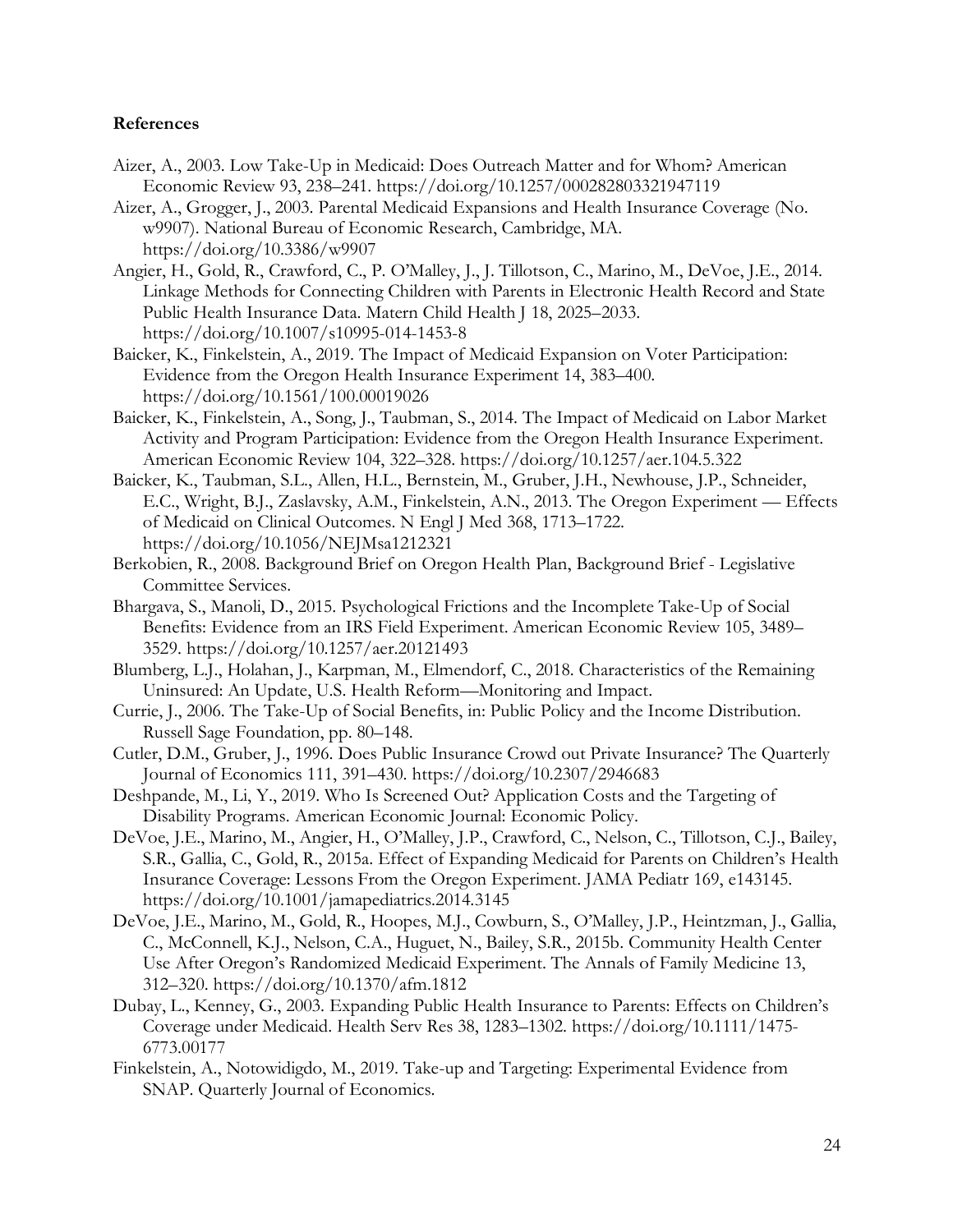- Finkelstein, A., Taubman, S., Allen, H., Gruber, J., Newhouse, J.P., Wright, B., Oregon Health Study Group, 2010. Oregon Health Insurance Experiment Analysis Plan: Evidence from the First Year.
- Finkelstein, A., Taubman, S., Wright, B., Bernstein, M., Gruber, J., Newhouse, J.P., Allen, H., Baicker, K., Oregon Health Study Group, 2012. The Oregon Health Insurance Experiment: Evidence from the First Year\*. The Quarterly Journal of Economics 127, 1057–1106. https://doi.org/10.1093/qje/qjs020
- Finkelstein, A.N., Taubman, S.L., Allen, H.L., Wright, B.J., Baicker, K., 2016. Effect of Medicaid Coverage on ED Use — Further Evidence from Oregon's Experiment. N Engl J Med 375, 1505–1507. https://doi.org/10.1056/NEJMp1609533
- Frean, M., Gruber, J., Sommers, B.D., 2017. Premium subsidies, the mandate, and Medicaid expansion: Coverage effects of the Affordable Care Act. Journal of Health Economics 53, 72– 86. https://doi.org/10.1016/j.jhealeco.2017.02.004
- Hamersma, S., Kim, M., Timpe, B., 2019. The Effect of Parental Medicaid Expansions on Children's Health Insurance Coverage: Parental Medicaid & Child Insurance. Contemp Econ Policy 37, 297–311. https://doi.org/10.1111/coep.12392
- Homonoff, T., Somerville, J., 2019. Program Recertification Costs: Evidence from SNAP.
- Hudson, J.L., Moriya, A.S., 2017. Medicaid Expansion For Adults Had Measurable 'Welcome Mat' Effects On Their Children. Health Affairs 36, 1643–1651. https://doi.org/10.1377/hlthaff.2017.0347
- Kaiser Family Foundation, 2019. Trends in Medicaid Income Eligibility Limits [WWW Document]. URL https://www.kff.org/data-collection/trends-in-medicaid-income-eligibility-limits/ (accessed 8.12.19).
- Murray, S., 2009. States Resist Medicaid Growth; Governors Fear For Their Budgets. The Washington Post A01.
- National Academy for State Health Policy, n.d. State CHIP Fact Sheets—2008: Oregon.
- Norman, J., Ferguson, E., 2009. Republican Governors Protest Medicaid "Unfunded Mandate" in Baucus Bill. Congressional Quarterly HealthBeat.
- Oregon Department of Human Services, 2008a. Oregon Health Plan Annual Report.
- Oregon Department of Human Services, 2008b. OHP Standard Reservation List: Application Progress Report (No. DMAP-IM-08-091).
- Oregon Department of Human Services, 2008c. OHP Client FAQs, eligibility & enrollment [WWW Document]. URL

https://web.archive.org/web/20081205123307/http://www.oregon.gov/DHS/healthplan/dat a\_pubs/faqs/faqclientenroll.shtml#1 (accessed 9.11.19).

- Sommers, B.D., Chua, K.-P., Kenney, G.M., Long, S.K., McMorrow, S., 2016. California's Early Coverage Expansion under the Affordable Care Act: A County-Level Analysis. Health Serv Res 51, 825–845. https://doi.org/10.1111/1475-6773.12397
- Sommers, B.D., Epstein, A.M., 2011. Why States Are So Miffed about Medicaid Economics, Politics, and the "Woodwork Effect." N Engl J Med 365, 100–102. https://doi.org/10.1056/NEJMp1104948
- Sonier, J., Boudreaux, M.H., Blewett, L.A., 2013. Medicaid 'Welcome-Mat' Effect Of Affordable Care Act Implementation Could Be Substantial. Health Affairs 32, 1319–1325. https://doi.org/10.1377/hlthaff.2013.0360
- Taubman, S.L., Allen, H.L., Wright, B.J., Baicker, K., Finkelstein, A.N., 2014. Medicaid Increases Emergency-Department Use: Evidence from Oregon's Health Insurance Experiment. Science 343, 263–268. https://doi.org/10.1126/science.1246183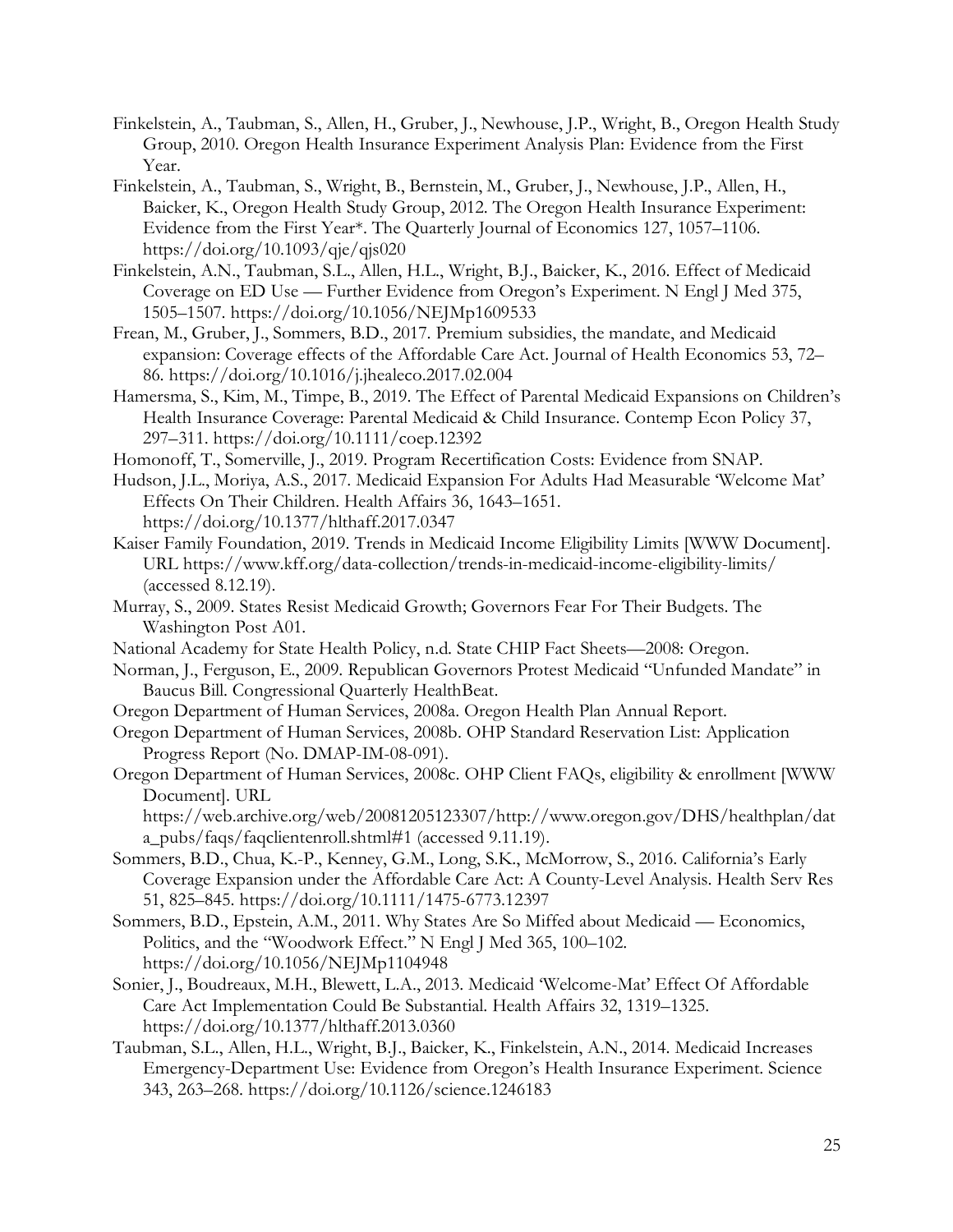Wright, B.J., Garcia-Alexander, G., Weller, M.A., Baicker, K., 2017. Low-Cost Behavioral Nudges Increase Medicaid Take-Up Among Eligible Residents Of Oregon. Health Affairs 36, 838–845. https://doi.org/10.1377/hlthaff.2016.1325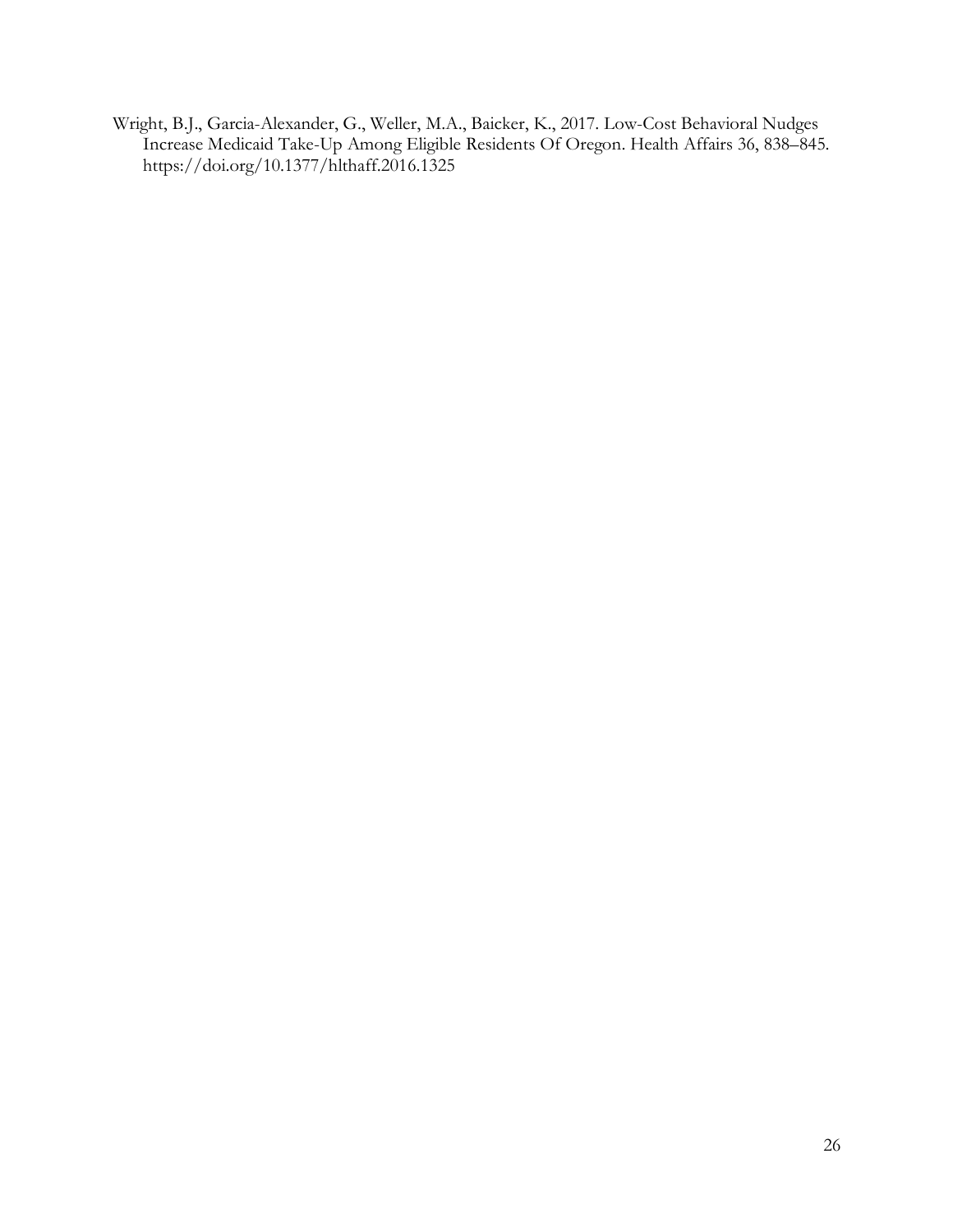## **Figures**



**Effect of Winning the Lottery on Number of Children Enrolled**

Notes: This figure presents estimates of the effect of a household winning the lottery on the number of children in the household enrolled in Medicaid. Specifically, it plots estimates of  $\beta_1$  (the coefficient on an indicator for the household winning the lottery) from equation (1); the outcome variables are the number of children enrolled at different 30-day durations (from -30 to 360) relative to the adult eligibility date. All regressions also control for household size indicators, lottery draw indicators, and the measures of baseline Medicaid enrollment. The shaded area indicates the 95% confidence interval for the effect estimates, based on robust standard errors.

Figure 1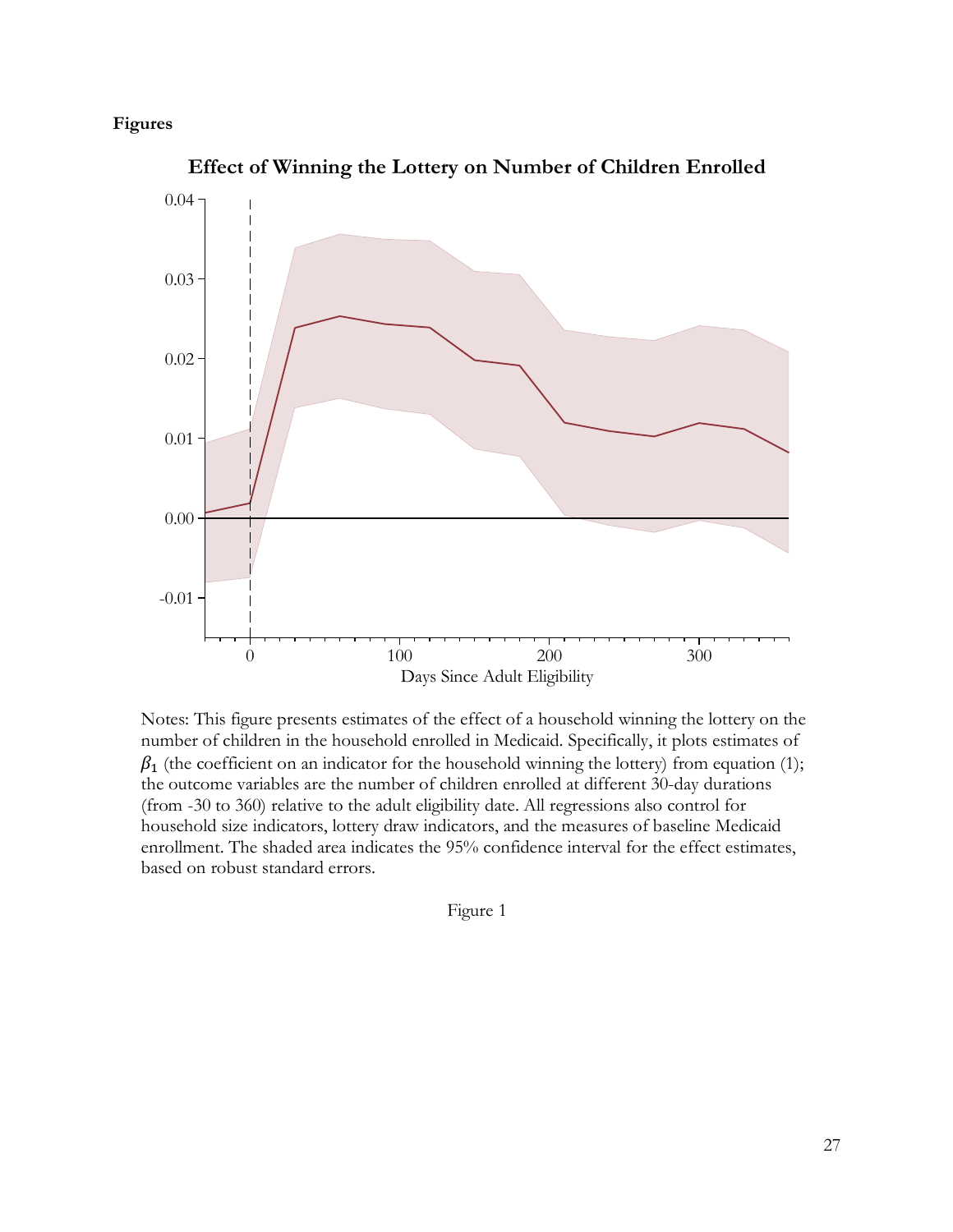

**Effect of Winning the Lottery on Number of Adults and Children Enrolled**

Notes: This figure presents estimates of the effect of a household winning the lottery on the number of reservation list adults in the household enrolled in Medicaid (blue dashed line), and the number of children in the household enrolled in Medicaid (maroon solid line). Specifically, it plots estimates of  $\beta_1$  (the coefficient on an indicator for the household winning the lottery) from equation (1); the outcome variables are the number of children (or number of adults) enrolled at different 30-day durations (from -30 to 360) relative to the adult eligibility date. All regressions also control for household size indicators, lottery draw indicators, and the measures of baseline Medicaid enrollment. The shaded areas indicate the 95% confidence interval for the effect estimates, based on robust standard errors.

Figure 2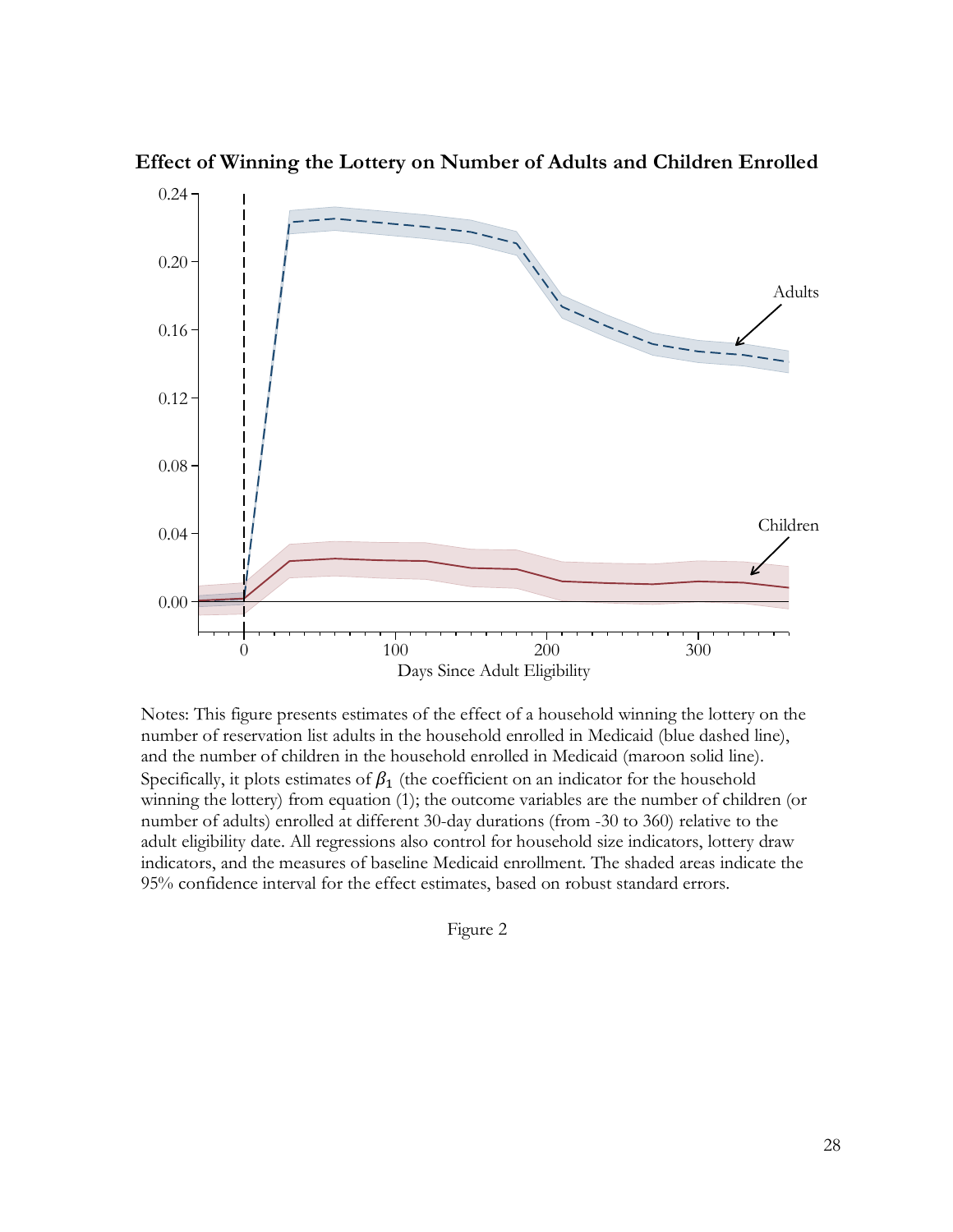

**Expected Number of Children Enrolled in Treated and Control Households**

Notes: This figure presents the predicted number of children in treatment households and the predicted number of children in control households who would be enrolled in Medicaid at different 30-day durations (from -30 to 360) relative to the adult eligibility date. The predictions are made using the estimates from equation (1). The 'treated households' prediction is made assuming all households in the analysis sample were treated while the 'control households' prediction is the prediction assuming all households were not treated. The shaded areas indicate 95% confidence intervals for the predictions.

Figure 3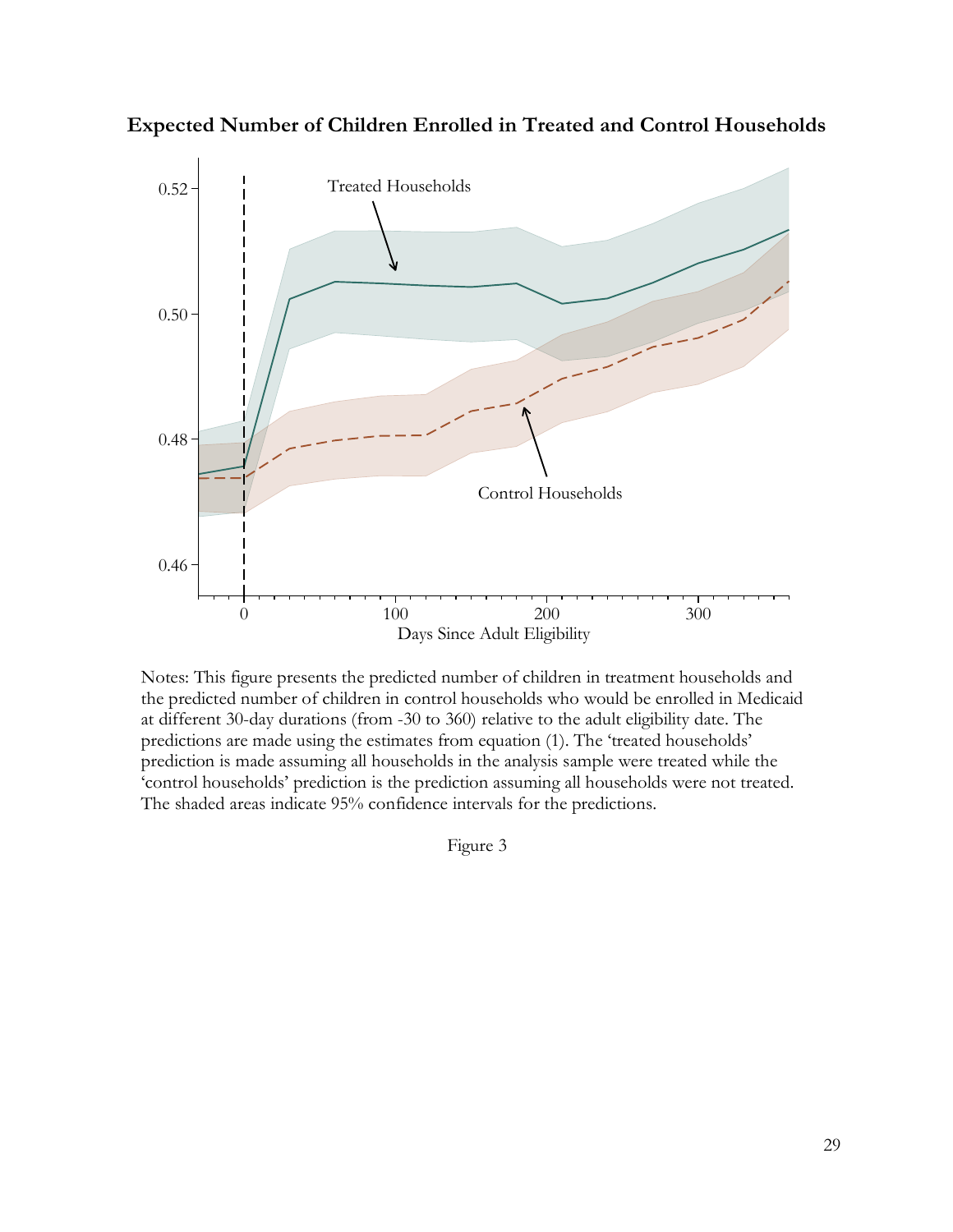

**Expected Number of Adults Enrolled in Treated and Control Households**

Notes: This figure presents the predicted number of adults on the reservation list in treatment households and the predicted number of adults on the reservation list in control households who would be enrolled in Medicaid at different 30-day durations (from -30 to 360) relative to the adult eligibility date. The predictions are made using the estimates from equation (1). The 'treated households' prediction is made assuming all households in the analysis sample were treated while the 'control households' prediction is the prediction assuming all households were not treated. The shaded areas indicate 95% confidence intervals for the predictions.

Figure 4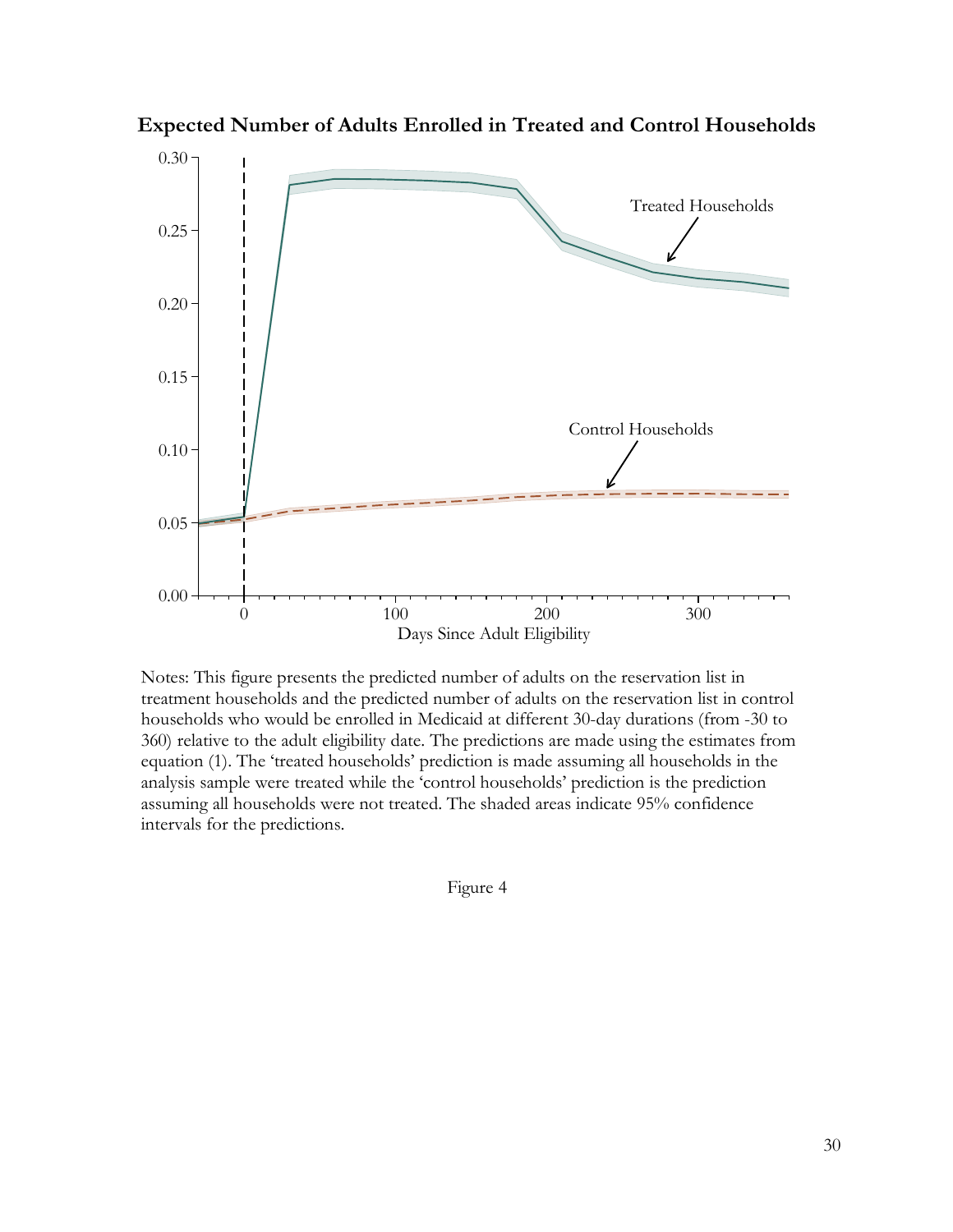## **Tables**

| (1)      | (2)             | (3)     |
|----------|-----------------|---------|
| Control  | Treat - Control | p-value |
| Mean     | Difference      |         |
|          |                 |         |
| 1968.4   | 0.132(0.112)    | 0.236   |
| 0.577    | $-0.011(0.004)$ | 0.017   |
| 0.927    | 0.001(0.002)    | 0.599   |
| 0.093    | 0.001(0.003)    | 0.661   |
| 0.863    | $-0.005(0.003)$ | 0.094   |
| 0.821    | $-0.002(0.004)$ | 0.524   |
| 39,774.1 | 8.825 (77.785)  | 0.910   |
|          |                 |         |
| 0.416    | 0.007(0.009)    | 0.439   |
| 0.218    | 0.003(0.004)    | 0.399   |
| 0.027    | 0.001(0.002)    | 0.491   |
| 0.026    | 0.001(0.002)    | 0.498   |
|          |                 |         |

## **Table 1. Treatment-Control Balance**

N=52,873. Notes: This table presents balance tests for two sets of variables. Specifically, we regress the given variable on an indicator for household lottery win as well as household size indicators and report estimates of the coefficient on the lottery win indicator. Robust standard errors in parentheses.

Column (1) reports the average control group outcome. Column (2) presents the estimated regression coefficient and its standard error, which is the treatment-control difference. Column (3) reports the p-value from the test that the regression coefficient equals zero.

Block A, which reports the lottery list variables, contains demographics of individuals who signed up for the lottery, which were provided by participants or could be derived from this information. Block B, which reports the baseline enrollment variables, contains the four measures of child and adult enrollment on January 15, 2008 at the household level derived from our linkage to Medicaid enrollment data. See Appendix Table A1 for balance tests for additional variables and comparisons to balance in prior work.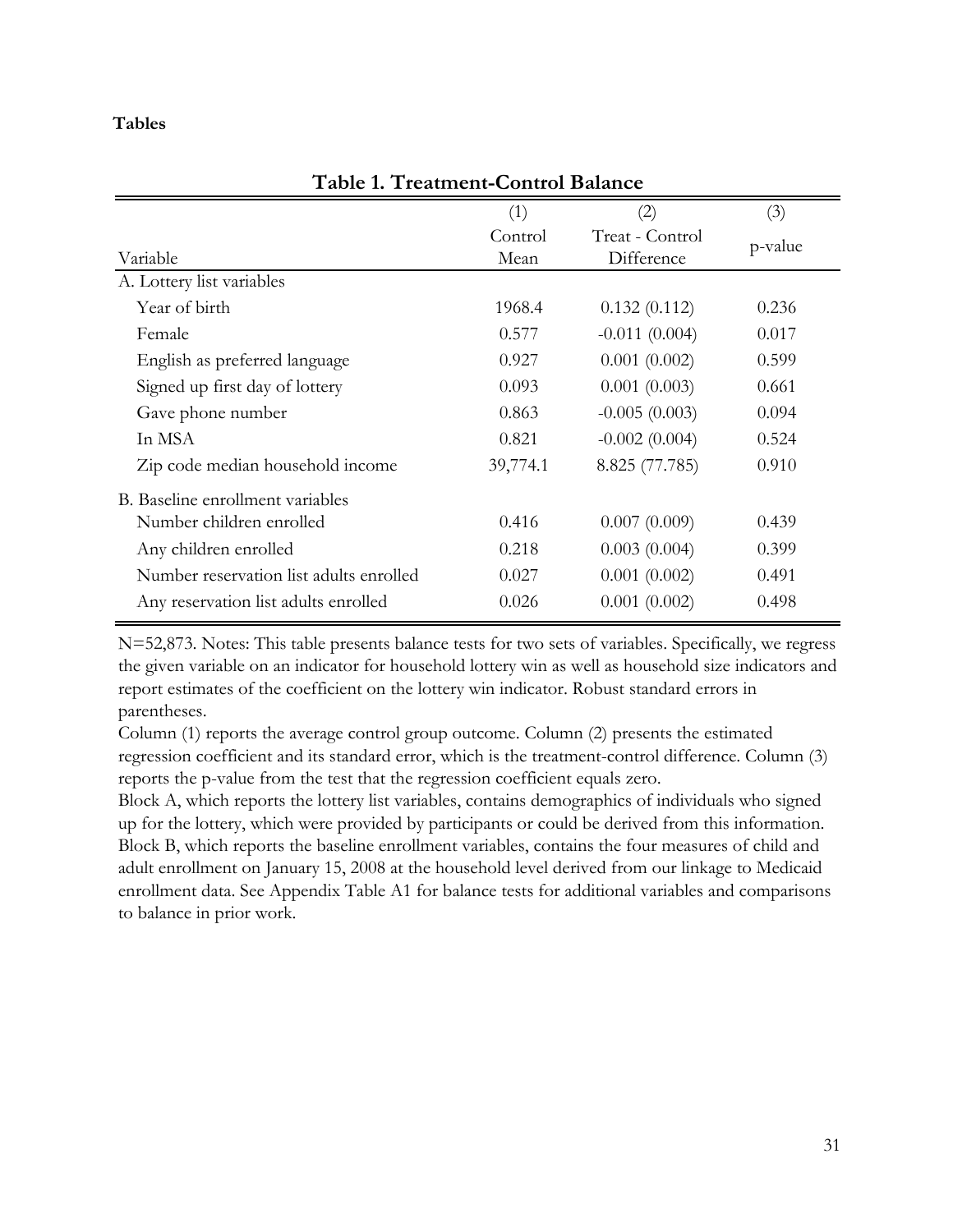| Table 2. Effects on Clind and Addit Medicald Emfollment at 50 Days |                            |                                   |                                 |                                    |  |
|--------------------------------------------------------------------|----------------------------|-----------------------------------|---------------------------------|------------------------------------|--|
|                                                                    | (1)                        | $\left( 2\right)$                 | (3)                             | $\left( 4\right)$                  |  |
| Outcome                                                            | Control Mean<br>(Children) | Treatment<br>Effect<br>(Children) | Treatment<br>Effect<br>(Adults) | <b>Effect Ratio</b><br>Child:Adult |  |
| Number Enrolled                                                    | 0.457                      | 0.024<br>(0.005)                  | 0.223<br>(0.004)                | 0.110                              |  |
| Any Enrolled                                                       | 0.234                      | 0.013<br>(0.003)                  | 0.205<br>(0.003)                | 0.062                              |  |
| Member-Months                                                      | 1.372                      | 0.074<br>(0.015)                  | 0.667<br>(0.011)                | 0.110                              |  |

| Table 2. Effects on Child and Adult Medicaid Enrollment at 90 Days |  |  |  |
|--------------------------------------------------------------------|--|--|--|
|                                                                    |  |  |  |
|                                                                    |  |  |  |

N=52,873. Notes: This table presents estimates of the effect of a household winning the lottery on child and reservation list adult Medicaid enrollment outcomes 90 days after the adult eligibility date. Specifically, it reports estimates of  $\beta_1$  (the coefficient on an indicator for the household winning the lottery) from equation (1); all regressions also control for household size indicators, lottery draw indicators, and the measures of baseline Medicaid enrollment. Robust standard errors in parentheses. Column (1) reports the average control group child enrollment outcome. Columns (2) and (3) present treatment effect estimates on child and adult enrollment, respectively. Column (4) reports the ratio of child to adult treatment effects. The rows report results from three different dependent variables. "Number enrolled" is the count of members enrolled in Medicaid at 90 days after adult eligibility. "Any enrolled" is an indicator for number enrolled  $> 0$ . "Member-months" is the total months of enrollment at the household during the 90 day period following adult eligibility.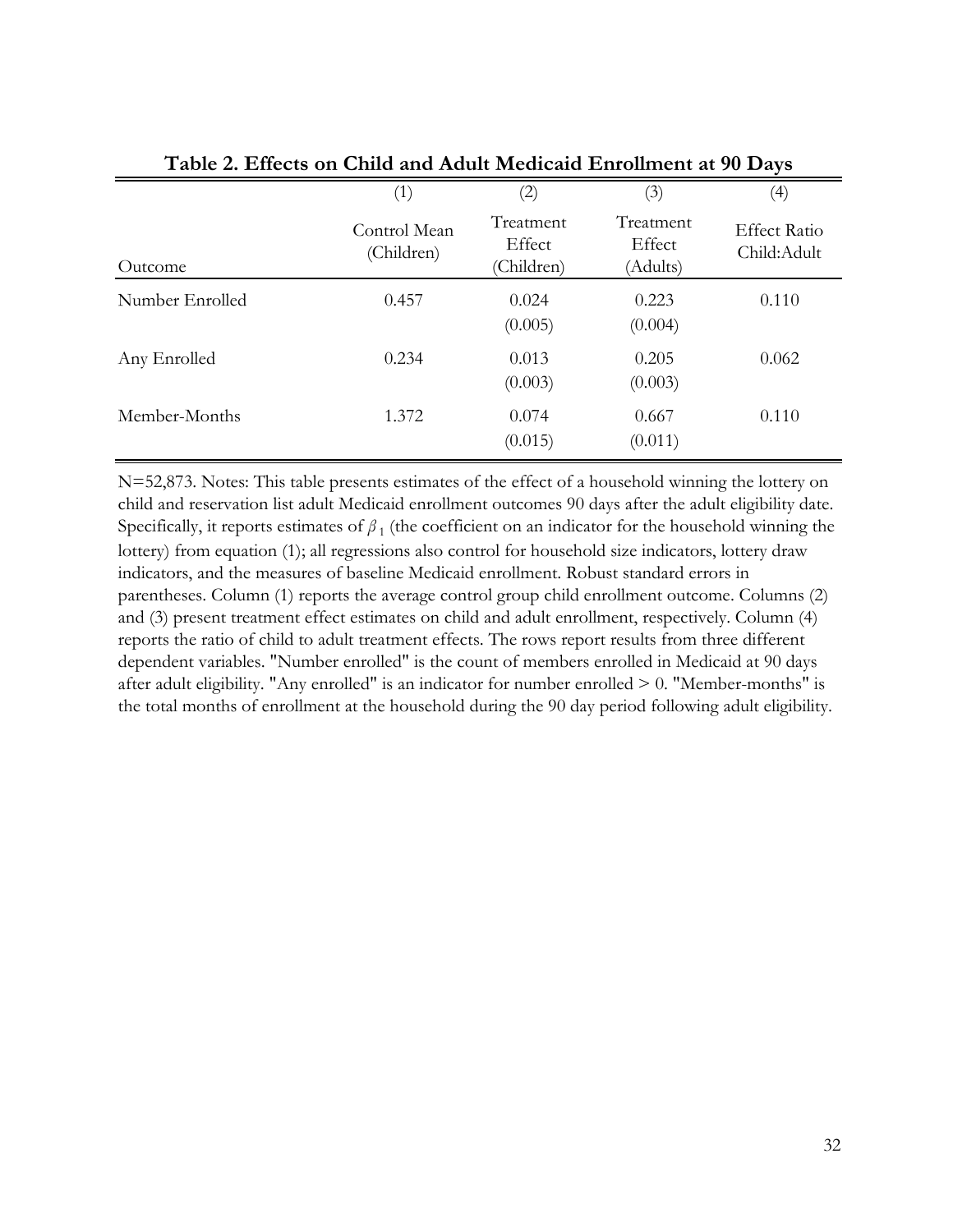|                                  | (1)                        | (2)                               | (3)                             | (4)                                |
|----------------------------------|----------------------------|-----------------------------------|---------------------------------|------------------------------------|
| Outcome: Number<br>Enrolled      | Control Mean<br>(Children) | Treatment<br>Effect<br>(Children) | Treatment<br>Effect<br>(Adults) | <b>Effect Ratio</b><br>Child:Adult |
| 30 days after adult eligibility  | 0.455                      | 0.023<br>(0.005)                  | 0.224<br>(0.004)                | 0.103                              |
| 90 days after adult eligibility  | 0.457                      | 0.024<br>(0.005)                  | 0.223<br>(0.004)                | 0.110                              |
| 180 days after adult eligibility | 0.462                      | 0.020<br>(0.006)                  | 0.211<br>(0.004)                | 0.093                              |
| 270 days after adult eligibility | 0.472                      | 0.010<br>(0.006)                  | 0.152<br>(0.003)                | 0.068                              |
| 365 days after adult eligibility | 0.484                      | 0.008<br>(0.006)                  | 0.141<br>(0.003)                | 0.059                              |

**Table 3. Effects on Medicaid Enrollment at Varying Durations**

N=52,873. Notes: This table presents estimates of the effect of a household winning the lottery on child and reservation list adult Medicaid enrollment outcomes at varying durations after the adult eligibility date. Specifically, it reports estimates of  $\beta_1$  (the coefficient on an indicator for the household winning the lottery) from equation (1); all regressions also control for household size indicators, lottery draw indicators, and the measures of baseline Medicaid enrollment. Robust standard errors in parentheses. Outcomes are the number of children or adults enrolled in Medicaid at the specified number of days after the adult eligibility date. Column (1) reports the average control group child enrollment outcome. Columns (2) and (3) present treatment effect estimates on child and adult enrollment, respectively. Column (4) reports the ratio of child to adult treatment effects.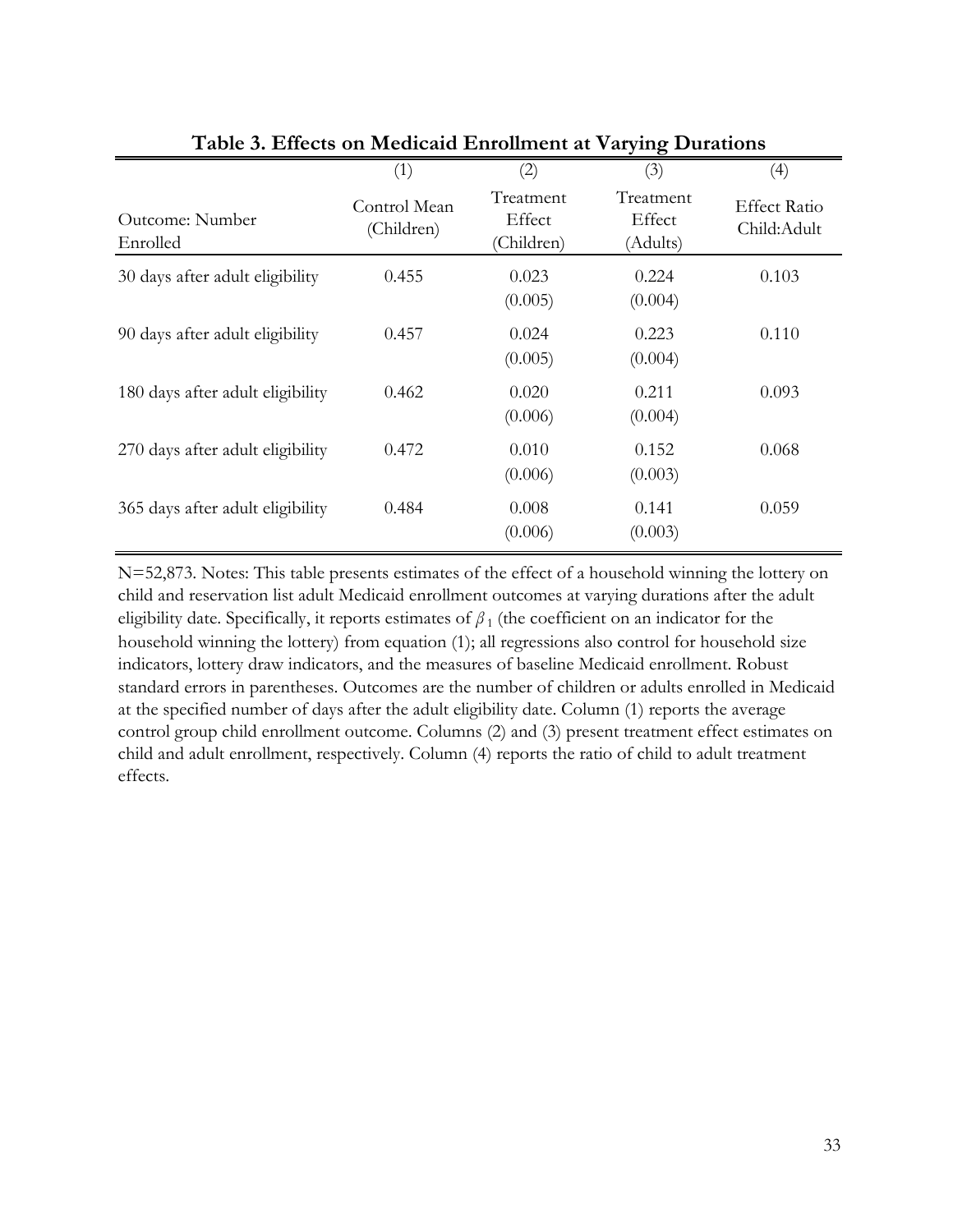|                 |                               |                     | - 0                                            |                     |                 |                                                       |                 |                                 |
|-----------------|-------------------------------|---------------------|------------------------------------------------|---------------------|-----------------|-------------------------------------------------------|-----------------|---------------------------------|
|                 | (1)                           | (2)                 | (3)                                            | (4)                 | (5)             | (6)                                                   |                 | (8)                             |
|                 |                               |                     | Panel A: Outcome Measure Only Counts Children: |                     |                 | <b>Panel B:</b> Sample Restricted to Households with: |                 |                                 |
|                 | Not Enrolled $Ex$ <i>Ante</i> |                     | Enrolled $Ex$ <i>Ante</i>                      |                     |                 | No Child Enrolled $Ex$ <i>Ante</i>                    |                 | $\geq$ 1 Child Enrolled Ex Ante |
| Outcome         | Control Mean                  | Treatment<br>Effect | Control Mean                                   | Treatment<br>Effect | Control<br>Mean | Treatment<br>Effect                                   | Control<br>Mean | Treatment<br>Effect             |
| Number Enrolled | 0.111                         | 0.018<br>(0.004)    | 0.346                                          | 0.007<br>(0.003)    | 0.096           | 0.023<br>(0.005)                                      | 1.750           | 0.032<br>(0.017)                |
| Any Enrolled    | 0.073                         | 0.012<br>(0.002)    | 0.185                                          | 0.002<br>(0.002)    | 0.059           | 0.014<br>(0.003)                                      | 0.859           | 0.010<br>(0.006)                |
| Member-Months   | 0.303                         | 0.057<br>(0.012)    | 1.069                                          | 0.016<br>(0.008)    | 0.261           | 0.074<br>(0.014)                                      | 5.352           | 0.076<br>(0.044)                |
| N               | 52,873                        |                     | 52,873                                         |                     | 40,856          |                                                       | 12,017          |                                 |

#### **Table 4. Heterogeneity in Effects on Child Enrollment**

Notes: This table presents estimates of the effect of a household winning the lottery on child Medicaid enrollment outcomes 90 days after the adult eligibility date. Specifically, it reports estimates of *β*<sub>1</sub> (the coefficient on an indicator for the household winning the lottery) from equation (1); all regressions also control for household size indicators, lottery draw indicators, and the measures of baseline Medicaid enrollment. Robust standard errors in parentheses. The rows report results from three different dependent variables. "Number enrolled" is the count of members enrolled in Medicaid at 90 days after adult eligibility. "Any enrolled" is an indicator for number enrolled > 0. "Member-months" is the total months of enrollment at the household during the 90 day period following adult eligibility. In Panel A, the outcome measures are defined as in Table 2 but only count children who were not enrolled *ex ante* (on January 15, 2008) on the left side and only count children who were enrolled *ex ante* on the right side. In Panel B, the outcome measures are defined identically to those in Table 2 but the sample is split into households with no *ex ante* child enrollment (on January 15, 2008) on the left side and households with *ex ante* child enrollment on the right side.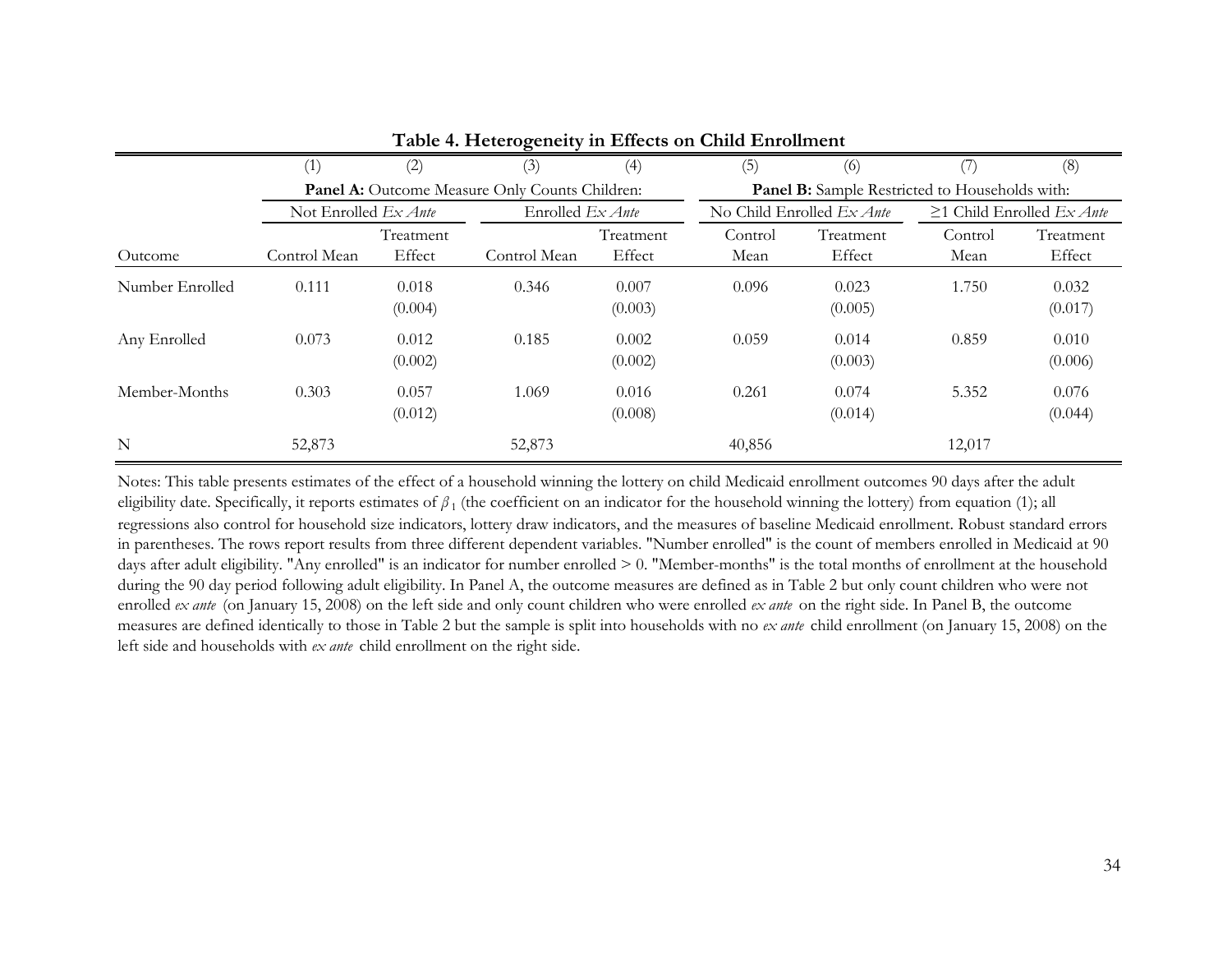### **Appendix A**

In this appendix we describe in greater detail our processing of the Oregon reservation list data and the Medicaid enrollment data, including our approach to geocoding addresses in both files. *A.1. Processing addresses*

Processing address data was performed on a secure, non-networked computer. We use ArcGIS software to convert text addresses to latitude-longitude pairs, a process called geocoding. Initially, we extracted all addresses from the reservation list as well as all addresses from the location spell records in the 2008, 2009, and 2010 Medicaid enrollment data. In the extremely rare case that a member had two overlapping address spells, we truncate the earlier address spell to end on the day before the later spell begins.

Before the data was run through ArcGIS, we took several steps to pre-process it. For addresses in both datasets, we drop addresses that are not in Oregon, since the lottery requires eligible participants to have an Oregon address. We also remove addresses that could clearly not be geocoded: P.O. Boxes, addresses with all text and no number (e.g. "In Care Of John Smith"), addresses that are entirely numbers (e.g. "315"), and addresses with no street number or street identifier (e.g. no "St", "Rd", etc.; examples include "PMB 15", "SUITE 6A"). This pass to exclude non-geocodable addresses removed 12.11% of unique addresses in the reservation list and 8.57% of unique addresses in the Medicaid enrollment file.

Many reservation list members and Medicaid beneficiaries live at addresses with many units, and the reservation list and Medicaid enrollment file both allow individuals to specify a second address line to indicate the apartment, room, floor, or other detail about their unit (e.g. "Apt 3A"). However, ArcGIS does not extract this information. Given the importance of accurately linking reservation list households in buildings with multiple units, we extracted the second address line from both the reservation list and the Medicaid enrollment data and used it later in merging.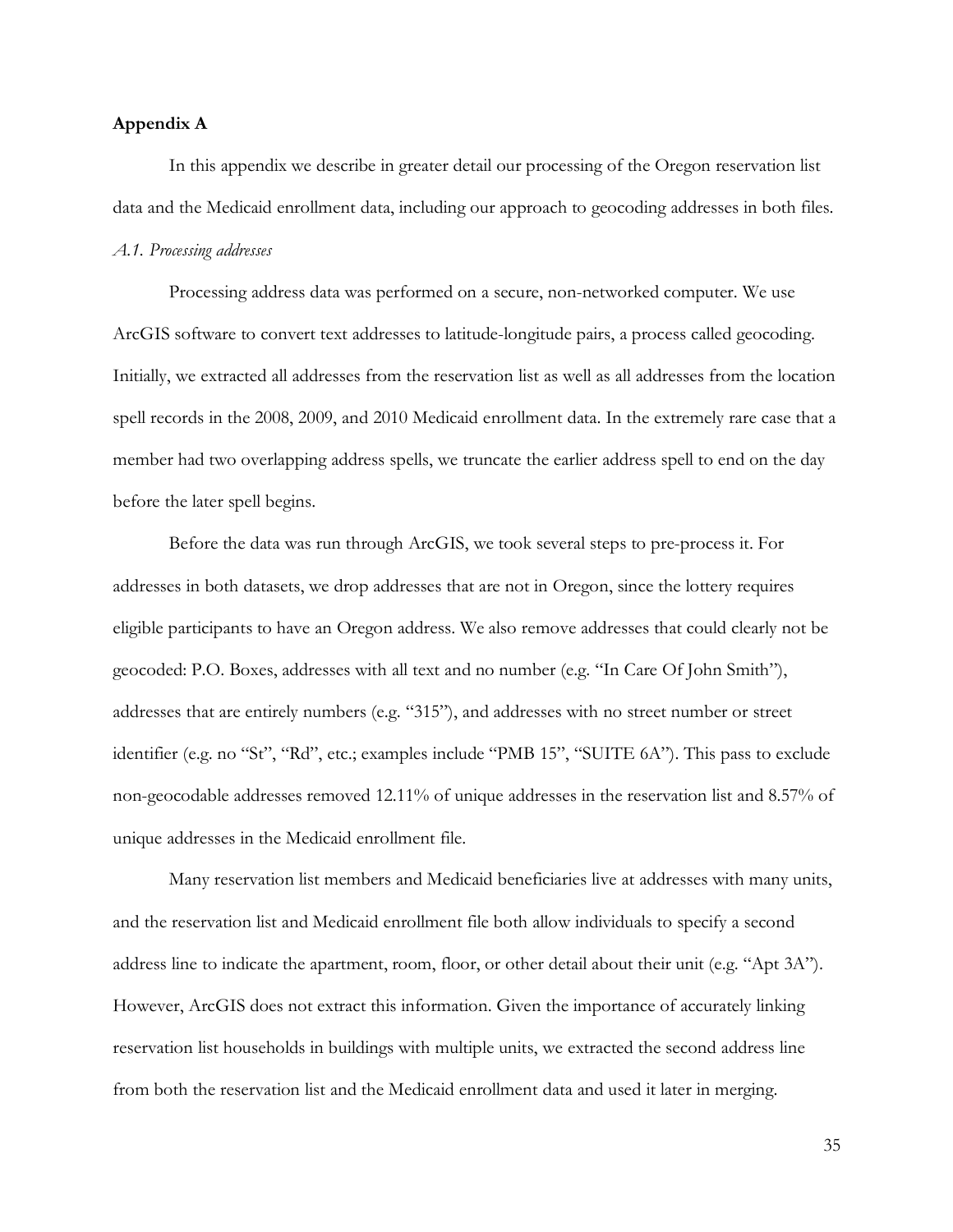We parse the second address line using a series of regular expressions. Conceptually, we divide the second address line into two components: a designator (e.g. "Apt") and level (e.g. "3A"); when we later merge between the reservation list and the enrollment file, we use only the level and ignore the designator. We standardize the level by removing the number prefix (e.g. "NO" from "NO 3"), any symbols (e.g. "#" from "#3A"), and any spaces within (e.g. "3 A" becomes "3A"). Among unique addresses in each dataset, we are able to identify and parse out a second address line for 25.7% of the reservation list addresses and 33.3% of the enrollment file addresses.

#### *A.2. Geocoding addresses*

After pre-processing the addresses, we next loaded them into ArcGIS running on the same secure, non-networked computer. For each address, ArcGIS attempts to identify its location and, if successful, produces a latitude-longitude pair. We use ArcGIS to take advantage of its powerful geocoding engine, which includes algorithms to resolve addresses written with abbreviations, different positions of address components (e.g. "3 Broadway NE" vs. "3 NE Broadway"), different names for address elements (e.g. "3 Main Ave" vs. "3 Main St"), and slight spelling errors. This flexibility is crucial for linking the reservation list to the Medicaid enrollment file because individuals might write the same address differently when joining the reservation list and enrolling in Medicaid.

For each address text imported to ArcGIS, ArcGIS looks for candidate addresses – addresses with the same or similar text as the input address – in its address locator database. For this work, we used the Street\_Address\_US address locator, a database of all US street addresses as well as their coordinates, to geocode (we note that this address locator will only geocode addresses with a house number).

For each candidate address, ArcGIS assigns a score based on the similarity between the input address and candidate address. The scores range from 0 to 100, with 100 being a perfect match. If no candidate address is found, or all candidate addresses have scores below the minimum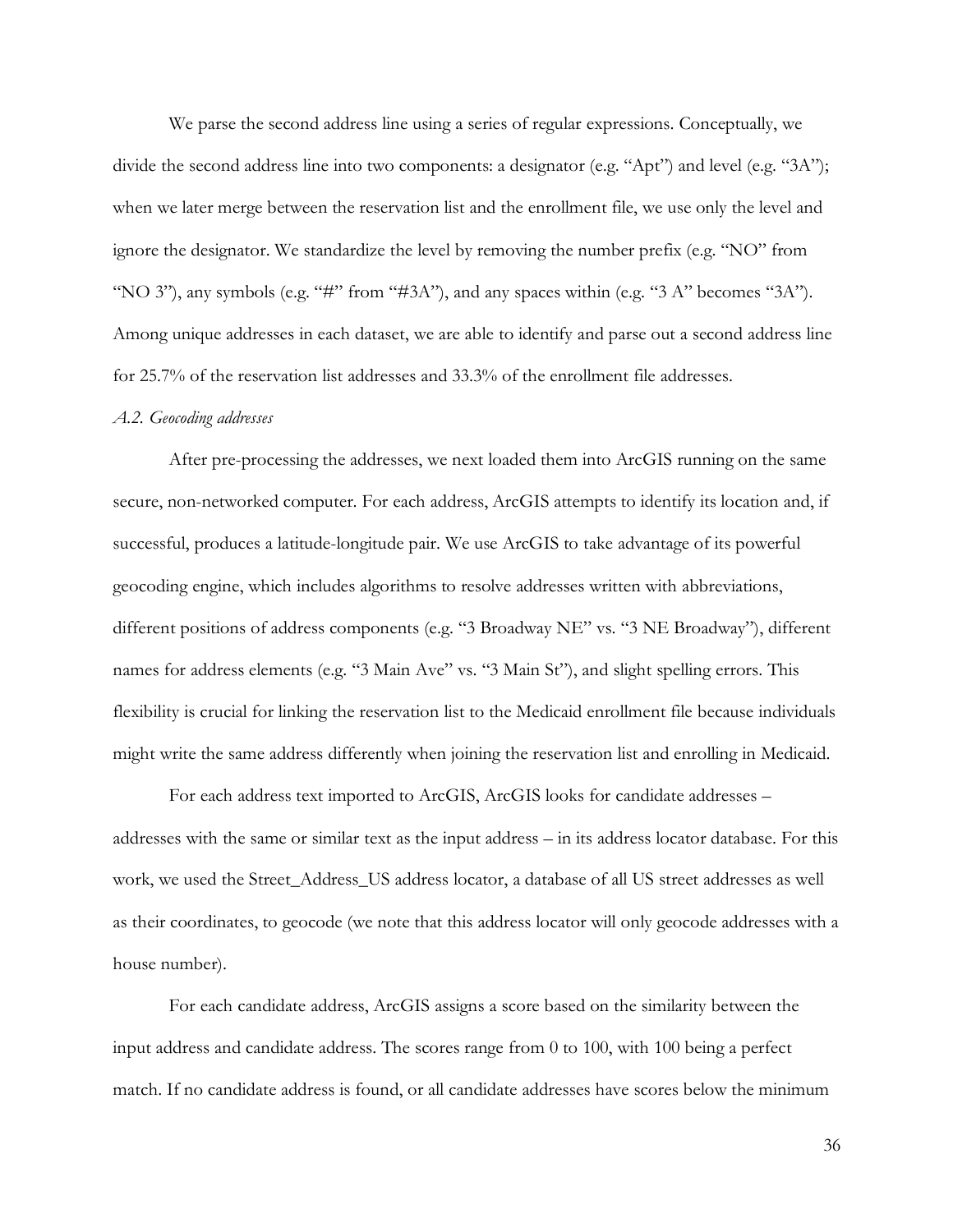threshold score, ArcGIS returns the status "unmatched". Otherwise, ArcGIS will return the status "matched" along with the latitude-longitude coordinates and standardized address text of the candidate address with the highest match score.

The minimum match score, a user-adjustable parameter in ArcGIS, is the minimum score the best candidate address has to have in order for ArcGIS to return that address. We set the score to 85, the default score in ArcGIS (between 0 and 100). Lowering the minimum match score will result in more geocoded addresses, but the marginal geocoded address is expected to be mismeasured with greater probability. We found little documentation from ArcGIS on how the score measures match quality and thus opted to use the default threshold. We also note another user-set parameter for matching: the spelling sensitivity, which can be set from 0 and 100, with higher values requiring the spelling of the input address and the candidate address to match more closely. Again we found little documentation on the underlying spelling match algorithm, other than a note that reducing the sensitivity would yield more matches. Thus we again opted to use the default score, which was 80.

Besides "matched" and "unmatched", ArcGIS returns the status "tied" if it finds multiple candidate addresses with the top match score (and this score is higher than the minimum match score threshold). Ties occur for fewer than 1 percent of addresses on the reservation list. We spot checked the ties and noted two reasons they occurred. First, the address locator can have more than one latitude-longitude pair for one address. In the spot check, this reason for a tie was quite rare, although we did observe it occurring. Second, if the input address is missing certain information (e.g. "2345 Orchard" without specifying "Street" or "Road"), it could match to "Orchard Street" and "Orchard Road", with both having the same score and clearing the minimum threshold. For both of the two reasons, it was not possible to clearly identify the proper geocoded address even with manual inspection of addresses with ties. In turn, we treat tied addresses as unmatched in the study.

37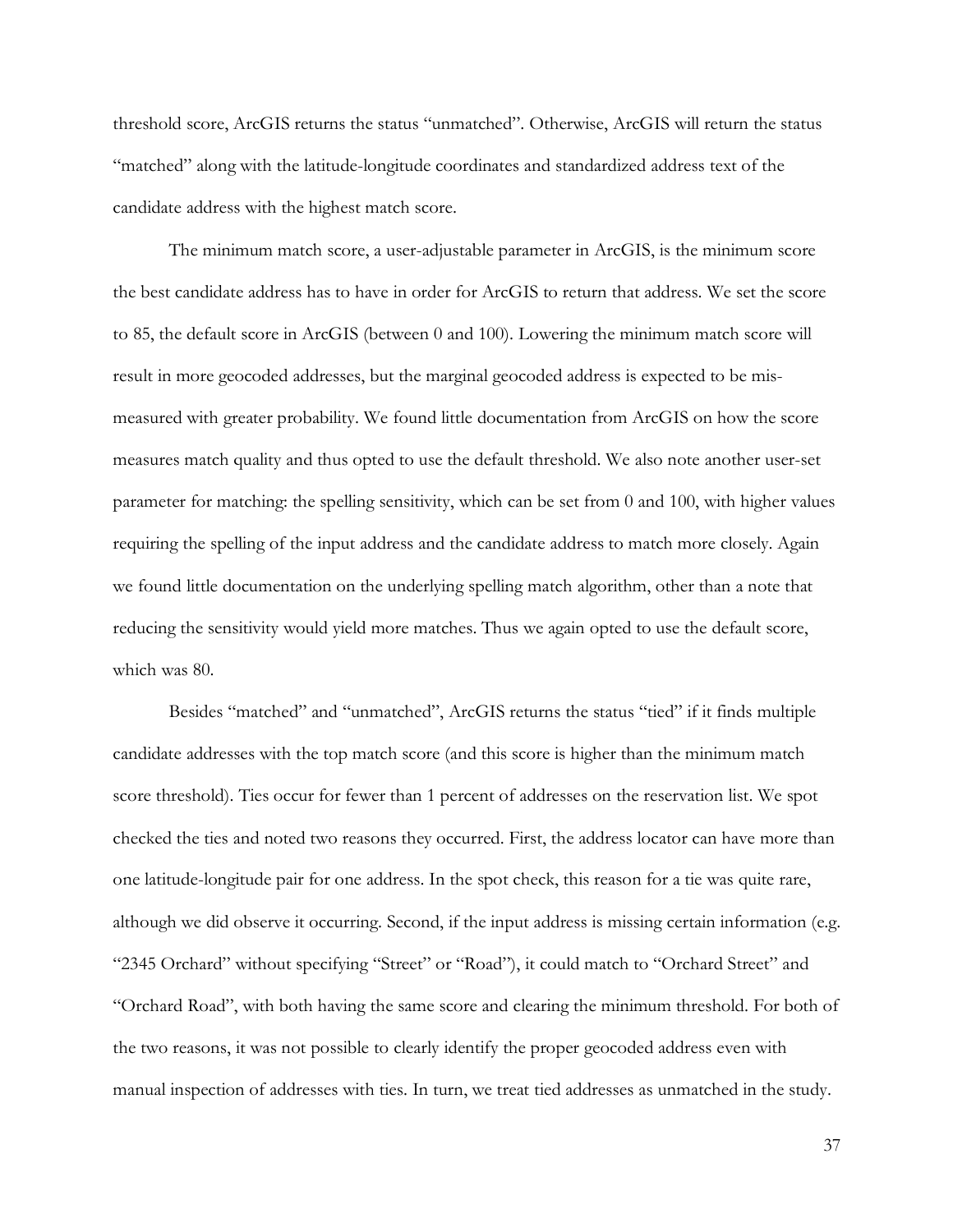Ultimately, we remove all unmatched addresses, limiting the sample to addresses that could be successfully geocoded to one clear address with a sufficiently high match score.

#### *A.3. Measuring enrollment*

We now describe how we process Medicaid enrollment spell records to measure adult and child enrollment for reservation list households. We use enrollment spell records for Oregon Medicaid calendar years 2008, 2009, and 2010 (these records also include CHIP enrollment). The spell-level data include, for each spell, the begin and end date, the enrollee's name, Medicaid ID, date of birth, sex, and the Program Eligibility Resource Code (PERC).

The PERC field indicates the eligibility category of each enrollee. This field allows us to distinguish between OHP Standard, OHP Plus, and CHIP enrollment. For our analysis sample, we include enrollment spells for all Medicaid eligibility categories and CHIP categories. We exclude only the small fraction of spells indicating eligibility for secondary coverage for Medicare beneficiaries; this coverage is not well measured in our data and is also not the focus of this study.

### *A.4. Validity checks on address-based enrollment measures*

After we used the geocoded addresses to link the reservation list and the Medicaid enrollment data, we sought to cross-validate our approach. As noted in the main text, the Medicaid enrollment data contains children and adults, and so in addition to observing children enrolled at each reservation list household, we also track enrollment of adults who were listed on the reservation list. To do so, we link the reservation list adults to their Medicaid enrollment spells using geocoded address (as described), birth date, and sex. Then, we bring in alternative data on enrollment to validate the geocoding approach.

In Finkelstein et al. (2012), the authors obtained Medicaid enrollment data for reservation list individuals from the state of Oregon produced by the state Division of Medical Assistance Programs (DMAP). These enrollment records provide a potential "gold standard" for assessing the validity of

38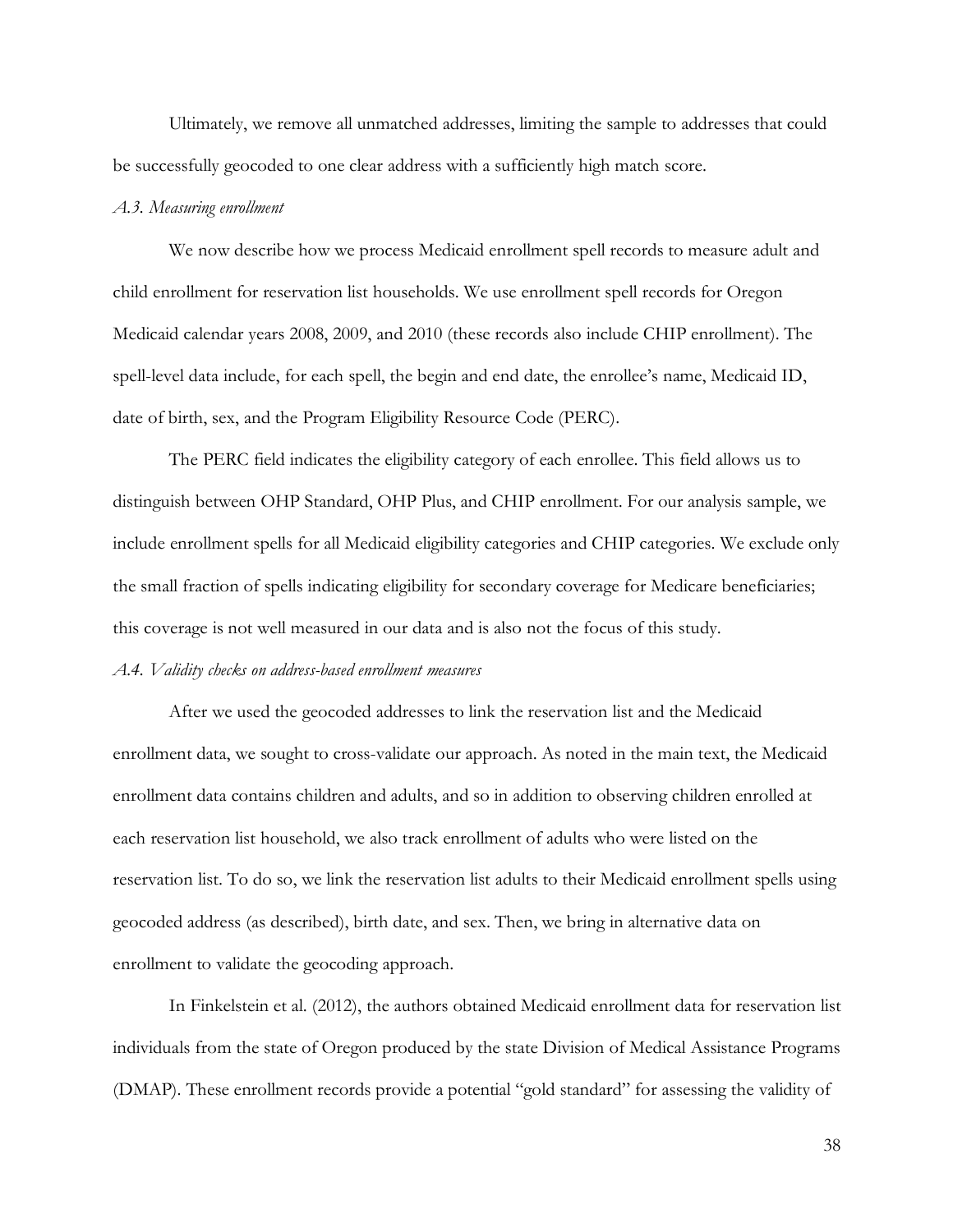our match on address. We compare the Medicaid enrollment status of reservation list adults under our address-based match to their enrollment status under the DMAP match.

The two data sources largely agree. Among 52,873 reservation list household heads in the analysis sample (see main text), in December 2008, 92.0% had the same enrollment status in both datasets (11.5% were enrolled in both, and 80.5% were not enrolled in both). Treating the DMAP data as the gold standard, we also note a meaningful rate of apparent false negatives, consistent with failed address matches: 7.2% were enrolled in Medicaid in the DMAP data but not in our data. We also note some apparent "false positives" where the address-based match detected enrollment but the DMAP match did not  $-0.8\%$  among all household heads in the analysis sample. These findings are as expected given the inaccuracy that inevitably occurs when matching across administrative data from address text that must be geocoded. It is also possible that the DMAP match could mismeasure enrollment, i.e. what we call false positives may be properly measured enrollment. Regardless, the ability to observe a high quality measure of enrollment for reservation list adults informs our measurement error correction for children's enrollment (see Section 4.3 in the main text).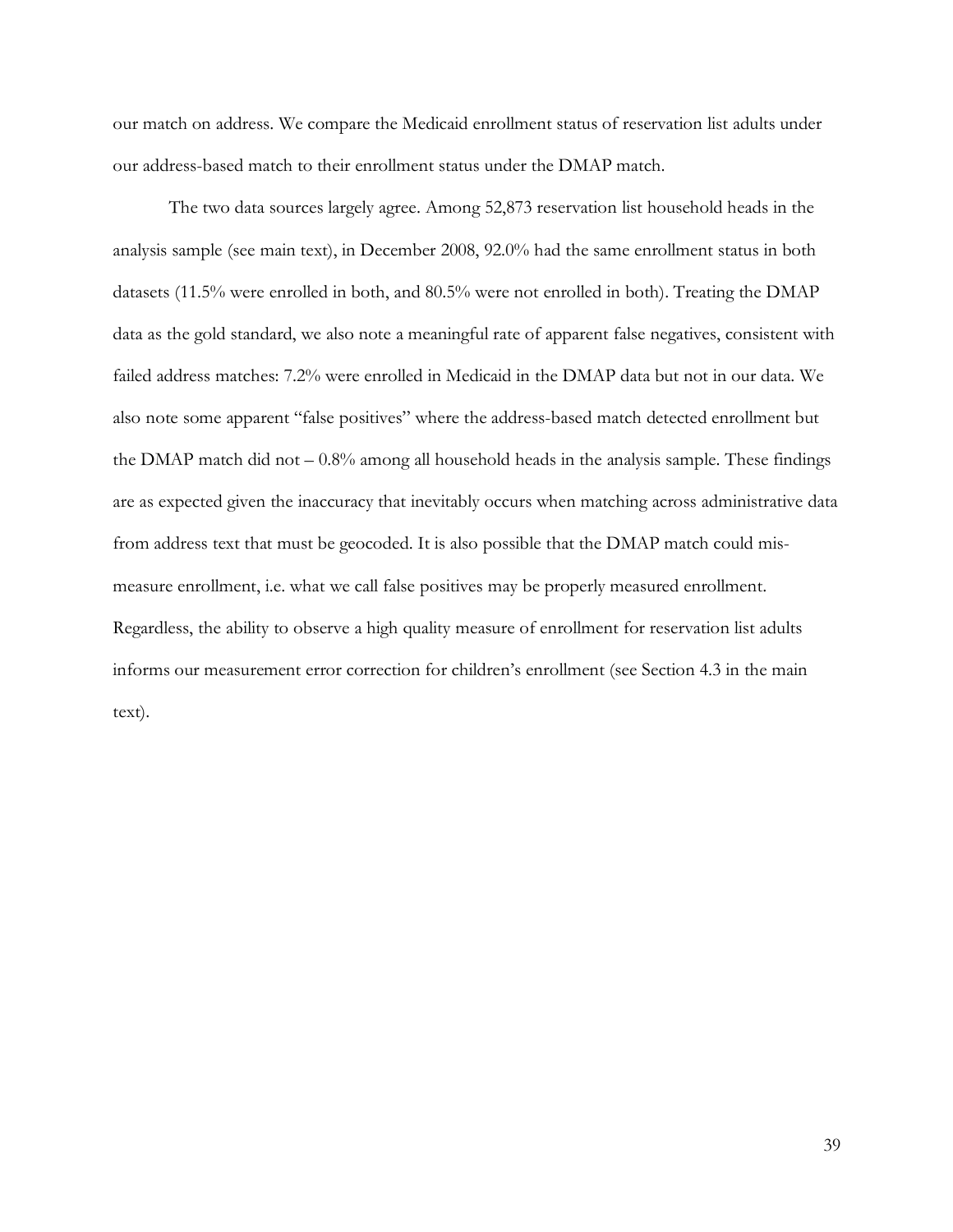## **Appendix Figures**

## **OHP Standard reservation list request**

You can give us your reservation request in any of the following ways:

- **Electronically –** Use the link on www.oregon.gov/DHS/open to give us your information.
- Mail Mail this form to OHP Standard, PO Box 14520, Salem, OR 97309-5044.
- **Fax –** Fax this form to: 503-373-7866 or 503-378-6295.
- In person Drop this form off at any DHS field office (call 800-699-9075 for locations).
- Phone Call 800-699-9075 or 503-378-7800 (TTY), Mon-Fri, 7a.m. 7p.m. PST. The call will take 10-20 minutes.

| 1 Your name (Last, First, M.I.) |      | Maiden or other names used |        |
|---------------------------------|------|----------------------------|--------|
| <b>Phone Number</b>             |      | Message Number             |        |
| Home Address                    | City | State 7IP                  |        |
| Mailing Address (if different)  | City | State                      | - 71 P |

**2** List anyone 19 or older in your household you want to add to the reservation list.

| Name (Last, First, M.I.) |             |          | (voluntary)<br>Relation to you Gender Date of Birth * Social Security Number |
|--------------------------|-------------|----------|------------------------------------------------------------------------------|
|                          | <b>Self</b> | $\Box M$ |                                                                              |
|                          |             | ⊐ M      |                                                                              |

\*Providing a Social Security Number (SSN) is voluntary for the OHP Standard Reservation List request. DHS is allowed to ask for SSNs by OAR 461-135-1125(5) to help identify people to prevent duplicate reservations. DHS will not deny a request to be placed on the OHP Standard Reservation List if you do not provide an SSN.

**3** If you need materials in a language other than English, check the appropriate box.  $\square$  Spanish  $\square$  Russian  $\square$  Vietnamese  $\square$  Other:

**4** If you want written materials in a different format, check the box that applies:

- $\Box$  Braille information is printed in Braille.
- $\Box$  Audio tape information is recorded on an audiocassette tape.
- $\Box$  Large print materials are printed in this size.
- $\Box$  Computer disk information is saved as "plain text" on a 3.5-inch floppy disk.
- $\Box$  Spoken information is read by a DHS employee in person or over the telephone.

I understand that this request is not an application for medical assistance.

| Signature | ¬-⊷<br><i>J</i> ale |  |
|-----------|---------------------|--|
|           |                     |  |

OHP 3203 (10/25/07)

Appendix Figure A1 – Excerpt of Reservation List Request Form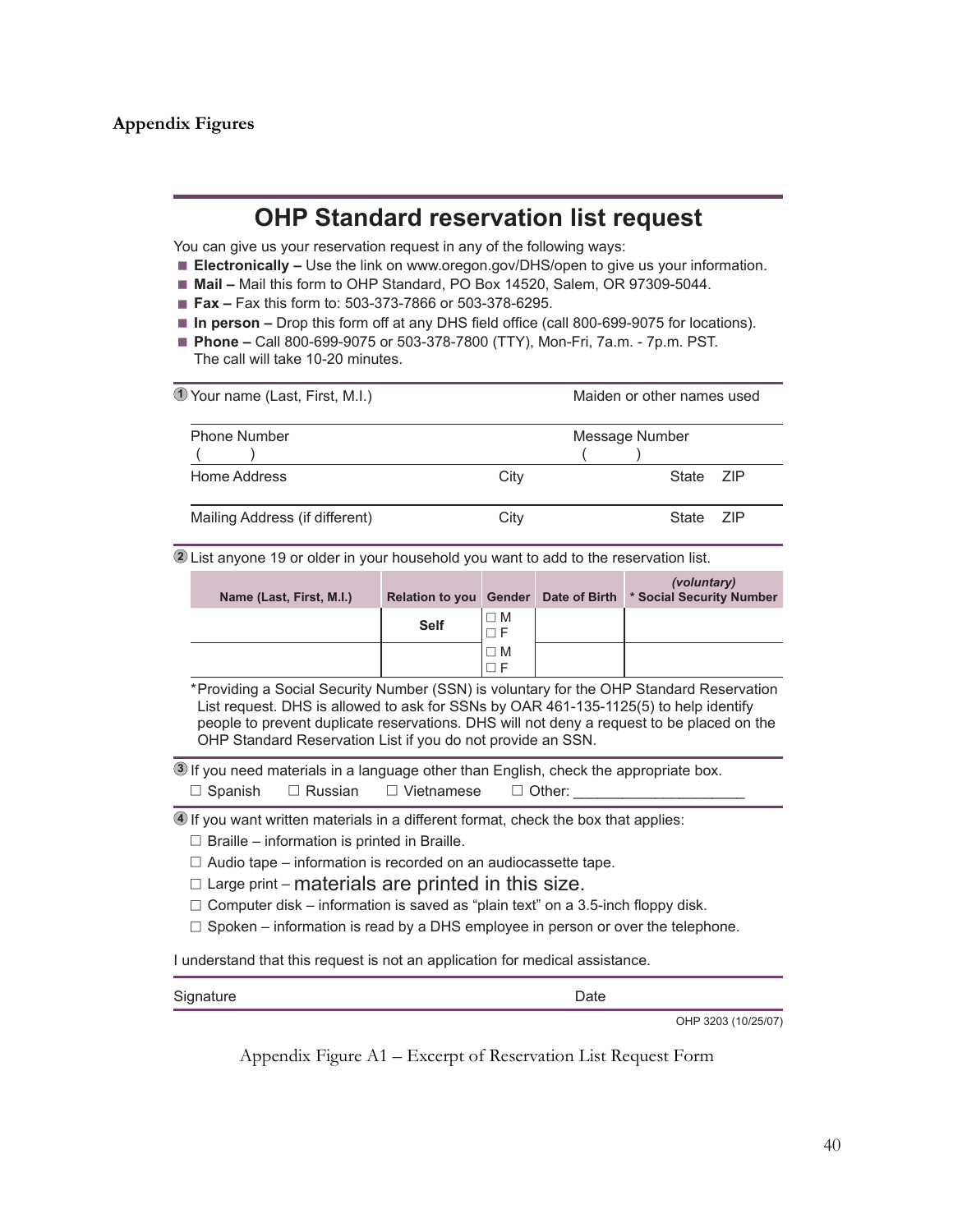| Date of Request | Date Received by Branch | Program             | <b>Branch</b> | <b>Case Number</b> | Worker ID         |
|-----------------|-------------------------|---------------------|---------------|--------------------|-------------------|
|                 |                         | <b>Case Name</b>    |               |                    | Route to:         |
|                 |                         | <b>Prime Number</b> |               | <b>SSN</b>         | <b>App Status</b> |
|                 |                         | Office use only     |               |                    |                   |
|                 |                         |                     |               |                    |                   |

# **Oregon Health Plan Application (OHP 7210)**

**If you need help filling this out, call 800-699-9075 or TTY 800-735-2900**

| 1 Name (Last First MI) |  |  |
|------------------------|--|--|
|                        |  |  |

**1** Name (Last, First, M.I.) **All and Struck and Struck and Maiden or other names used** 

Dregon Departmer<br>of Human Services

| Telephone number                                              |      | Message number |       |            |
|---------------------------------------------------------------|------|----------------|-------|------------|
|                                                               |      |                |       |            |
| Home address $-$ proof required, see <b>YELLOW</b> sheet City |      |                | State | <b>ZIP</b> |
| Mailing address (if different)                                | City |                | State | <b>ZIP</b> |

**2** List yourself and everyone living with you. To list more than four people, use the OHP 7226 form, found in the **PINK** packet.

**Social Security numbers (SSNs)\* –** If you don't have an SSN, write in "none."

**Ethnicity/Racial Heritage –** Write in all the codes that apply. Title VI of the Civil Rights Act of 1964 allows us to ask for this information. You can choose not to give this information. It will not affect your eligibility for benefits.

| Ethnicity                     | Racial Heritage                      |                                             |
|-------------------------------|--------------------------------------|---------------------------------------------|
| <b>H</b> – Hispanic or Latino | A - Asian                            | <b>P</b> – Native Hawaiian or Other Pacific |
| N - Not Hispanic or Latino    | <b>B</b> – Black or African American | Islander                                    |

**I** – American Indian/Alaska Native **W** – White

|    | <b>Name</b><br>(Last, First, M.I.) | <b>Relation</b><br>to you | <b>Sex</b>               | Date and<br>city/state of birth | <b>Applying</b><br>for<br>benefits | * Social<br><b>Security</b><br><b>Number</b> | * U.S citizen?<br>Proof required,<br>see YELLOW sheet | Ethnicity<br><b>Racial</b><br>Heritage |
|----|------------------------------------|---------------------------|--------------------------|---------------------------------|------------------------------------|----------------------------------------------|-------------------------------------------------------|----------------------------------------|
| a. |                                    | <b>Self</b>               | $\square$ M<br>$\Box F$  |                                 | $\Box$ Yes<br>$\square$ No         |                                              | $\Box$ Yes<br>$\Box$ No, non-citizen#                 |                                        |
| b. |                                    |                           | $\square$ M<br>ΠF        |                                 | $\Box$ Yes<br>$\square$ No         |                                              | $\Box$ Yes<br>$\Box$ No, non-citizen#                 |                                        |
| C. |                                    |                           | $\square M$<br><b>OF</b> |                                 | $\Box$ Yes<br>$\square$ No         |                                              | $\Box$ Yes<br>$\Box$ No, non-citizen#                 |                                        |
| d. |                                    |                           | $\square$ M<br>$\Box F$  |                                 | $\Box$ Yes<br>$\square$ No         |                                              | $\Box$ Yes<br>$\Box$ No, non-citizen#                 |                                        |

**\* Only required for people who are applying for benefits.**

OHP 7210 (Rev 04/08)

Appendix Figure A2 – Excerpt of Oregon Health Plan Application Form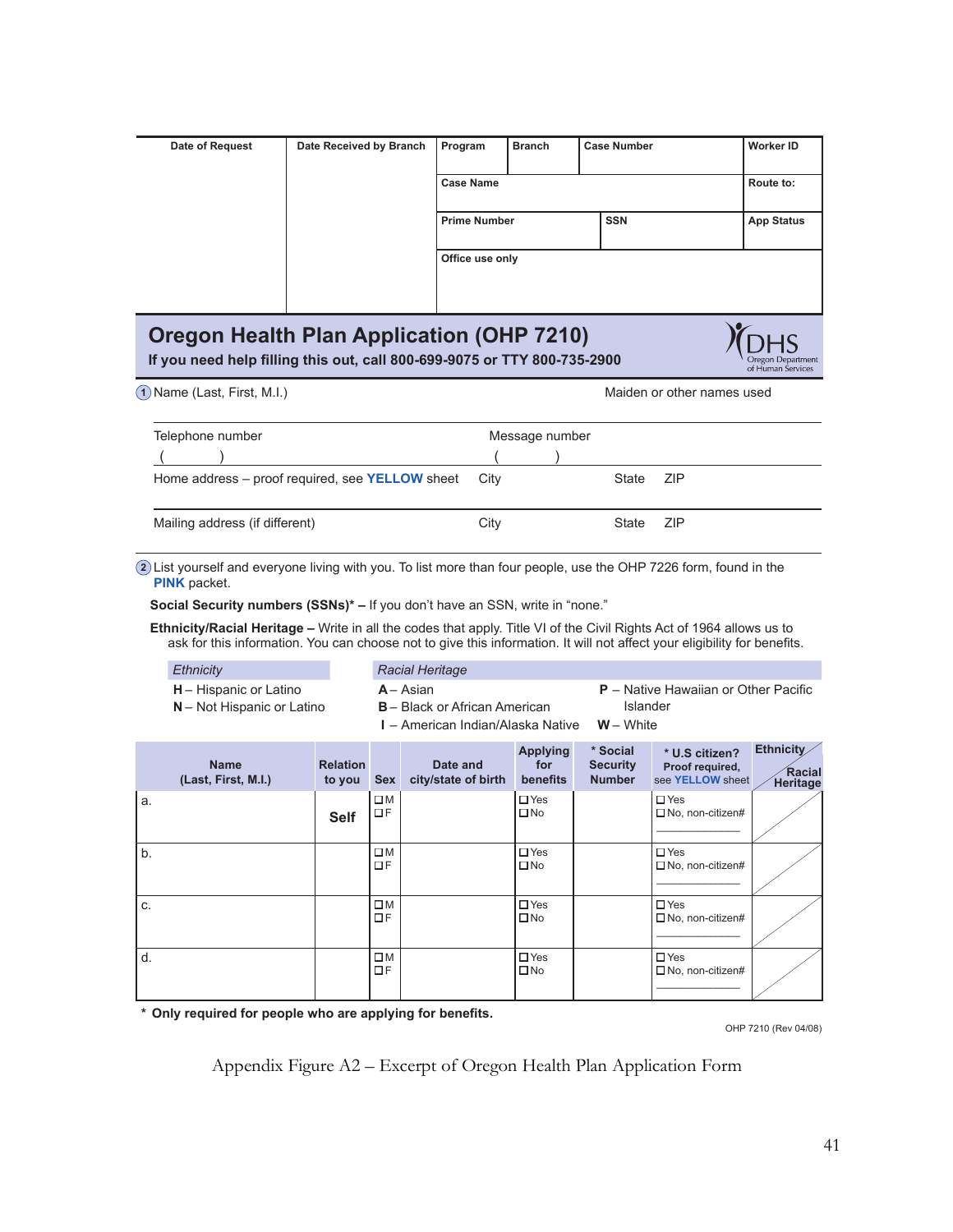

**Effect of Winning the Lottery on Number of Children Enrolled, up to 720 days**

Notes: This figure presents estimates of the effect of a household winning the lottery on the number of children in the household enrolled in Medicaid. Specifically, it plots estimates of  $\beta_1$  (the coefficient on an indicator for the household winning the lottery) from equation (1); the outcome variables are the number of children enrolled at different 30-day durations (from -30 to 720) relative to the adult eligibility date. For estimates beyond one year, we use a reweighting approach (described in more detail in Finkelstein et al., 2016) to adjust for a new lottery for OHP Standard which the state conducted beginning in the fall of 2009. All regressions also control for household size indicators, lottery draw indicators, and the measures of baseline Medicaid enrollment. The shaded area indicates the 95% confidence interval for the effect estimates, based on robust standard errors.

Appendix Figure A3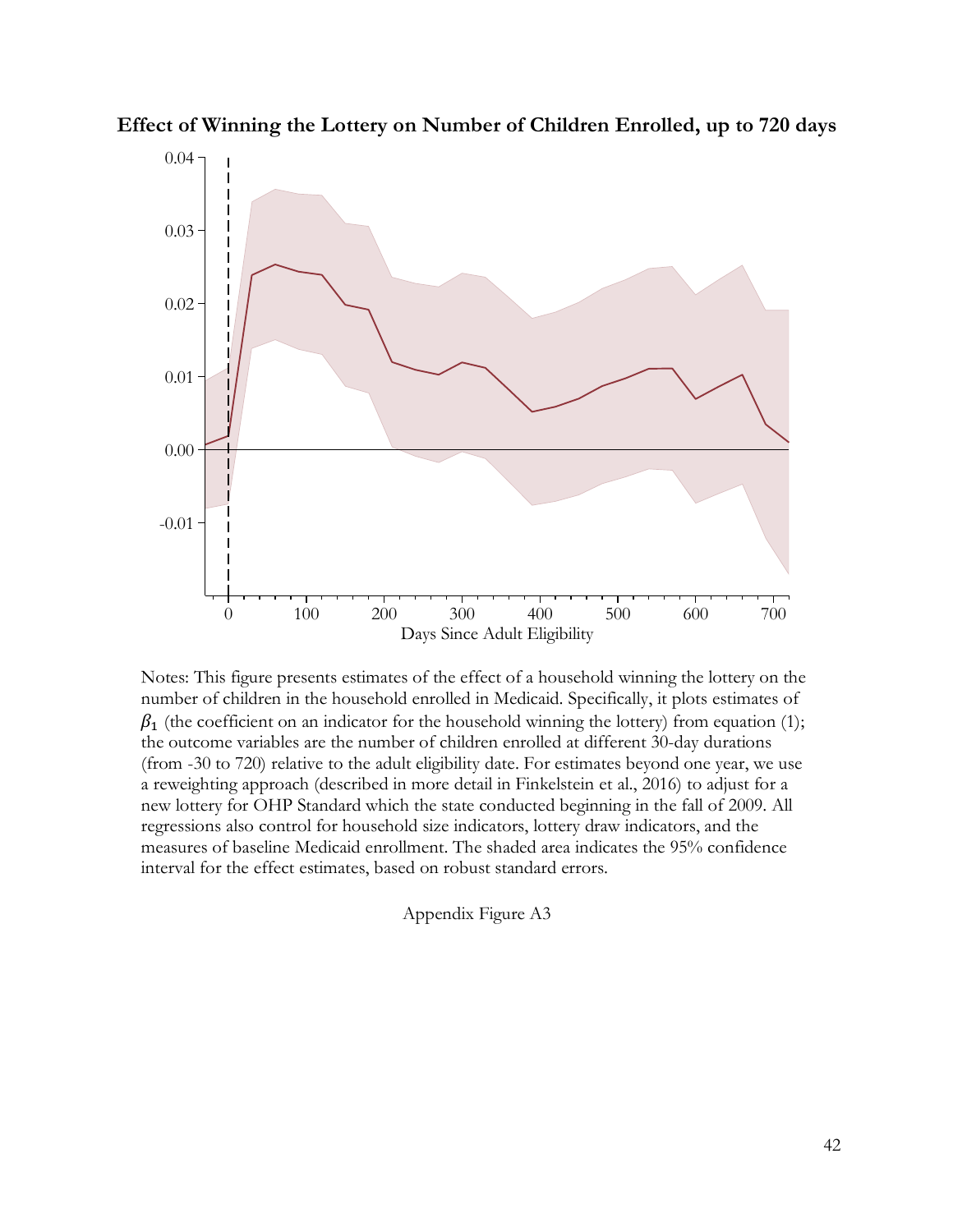

**Effect of Winning the Lottery on Number of Adults and Children Enrolled, up to 720 days**

Notes: This figure presents estimates of the effect of a household winning the lottery on the number of reservation list adults (blue dashed line) or children (maroon solid line) enrolled in Medicaid. Specifically, it plots estimates of  $\beta_1$  (the coefficient on an indicator for the household winning the lottery) from equation (1); the outcome variables are the number of children enrolled at different 30-day durations (from -30 to 720) relative to the date of adult eligibility. For estimates beyond one year, we use a reweighting approach (described in more detail in Finkelstein et al., 2016) to adjust for a new lottery for OHP Standard which the state conducted beginning in the fall of 2009. All regressions also control for household size indicators, lottery draw indicators, and the measures of baseline Medicaid enrollment. The shaded areas indicate the 95% confidence interval for the effect estimates, based on robust standard errors.

Appendix Figure A4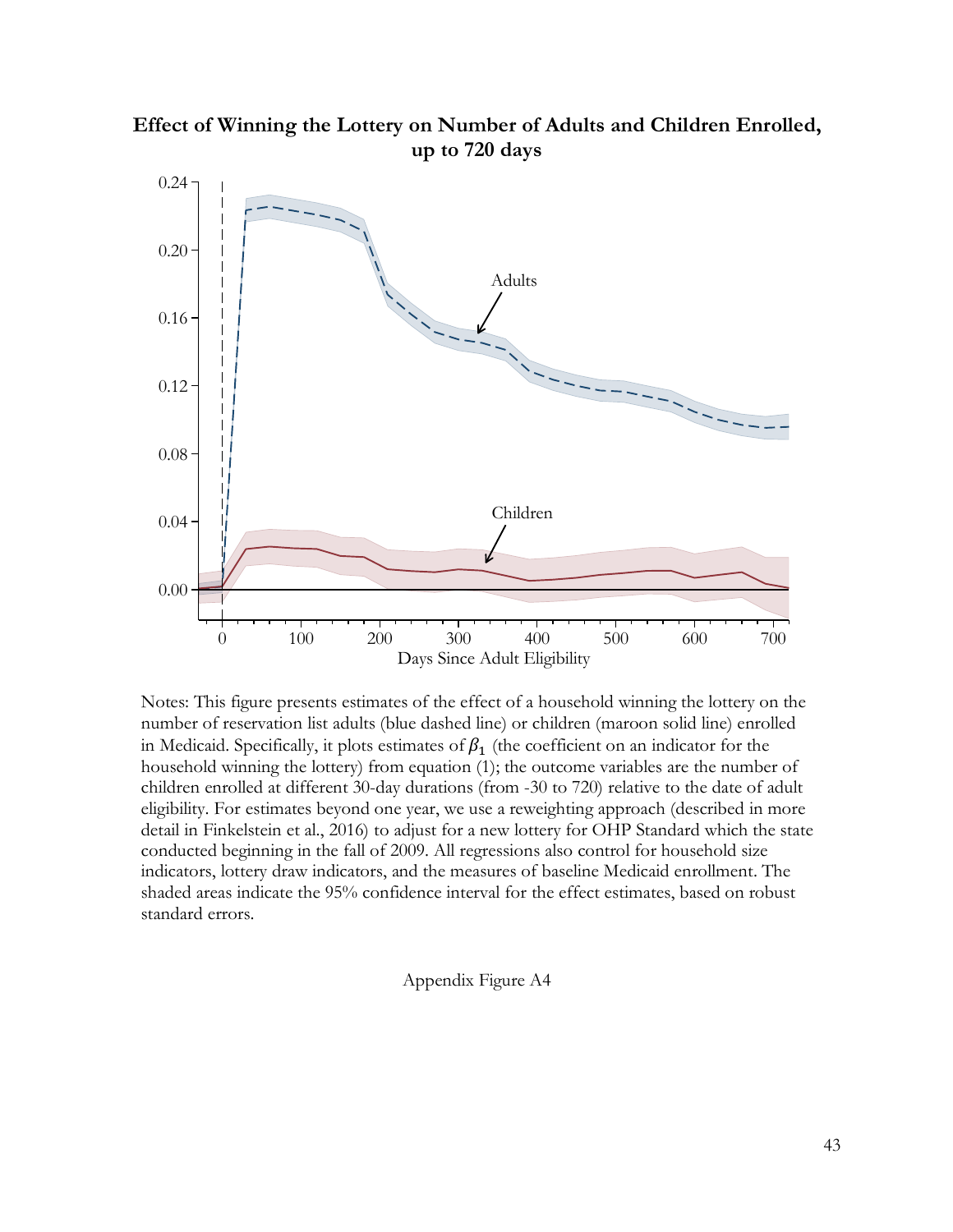## **Appendix Tables**

|                                           |                  |                  | Table A1. Variable by Variable Balance |                  |                           |                  |  |
|-------------------------------------------|------------------|------------------|----------------------------------------|------------------|---------------------------|------------------|--|
|                                           | (1)              |                  | (2)                                    |                  | (3)                       |                  |  |
|                                           | Analysis Sample  |                  | Finkelstein et al. (2012)              |                  | Finkelstein et al. (2012) |                  |  |
| Sample and Level                          | Household Level  |                  | Household Level                        |                  | Individual Level          |                  |  |
|                                           |                  |                  |                                        |                  |                           |                  |  |
|                                           | Control Mean     | Treatment -      | Control Mean                           | Treatment -      | Control Mean              | Treatment -      |  |
| Variable                                  | (SD)             | Control Diff     | (SD)                                   | Control Diff     | (SD)                      | Control Diff     |  |
| A. Lottery list variables                 |                  |                  |                                        |                  |                           |                  |  |
| Year of birth                             | 1968.4           | 0.132            | 1968.0                                 | 0.162            | 1968.0                    | 0.162            |  |
| Female                                    | (12.329)         | (0.112)          | (12.342)                               | (0.100)          | (12.255)                  | (0.100)          |  |
|                                           | 0.577            | $-0.011$         | 0.573                                  | $-0.008$         | 0.557                     | $-0.007$         |  |
| English as preferred language             | (0.494)          | (0.004)          | (0.495)                                | (0.004)          | (0.497)                   | (0.003)          |  |
|                                           | 0.927<br>(0.260) | 0.001<br>(0.002) | 0.932<br>(0.252)                       | 0.002<br>(0.002) | 0.922<br>(0.268)          | 0.002<br>(0.003) |  |
| Signed up self                            | $\mathbf{1}$     | $\boldsymbol{0}$ | $\mathbf{1}$                           | $\boldsymbol{0}$ | 0.918                     | 0.000            |  |
|                                           | (0)              | (0)              | (0)                                    | (0)              |                           | (0.000)          |  |
| Signed up first day of lottery            |                  |                  |                                        |                  | (0.274)                   |                  |  |
|                                           | 0.093            | 0.001            | 0.092                                  | 0.001            | 0.093                     | 0.001            |  |
|                                           | (0.290)          | (0.003)          | (0.289)                                | (0.002)          | (0.290)                   | (0.002)          |  |
| Gave phone number                         | 0.863            | $-0.005$         | 0.858                                  | $-0.003$         | 0.862                     | $-0.003$         |  |
|                                           | (0.344)          | (0.003)          | (0.349)                                | (0.003)          | (0.345)                   | (0.003)          |  |
| Address a PO Box                          | $\boldsymbol{0}$ | $\theta$         | 0.116                                  | 0.001            | 0.117                     | 0.000            |  |
|                                           | (0)              | (0)              | (0.321)                                | (0.003)          | (0.321)                   | (0.003)          |  |
| In MSA                                    | 0.821            | $-0.002$         | 0.777                                  | $-0.003$         | 0.773                     | $-0.002$         |  |
|                                           | (0.384)          | (0.004)          | (0.417)                                | (0.003)          | (0.419)                   | (0.004)          |  |
| Zip code median household income          | 39774.1          | 8.825            | 39256.0                                | 48.373           | 39265.4                   | 44.891           |  |
|                                           | (8436.936)       | (77.785)         | (8472.162)                             | (70.155)         | (8463.542)                | (72.887)         |  |
| B. Pre-randomization hospital utilization |                  |                  |                                        |                  |                           |                  |  |
| Any hospital admission                    | 0.037            | 0.000            | 0.038                                  | $-0.001$         | 0.035                     | $-0.001$         |  |
|                                           | (0.189)          | (0.002)          | (0.192)                                | (0.002)          | (0.184)                   | (0.001)          |  |
| Any hospital admission (not thru ED)      | 0.014            | 0.000            | 0.015                                  | $-0.001$         | 0.014                     | 0.000            |  |
|                                           | (0.118)          | (0.001)          | (0.121)                                | (0.001)          | (0.117)                   | (0.001)          |  |
| Any hospital admission (thru ED)          | 0.027            | 0.000            | 0.027                                  | $-0.001$         | 0.025                     | $-0.001$         |  |
|                                           | (0.161)          | (0.002)          | (0.162)                                | (0.001)          | (0.156)                   | (0.001)          |  |
| Hospital days                             | 0.244            | $-0.008$         | 0.245                                  | $-0.006$         | 0.225                     | $-0.005$         |  |
|                                           | (2.227)          | (0.021)          | (2.185)                                | (0.019)          | (2.095)                   | (0.017)          |  |
| Hospital procedures                       | 0.069            | 0.000            | 0.072                                  | $-0.002$         | 0.066                     | $-0.002$         |  |
|                                           | (0.605)          | (0.006)          | (0.664)                                | (0.005)          | (0.636)                   | (0.005)          |  |
| Hospital charges                          | 1150.820         | $-23.965$        | 1169.554                               | $-20.597$        | 1075.539                  | $-19.722$        |  |
|                                           | (11508.577)      | (113.548)        | (11384.938)                            | (101.309)        | (10915.704)               | (88.912)         |  |
| Hospital days (not thru ED)               | 0.088            | 0.014            | 0.090                                  | 0.007            | 0.083                     | 0.006            |  |
|                                           | (1.315)          | (0.015)          | (1.292)                                | (0.013)          | (1.238)                   | (0.011)          |  |
| Hospital procedures (not thru ED)         | 0.030            | 0.003            | 0.031                                  | 0.002            | 0.029                     | 0.002            |  |
|                                           | (0.370)          | (0.004)          | (0.388)                                | (0.003)          | (0.371)                   | (0.003)          |  |
| Hospital charges (not thru ED)            | 451.770          | 67.207           | 464.310                                | 38.183           | 426.628                   | 33.968           |  |
|                                           | (8737.394)       | (93.584)         | (8356.679)                             | (77.992)         | (8006.786)                | (68.440)         |  |
| Hospital days (thru ED)                   | 0.156            | $-0.022$         | 0.155                                  | $-0.012$         | 0.142                     | $-0.011$         |  |
|                                           | (1.602)          | (0.013)          | (1.581)                                | (0.013)          | (1.516)                   | (0.011)          |  |
| Hospital procedures (thru ED)             | 0.039            | $-0.003$         | 0.041                                  | $-0.004$         | 0.037                     | $-0.004$         |  |
|                                           | (0.452)          | (0.004)          | (0.502)                                | (0.004)          | (0.481)                   | (0.003)          |  |
| Hospital charges (thru ED)                | 699.049          | $-91.172$        | 705.244                                | $-58.780$        | 648.910                   | $-53.690$        |  |
|                                           | (6973.385)       | (59.395)         | (7188.949)                             | (60.525)         | (6894.160)                | (53.114)         |  |
| C. Baseline enrollment variables          |                  |                  |                                        |                  |                           |                  |  |
| Number children enrolled                  | 0.416            | 0.007            |                                        |                  |                           |                  |  |
|                                           | (0.927)          | (0.009)          |                                        |                  |                           |                  |  |
|                                           |                  |                  |                                        |                  |                           |                  |  |
| Any children enrolled                     | 0.218            | 0.003            |                                        |                  |                           |                  |  |
|                                           | (0.413)          | (0.004)          |                                        |                  |                           |                  |  |
| Number reservation list adults enrolled   | 0.027            | 0.001            |                                        |                  |                           |                  |  |
|                                           | (0.168)          | (0.002)          |                                        |                  |                           |                  |  |
| Any reservation list adults enrolled      | 0.026            | 0.001            |                                        |                  |                           |                  |  |
|                                           | (0.161)          | (0.002)          |                                        |                  |                           |                  |  |

Notes: This table presents variable-by-variable balance tests for three samples (across the columns) and three sets of variables (across the rows). Specifically, we regress the given variable on an indicator for household lottery win as well as household size indicators and report estimates of the coefficient on the lottery win indicator. Regressions in Block B also control for lottery draw indicators. Robust standard errors in parentheses.

Column (1) is the analysis sample of this study of 52,873 households; it is the subset of column (2) that was successfully geocoded and did<br>not have an outlier level of pre-randomization child enrollment (see text for deta variables of the household head; in Block B we produce the pre-randomization outcome variables by aggregating over the household members). Column (3) is the analysis sample of 74,922 individuals used in Finkelstein et al. (2012).

Block A, which reports the lottery list variables, contains demographics that were provided by participants when they signed up for the lottery or could be derived from this information. Block B, which reports the pre-randomization outcomes, contains measures of hospital utilization from January 1 through the notification date (i.e. pre-randomization) that are derived from a linkage to hospital discharge data.<br>Block C, which reports the baseline enrollment variables, contains the four meas derived from our linkage to Medicaid enrollment data.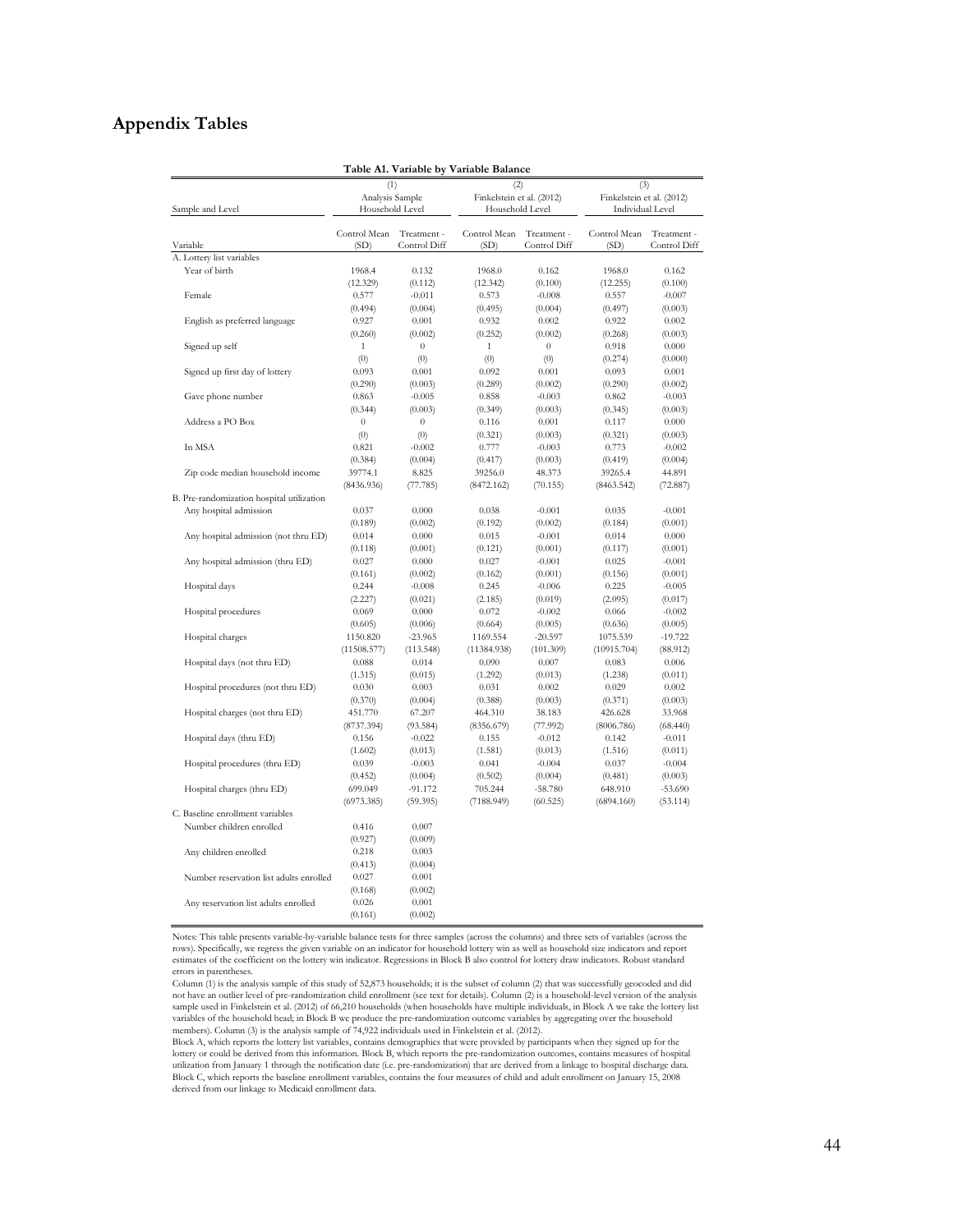|                                           | (1)             | (2)                | (3)                |
|-------------------------------------------|-----------------|--------------------|--------------------|
|                                           |                 | Finkelstein et al. | Finkelstein et al. |
| Variable Set $\setminus$ Sample and       | Analysis Sample | (2012)             | (2012)             |
| Level                                     | Household Level | Household Level    | Individual Level   |
| A. Lottery list variables                 |                 |                    |                    |
| F-statistic                               | 1.524           | 1.395              | 1.286              |
| [p-value]                                 | [0.154]         | [0.193]            | [0.239]            |
| B. Pre-randomization hospital utilization |                 |                    |                    |
| F-statistic                               | 0.766           | 0.505              | 0.543              |
| $[p-value]$                               | [0.648]         | [0.872]            | [0.844]            |
| C. Baseline enrollment variables          |                 |                    |                    |
| F-statistic                               | 0.264           |                    |                    |
| $[p-value]$                               | [0.901]         |                    |                    |
| D. All of the above                       |                 |                    |                    |
| F-statistic                               | 0.950           | 0.922              | 0.915              |
| $[p-value]$                               | [0.522]         | [0.547]            | [0.560]            |

## **Table A2. Treatment - Control Balance, F-tests**

Notes: This table presents omnibus balance tests for three samples (across the columns) and four sets of variables (across the rows). For a set of variables, we regress each component variable on an indicator for household lottery win as well as household size indicators. Regressions in Block B also control for lottery draw indicators. We use robust standard errors and cluster at the household level in all individual-level regressions. We report the F-statistic and p-value from the joint test that all lottery win effect estimates were zero.

Column (1) is the analysis sample of this study of 52,873 households; it is the subset of column (2) that was successfully geocoded and did not have an outlier level of pre-randomization child enrollment (see text for details). Column (2) is a household-level version of the analysis sample used in Finkelstein et al. (2012) of 66,210 households (when households have multiple individuals, in Block A we take the lottery list variables of the household head; in Block B we produce the pre-randomization outcome variables by aggregating over the household members). Column (3) is the analysis sample of 74,922 individuals used in Finkelstein et al. (2012).

Block A, which reports the lottery list variables, contains demographics that were provided by participants when they signed up for the lottery or could be derived from this information. Block B, which reports the pre-randomization outcomes, contains measures of hospital utilization from January 1 through the notification date (i.e. pre-randomization) that are derived from a linkage to hospital discharge data. Block C, which reports the baseline enrollment variables, contains the four measures of child and adult enrollment on January 15, 2008 derived from our linkage to Medicaid enrollment data. Block D tests all of the variables in the above blocks, with baseline enrollment variables only included for column (3). The component variables are presented in Appendix Table A1.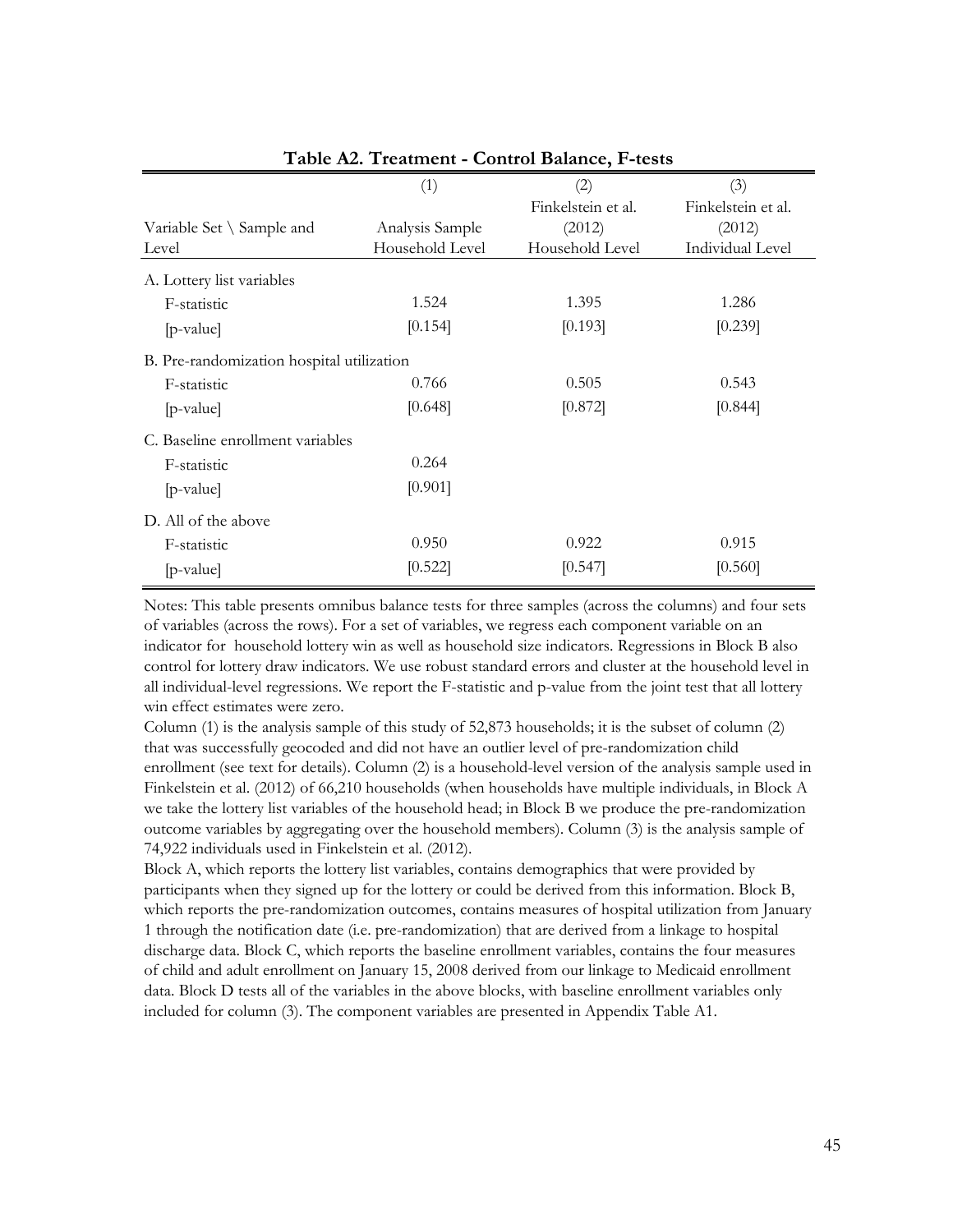|                                  | (1)                         | (2)       | (3)        | (4)                           | (5)       |
|----------------------------------|-----------------------------|-----------|------------|-------------------------------|-----------|
|                                  | Treatment Effect for Adults |           | Correction | Treatment Effect for Children |           |
|                                  | Address Data                | DMAP Data | Factor     | Address Data                  | Corrected |
| Number Enrolled                  |                             |           |            |                               |           |
| 30 days after adult eligibility  | 0.224                       | 0.313     | 0.715      | 0.023                         | 0.032     |
|                                  | (0.004)                     | (0.004)   | (0.008)    | (0.005)                       | (0.007)   |
| 90 days after adult eligibility  | 0.223                       | 0.312     | 0.714      | 0.024                         | 0.034     |
|                                  | (0.004)                     | (0.004)   | (0.008)    | (0.005)                       | (0.008)   |
| 180 days after adult eligibility | 0.211                       | 0.295     | 0.714      | 0.020                         | 0.028     |
|                                  | (0.004)                     | (0.004)   | (0.009)    | (0.006)                       | (0.008)   |
| 270 days after adult eligibility | 0.152                       | 0.211     | 0.718      | 0.010                         | 0.014     |
|                                  | (0.003)                     | (0.004)   | (0.012)    | (0.006)                       | (0.009)   |
| 365 days after adult eligibility | 0.141                       | 0.192     | 0.733      | 0.008                         | 0.011     |
|                                  | (0.003)                     | (0.004)   | (0.013)    | (0.007)                       | (0.009)   |
| Member-Months                    |                             |           |            |                               |           |
| 90 days after adult eligibility  | 0.667                       | 0.934     | 0.714      | 0.074                         | 0.103     |
|                                  | (0.011)                     | (0.012)   | (0.008)    | (0.015)                       | (0.021)   |

**Table A3. Effects on Enrollment Corrected for Attenuation Bias**

N=52,873. Notes: This table presents estimates of the effect of the effect of a household winning the lottery on child Medicaid enrollment correcting for potential attenuation bias due to mis-measurement of addresses. Robust standard errors in parentheses.

Columns (1)-(3) show the calculation of the correction factor. In columns (1) and (4) we repeat estimates of the effect of winning the lottery on adult enrollment and child enrollment, respectively, using the address match (see Table 3). In column (2), we instead calculate the effect on adult enrollment using the "gold standard" measure of adult enrollment provided by the Oregon Division of Medical Assistance Programs (DMAP); this measure is what was used in prior work on the Oregon Health Study. Column (3) reports the ratio of the address-based and DMAP-based treatment effects. Column (5) reports the corrected estimates on child enromment by dividing the estimate in (4) by the correction factor in (3). The estimates in columns (3) and (5) involve nonlinear transformations of coefficients from multiple regressions; for these columns, we use seemingly unrelated regression (SUR) and the delta method to produce robust standard errors. Number enrolled is the count of members enrolled in Medicaid at the specified number of days after adult eligibility. Member-months is the total months of enrollment at the household during the specified period following adult eligibility.